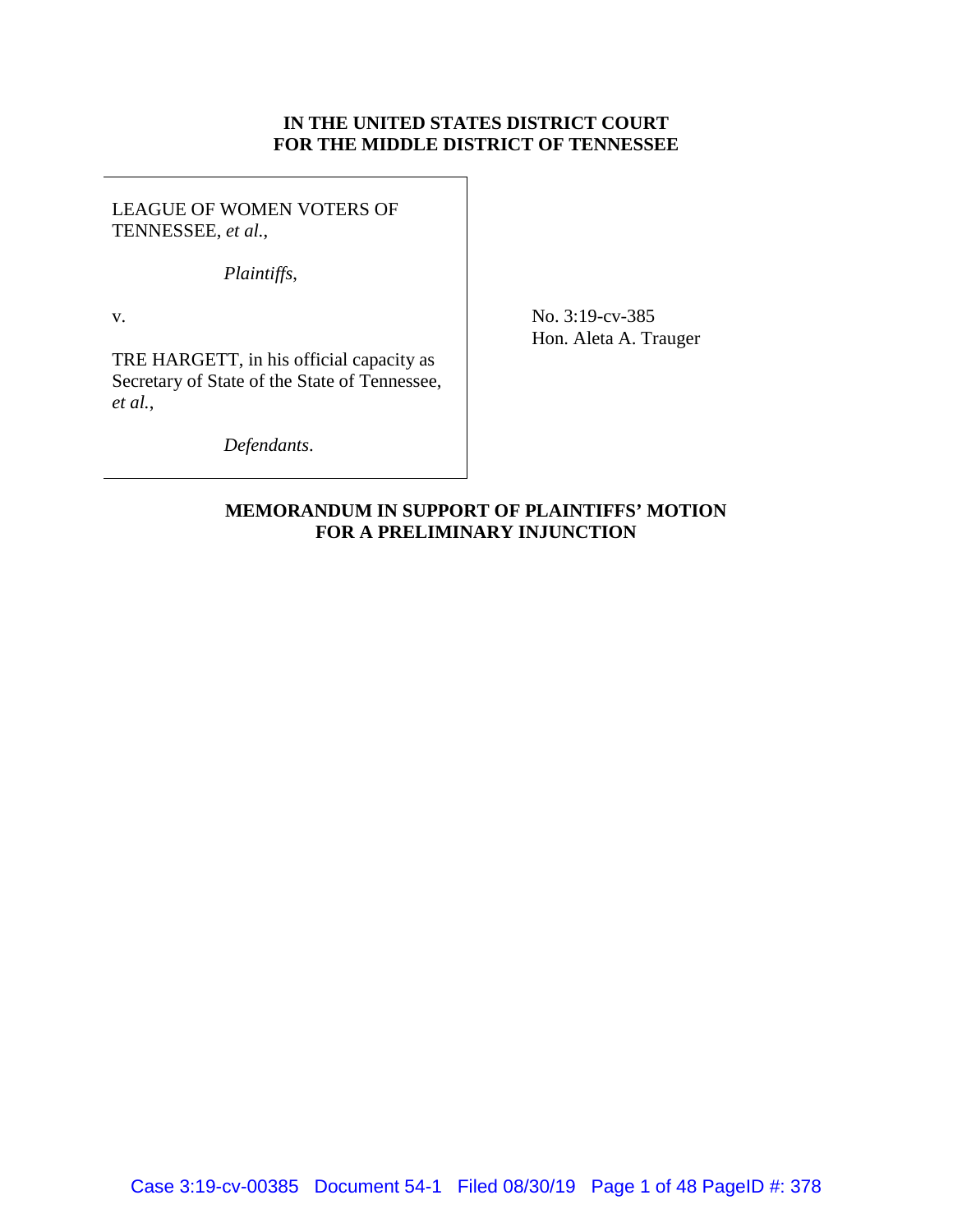# **TABLE OF CONTENTS**

| I.              |                                                                                                                                                                   |
|-----------------|-------------------------------------------------------------------------------------------------------------------------------------------------------------------|
| Π.              |                                                                                                                                                                   |
| A.              |                                                                                                                                                                   |
| 1.              |                                                                                                                                                                   |
| 2.              |                                                                                                                                                                   |
| <b>B.</b>       |                                                                                                                                                                   |
| 1.              | Section 2-2-142: Criminal Penalties Tied to Voter Registration Drive Regulations  8                                                                               |
| 2.              | Section 2-2-143: Substantial Fines for Submission of "Incomplete" Forms  10                                                                                       |
| 3.              |                                                                                                                                                                   |
| 4.              | Section 2-19-145: Compelled Statements Coupled with Criminal Penalties 11                                                                                         |
| C.              | The Law's Severe Impact on Plaintiffs and their Voter Registration Efforts 11                                                                                     |
| 1.              | Burdens and Harms Caused by Sections 2-2-142 and 2-2-143: Criminal Penalties<br>Tied to Voter Registration Drive Regulations; Substantial Fines for Submission of |
| 2.              | Burdens and Harms Caused by Section 2-19-145: Compelled Statements Coupled                                                                                        |
| III.            |                                                                                                                                                                   |
| A.              |                                                                                                                                                                   |
| <b>B.</b>       |                                                                                                                                                                   |
| $\mathcal{C}$ . |                                                                                                                                                                   |
| 1.              | Plaintiffs Are Likely To Succeed on Their First Amendment Speech and                                                                                              |
| 2.              | Plaintiffs Are Likely To Succeed on Their First Amendment Compelled Speech                                                                                        |
| 3.              | Plaintiffs Are Likely To Succeed on Their First Amendment Overbreadth Claim.  28                                                                                  |
| 4.              | Plaintiffs Are Likely To Succeed on Their Due Process Vagueness Claim.  30                                                                                        |
| 5.              | Plaintiffs Are Likely To Succeed on Their First and Fourteenth Amendment                                                                                          |
| D.              |                                                                                                                                                                   |
| Ε.              |                                                                                                                                                                   |
| F.              |                                                                                                                                                                   |
| IV.             |                                                                                                                                                                   |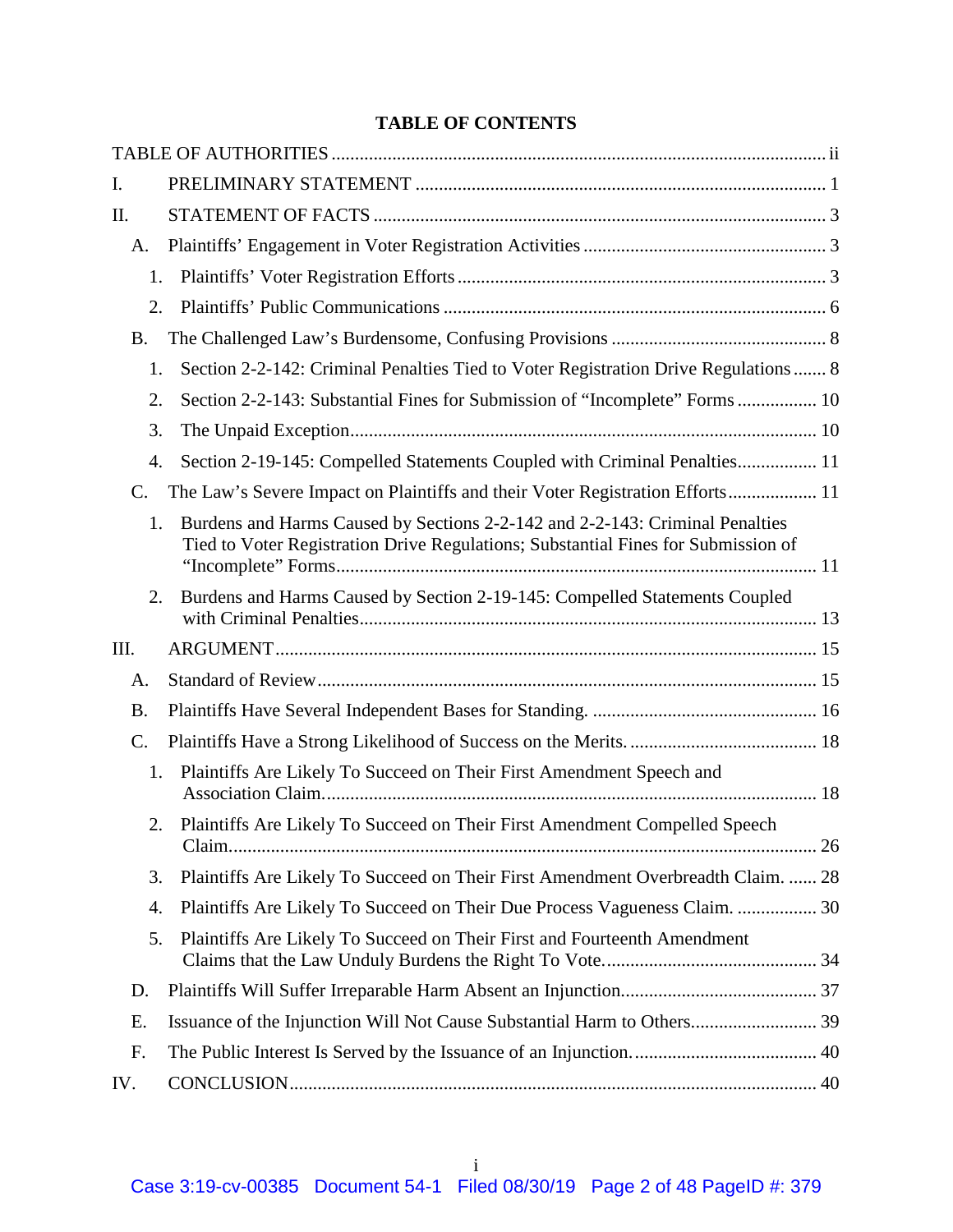# **TABLE OF AUTHORITIES**

# <span id="page-2-0"></span>**Cases**

| Action NC v. Strach,                                                 |  |
|----------------------------------------------------------------------|--|
| American Association of People with Disabilities v. Herrera,         |  |
| American Civil Liberties Union of Ohio Foundation, Inc. v. Ashbrook, |  |
| Anderson v. Celebrezze,                                              |  |
| Arizona Free Enterprise Club's Freedom Club PAC v. Bennett,          |  |
| Baker v. Adams County/Ohio Valley School Board,                      |  |
| Blaylock v. Cheker Oil Co.,                                          |  |
| Bonnell v. Lorenzo,                                                  |  |
| Brinkman v. Budish,                                                  |  |
| Buckley v. American Constitutional Law Foundation,                   |  |
| Burdick v. Takushi,                                                  |  |
| Carey v. Wolnitzek,                                                  |  |
| Chabad of S. Ohio & Congregation Lubavitch v. City of Cincinnati,    |  |
| Charles H. Wesley Education Foundation, Inc. v. Cox,                 |  |
| Citizens for Tax Reform v. Deters,                                   |  |
| Citizens United v. Federal Election Commission,                      |  |
| City of Chicago v. Morales,                                          |  |
| Common Cause Indiana v. Lawson,                                      |  |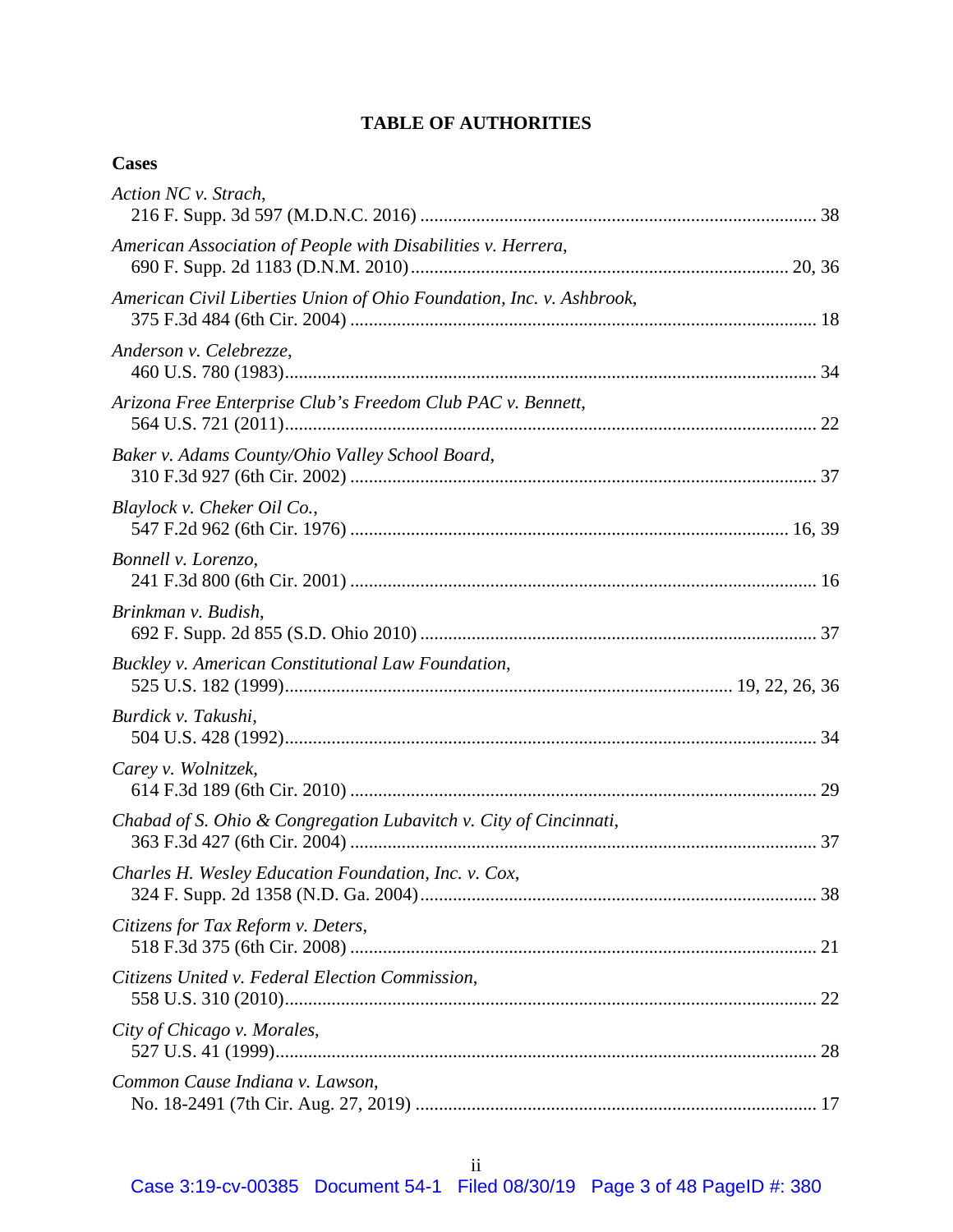| Deja Vu of Nashville, Inc. v. Metropolitan Government of Nashville & Davidson County, |  |
|---------------------------------------------------------------------------------------|--|
| Elrod v. Burns,                                                                       |  |
| Eu v. San Francisco County Democratic Central Committee,                              |  |
| Fish v. Kobach,                                                                       |  |
| G & V Lounge, Inc. v. Michigan Liquor Control Commission,                             |  |
| Havens Realty Corp. v. Coleman,                                                       |  |
| Housing Opportunities Made Equal, Inc. v. Cincinnati Enquirer, Inc.,                  |  |
| Indiana State Conference of the NAACP v. Lawson,                                      |  |
| Johnson v. United States,                                                             |  |
| Kusper v. Pontikes,                                                                   |  |
| League of Women Voters of Florida v. Browning,                                        |  |
| League of Women Voters of Florida v. Browning,                                        |  |
| League of Women Voters of Florida v. Cobb,                                            |  |
| League of Women Voters of North Carolina v. North Carolina,                           |  |
| League of Women Voters of United States v. Newby,                                     |  |
| Libertarian Party of Ohio v. Blackwell,                                               |  |
| Libertarian Party of Ohio v. Husted,                                                  |  |
| Liberty Coins, LLC v. Goodman,                                                        |  |
| Lujan v. Defenders of Wildlife,                                                       |  |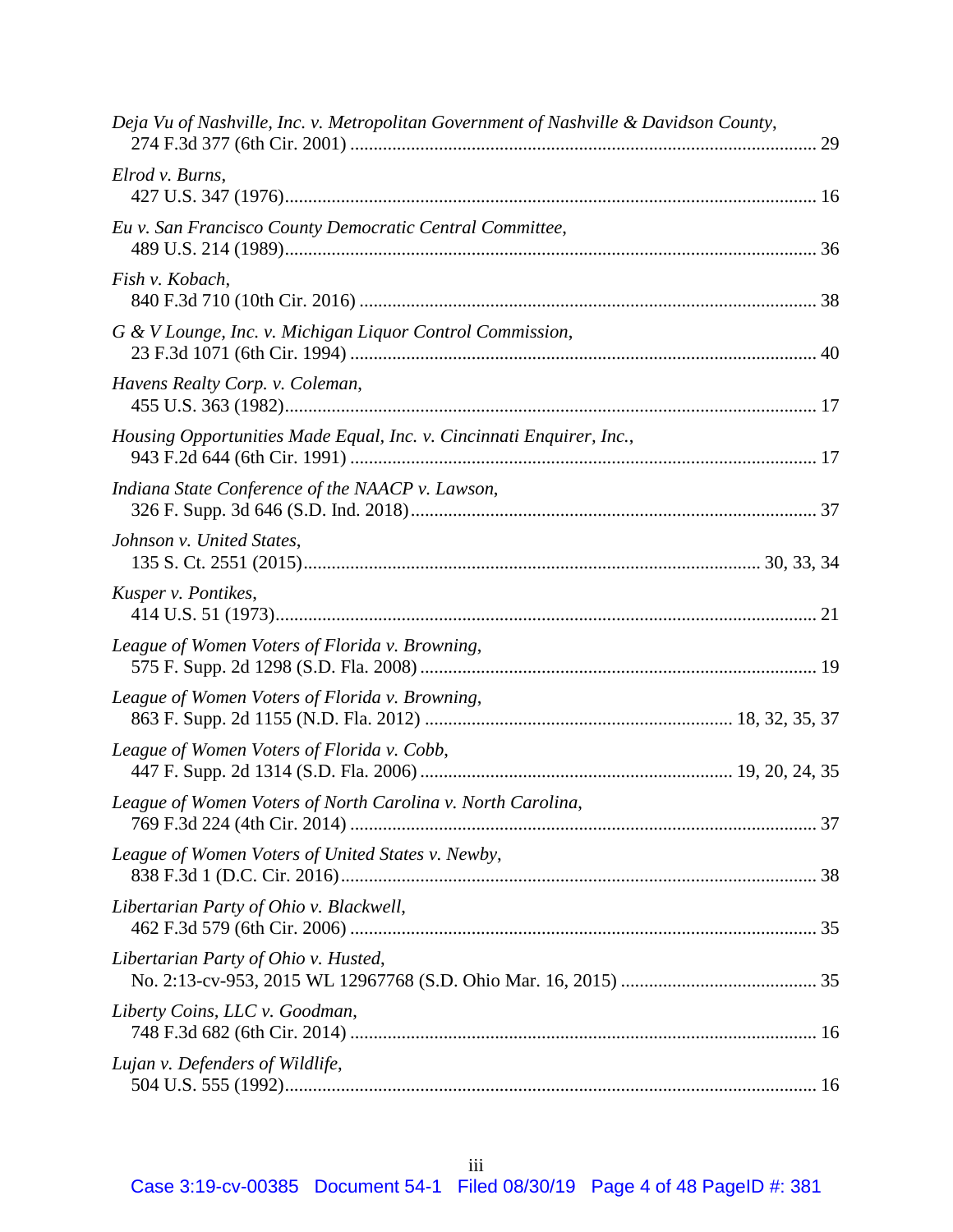| Meyer v. Grant,                                                                          |  |
|------------------------------------------------------------------------------------------|--|
| National Council of La Raza v. Cegavske,                                                 |  |
| National Rifle Association of America v. Magaw,                                          |  |
| Newsom v. Norris,                                                                        |  |
| North Carolina State Conference of the NAACP v. North Carolina State Board of Elections, |  |
| Northeast Ohio Coalition for the Homeless v. Husted,                                     |  |
| Obama for America v. Husted,                                                             |  |
| Pennell v. City of San Jose,                                                             |  |
| Performance Unlimited v. Questar Publishers, Inc.,                                       |  |
| Planned Parenthood Association of Cincinnati, Inc. v. City of Cincinnati,                |  |
| Project Vote v. Blackwell,                                                               |  |
| Project Vote, Inc. v. Kemp,                                                              |  |
| Reno v. American Civil Liberties Union,                                                  |  |
| Riley v. National Federation of the Blind of North Carolina Inc.,                        |  |
| Scott v. Schedler,                                                                       |  |
| Secretary of State of Maryland v. Joseph H. Munson Co.,                                  |  |
| See National Institute of Family & Life Advocates v. Becerra,                            |  |
| Summers v. Smart,                                                                        |  |
| United States v. Stevens,                                                                |  |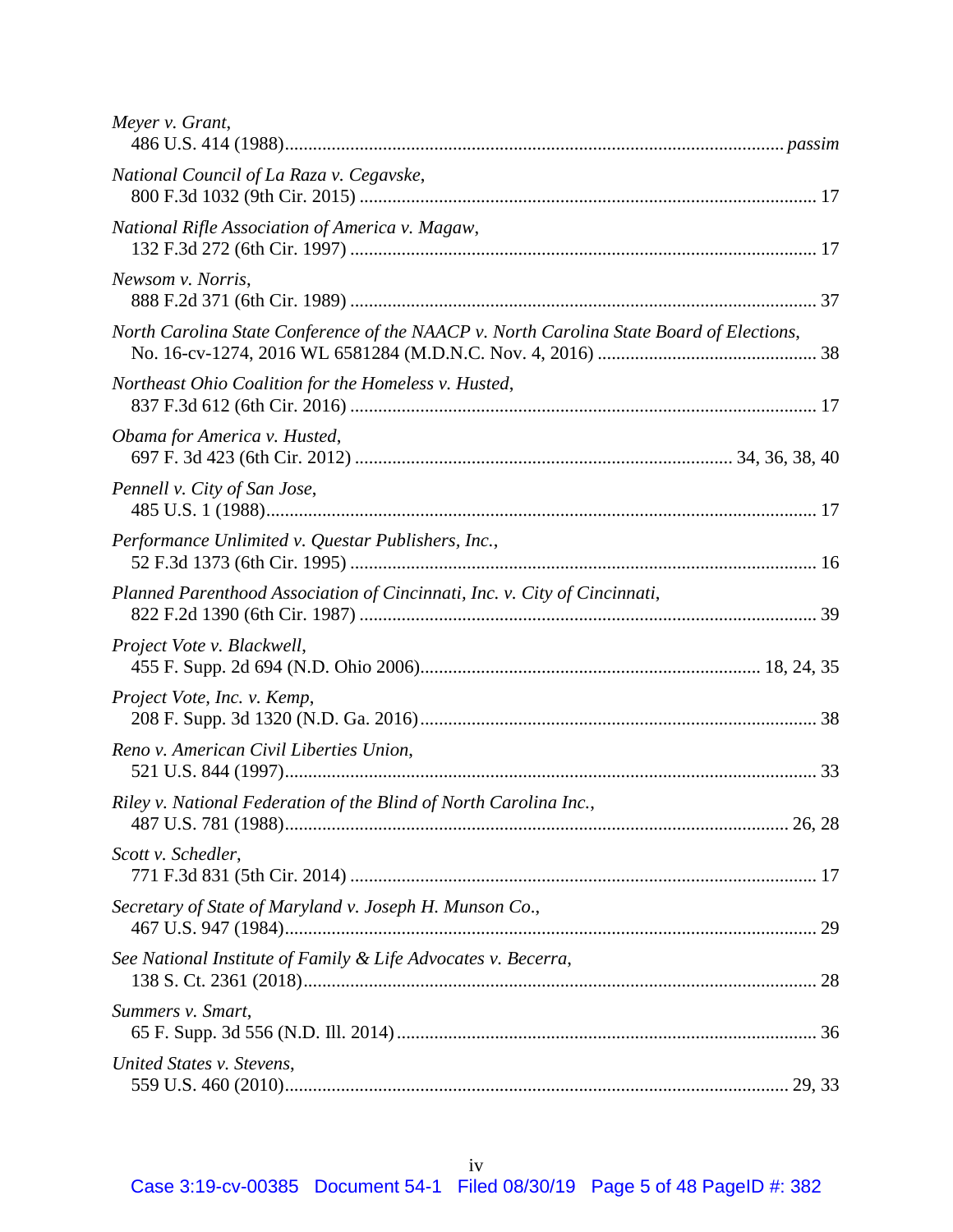| Village of Hoffman Estates v. Flipside, Hoffman Estates, Inc.,                                                                                                                |
|-------------------------------------------------------------------------------------------------------------------------------------------------------------------------------|
| Virginia v. American Booksellers Association, Inc.,                                                                                                                           |
| Whitman v. American Trucking Associations, Inc.,                                                                                                                              |
| Williams v. Rhodes,                                                                                                                                                           |
| <b>Statutes</b>                                                                                                                                                               |
|                                                                                                                                                                               |
|                                                                                                                                                                               |
|                                                                                                                                                                               |
|                                                                                                                                                                               |
|                                                                                                                                                                               |
|                                                                                                                                                                               |
|                                                                                                                                                                               |
|                                                                                                                                                                               |
|                                                                                                                                                                               |
|                                                                                                                                                                               |
|                                                                                                                                                                               |
|                                                                                                                                                                               |
|                                                                                                                                                                               |
| <b>Other Authorities</b>                                                                                                                                                      |
| 2018 Current Population Survey ("CPS"), U.S. Census Bureau, Voting and Registration in<br>the Election of 2018, Table 4A, www.census.gov/data/tables/time-series/demo/voting- |
| 2019 Elections by Date, Tenn. Sec'y of State, https://sos-tn-gov-files.tnsosfiles.com/                                                                                        |
| 2020 Election Calendar, Tenn. Sec'y of State, https://sos.tn.gov/products/elections/2020-                                                                                     |
| Hearing on S.B. 971 Before the S. State and Local Gov't Comm., 111th Gen. Assemb.,<br>Reg. Sess. (Tenn. 2019), available at http://tnga.granicus.com/MediaPlayer.php?         |
| Katherine Burgess, Shelby Election Commission is 'chilling voting activity,' say NAACP,<br>Black Voter Project, Memphis Commercial Appeal, Oct. 23, 2018,                     |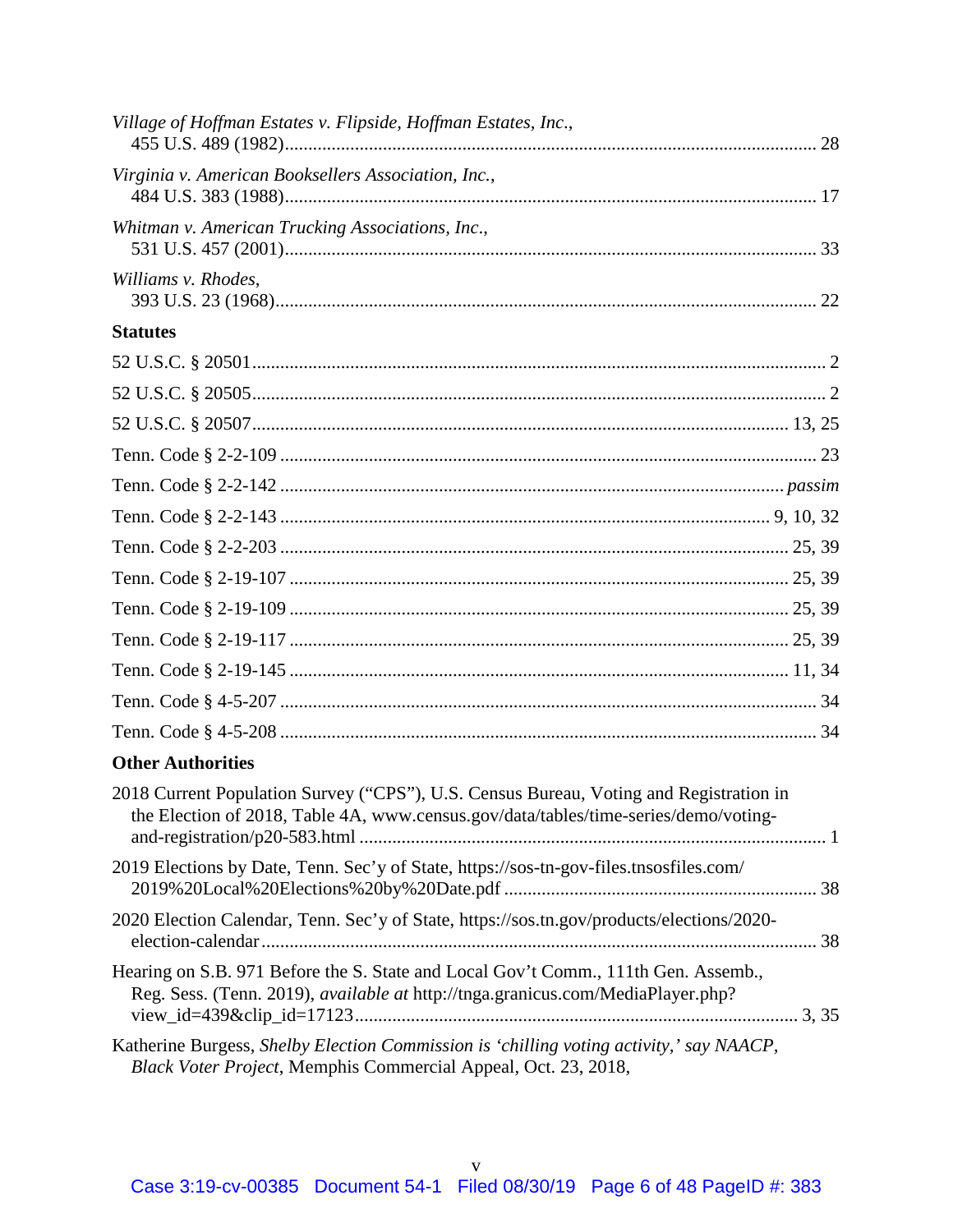| https://www.commercialappeal.com/story/news/2018/10/23/lawsuit-shelby-election-                                              |  |
|------------------------------------------------------------------------------------------------------------------------------|--|
| Nat'l Conf. of State Legs, <i>Online Voter Registration</i> , www.ncsl.org/research/elections-and-                           |  |
|                                                                                                                              |  |
| U.S. Election Assistance Comm'n, The Election Admin. & Voting Surv.: 2016<br>Comprehensive Rep., https://www.eac.gov/assets/ |  |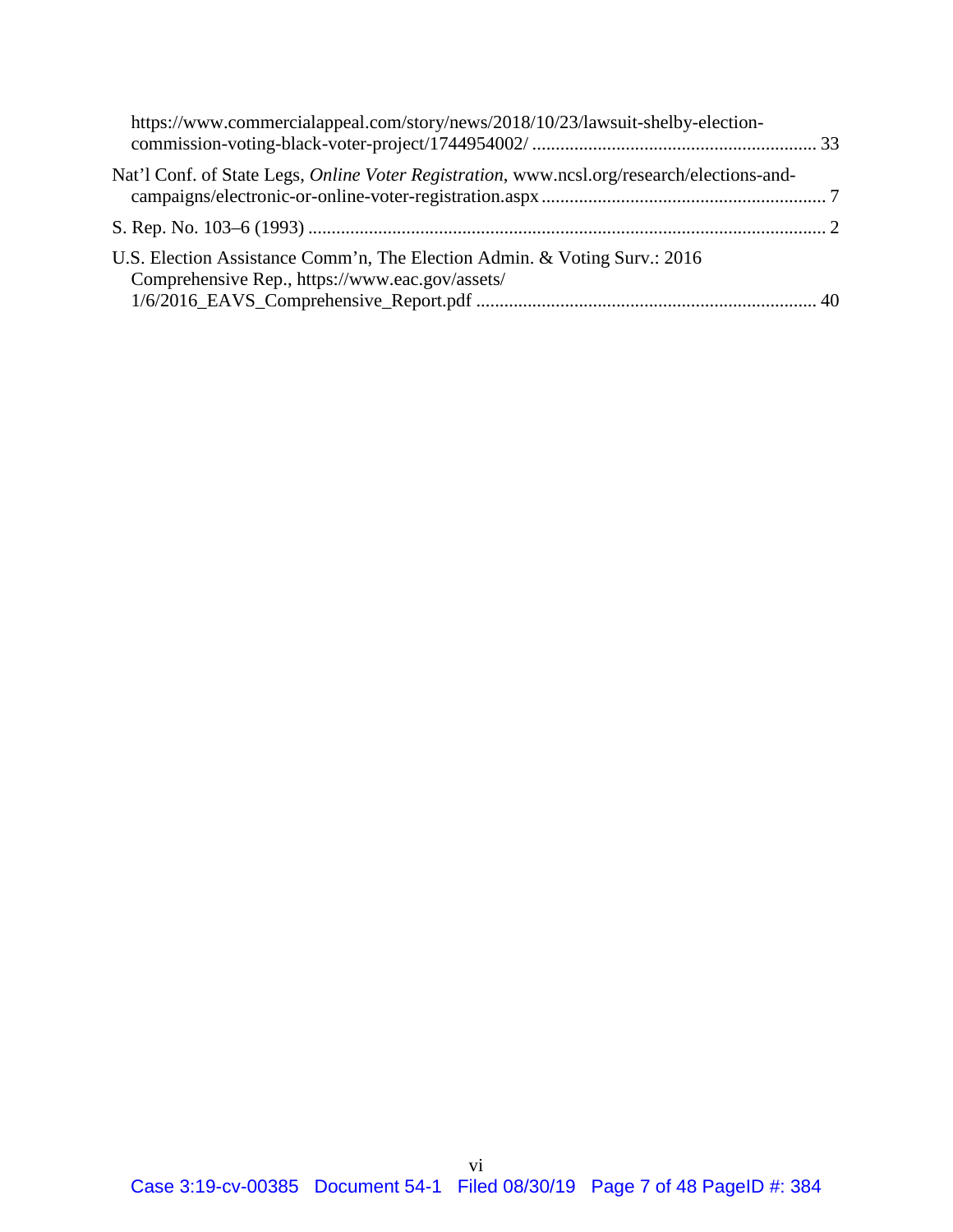Plaintiffs respectfully submit this memorandum of law in support of their motion.

### <span id="page-7-0"></span>**I. PRELIMINARY STATEMENT**

This case presents the issue of whether a state can, consistent with the Constitution, substantially interfere with the right of private organizations to associate with, encourage, communicate with, and assist eligible citizens to register to vote. It cannot. Plaintiffs challenge provisions of the Tennessee Code §§ 2-2-142, 2-2-143, 2-19-145 (the "Law"). The purpose and effect of the Law is to suppress the protected speech and association of voter engagement organizations, including Plaintiffs, restrict access to voter registration, and so, reduce access to the franchise. The Law has already negatively affected Plaintiffs' critical work. It should be preliminarily enjoined before it further undermines democratic principles in Tennessee.

Plaintiffs are civic organizations who, along with civic-minded individuals including their staff, volunteers, and members, encourage political participation through voter registration activities and provide critical access to voter registration for communities that are underrepresented on the voter rolls. These activities are critical to Plaintiffs' missions as they provide the opportunity to communicate with the public about the importance of voter registration and voter participation. Just as critically, during such events, Plaintiffs collect filledout voter registration applications from the public and take on the responsibility of delivering the forms to election officials. This collection and delivery is the best way to ensure that members of the public are actually getting registered to vote. Without groups like Plaintiffs, many fewer individuals end up registered to vote. Especially in Tennessee—where nearly forty percent of eligible citizens are unregistered<sup>[1](#page-7-1)</sup>—Plaintiffs and other similar groups provide necessary support

<span id="page-7-1"></span> $1$  2018 Current Population Survey ("CPS"), U.S. Census Bureau, Voting and Registration in the Election of 2018, Table 4A, www.census.gov/data/tables/time-series/demo/voting-andregistration/p20-583.html (last visited Aug. 29, 2019).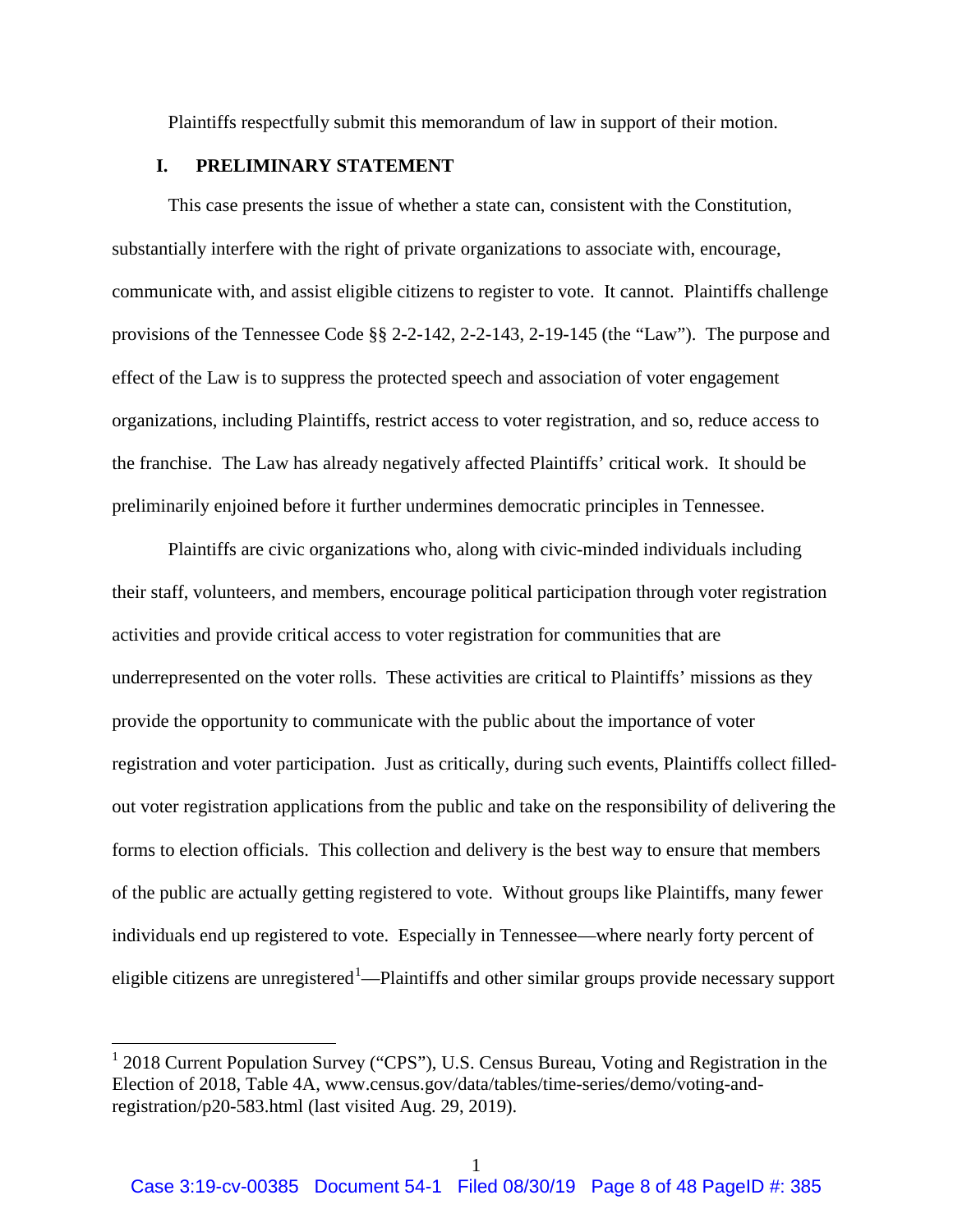to our democracy. Congress has recognized that "unfair registration laws and procedures can have a direct and damaging effect on voter participation" and sought to lower barriers to participation by, among other things, "permit[ting] organizations to go to the voter with organized registration drives." S. Rep. No. 103–6, at 2, 12 (1993); *see also* 52 U.S.C. §§ 20501(a)(3), 20505(b).

Despite this, the Law turns Plaintiffs' core First Amendment activity into a highly restricted and risky enterprise, in at least three respects. First, the Law threatens to criminally prosecute Plaintiffs if they fail to comply strictly—and ensure strict compliance of every volunteer, staff person, or member—with a host of confusing and burdensome regulations. At the same time, it fails to give proper notice of when Plaintiffs are violating these provisions failing, for example, to define what constitutes a "voter registration drive" or an organization that is "paid" to conduct voter registration, while still imposing onerous training, preregistration, and form completion requirements for each such "drive" for each such organization. Second, under the Law, every public communication "regarding voter registration status" that Plaintiffs make in any medium—must be accompanied by a compelled statement about the Secretary of State's non-involvement in the communication. But there is no evidence that voters believe Plaintiffs are speaking on behalf of the Secretary of State. Given the breadth of the requirement, this mandated speech will become a substantial portion of Plaintiffs' total civic engagement speech, particularly in media with limited space, and improperly impair their credibility when communicating with their communities. Third, the Law levies substantial civil fines for the submission of "incomplete" forms, penalizing Plaintiffs and others for errors or omissions outside their control. These penalties are particularly absurd in light of the Law's additional requirement that those conducting voter registration events submit each application they collect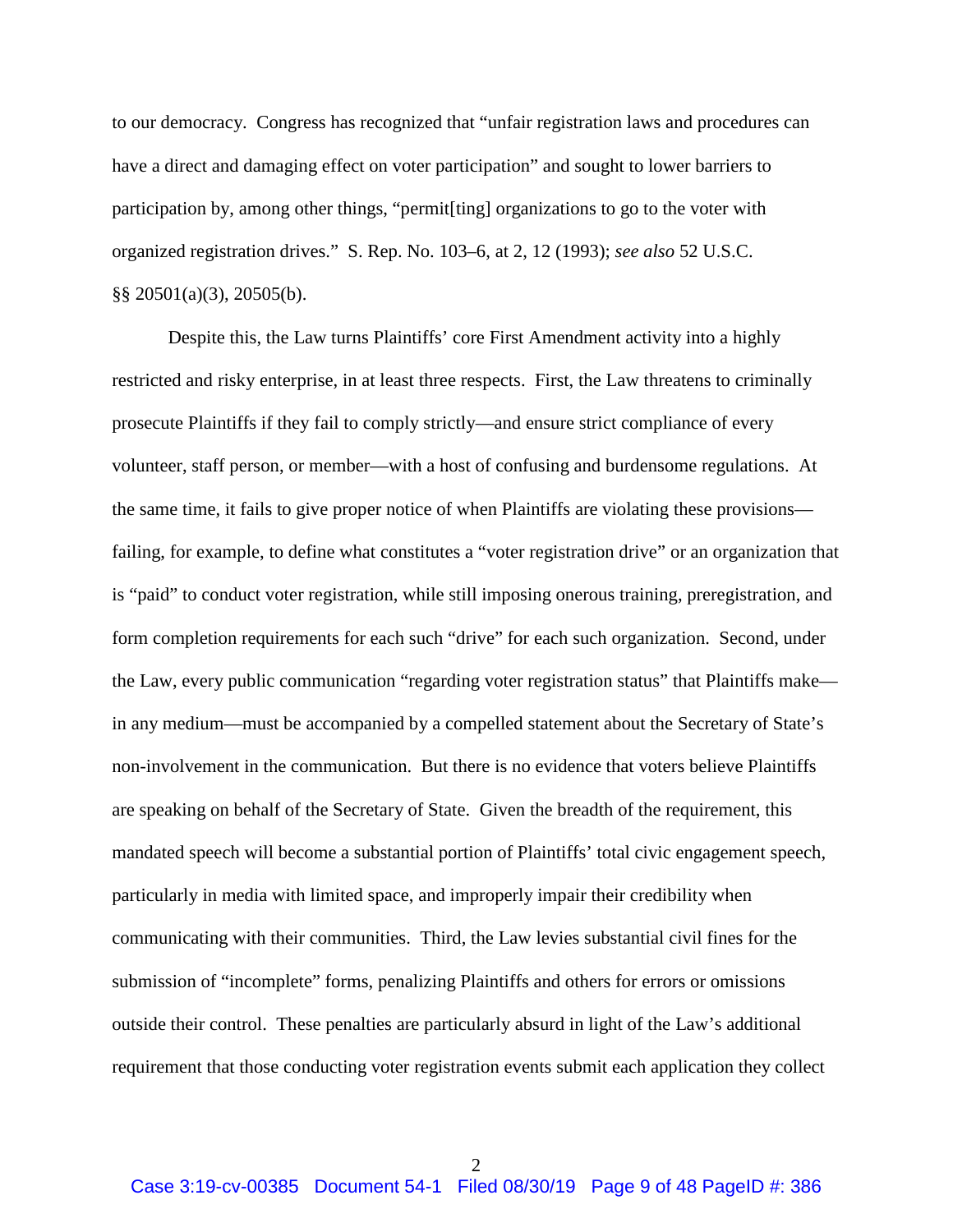within 10 days, hindering Plaintiffs from conducting the follow-up that could lower the rate of incomplete forms.

Plaintiffs' voter registration activities constitute core political speech and association that are critical to American democracy and live at the core of the First Amendment's protections. The challenged provisions—on their own, and in the aggregate—will render Plaintiffs' voter registration activities more costly, more resource-intensive, and less effective. Indeed, the Law will leave Plaintiffs unable to conduct voter registration activities at any significant scale without risking civil and criminal sanctions. As such, the Law effectively "go[es] after" Plaintiffs and their ability to help voters register, just as Defendant Goins testified it was designed to do.<sup>[2](#page-9-3)</sup>

#### <span id="page-9-1"></span><span id="page-9-0"></span>**II. STATEMENT OF FACTS**

# **A. Plaintiffs' Engagement in Voter Registration Activities[3](#page-10-0)**

#### 1. Plaintiffs' Voter Registration Efforts

<span id="page-9-2"></span>Voter registration is an important part of each Plaintiff's organizational purpose and strategy—both as an end in itself and as a means to mobilize its members and community in support of its goals. Plaintiffs League of Women Voters of Tennessee and League of Women Voters of Tennessee Education Fund (collectively, the "League") seek to promote civic engagement through informed and active participation in government, in part, by helping Tennessee citizens register to vote. Ott Decl. ¶ 8. The League aims to increase the number of

 <sup>2</sup> *See* Hearing on S.B. 971 Before the S. State and Local Gov't Comm., 111th Gen. Assemb., Reg. Sess. (Tenn. 2019) (testimony of Coordinator of Elections Mark Goins, at 1:17:57 to 1:18:19)("Goins Testimony"), *available at* http://tnga.granicus.com/MediaPlayer.php? view  $id=439\&$ clip  $id=17123$ .

<span id="page-9-3"></span> $3$  Plaintiffs here summarize the facts most relevant to their preliminary injunction motion; the facts are presented more fully in the Declarations of Marian Ott ("Ott Decl.") on behalf of League of Women Voters of Tennessee; Sabina Mohyuddin ("Mohyuddin Decl.") on behalf of American Muslim Advisory Council; Paul Garner ("Garner Decl.") on behalf of Mid-South Peace and Justice Center; Jeffrey Lichtenstein ("Lichtenstein Decl.") on behalf of Memphis Central Labor Council; Tappan Vickery ("Vickery Decl.") on behalf of HeadCount; and Carolyn DeWitt ("DeWitt Decl.") on behalf of Rock the Vote, attached hereto as Exhibits A–F.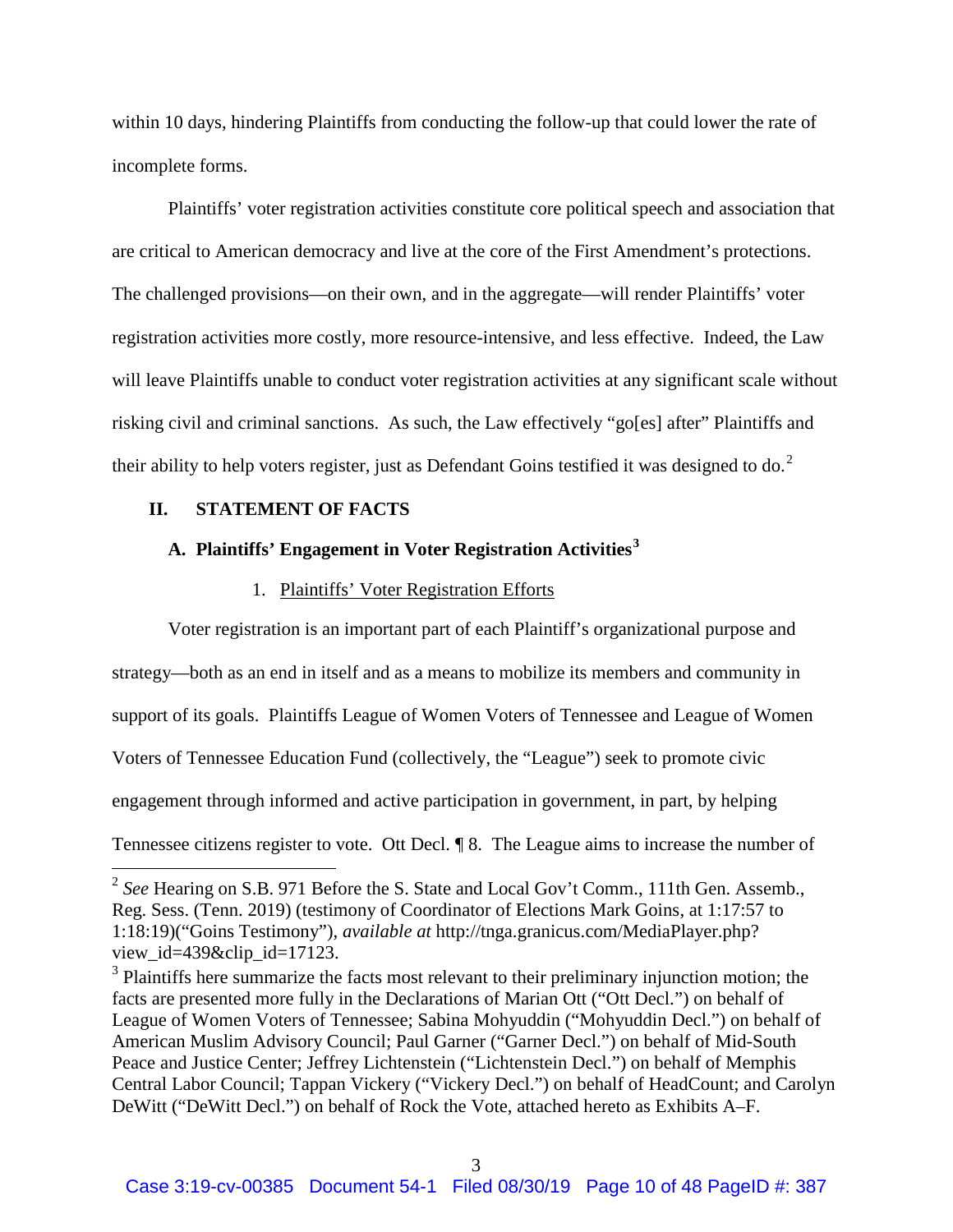eligible registered voters in Tennessee. *Id.* ¶ 20. There are nine local Leagues throughout Tennessee, which regularly conduct voter registration outreach and encourage all members and any other interested volunteers to participate. *Id.* ¶ 15–16. In the year preceding this action, the League's local chapters organized 122 voter registration events and engaged 277 volunteers in these efforts. *Id.* ¶ 16. In 2018, these efforts involved conversations about voter registration with thousands of individuals and resulted in the League submitting nearly 3,000 voter registration forms to election officials. *Id.* ¶ 20. The League has continued its voter registration work so far, including a number of events in the summer of 2019, and has a number of future events planned before the Law goes into effect, including for National Voter Registration Day on September 24, 2019. *Id*. ¶ 17–18. Some of the League's voter registration work is funded by grants, including some grants specifically designated to local Leagues to conduct voter registration events involving the collection of filled-out voter registration forms. *Id.* ¶¶ 23, 25.

<span id="page-10-0"></span>Plaintiff American Muslim Advisory Council ("AMAC") uses voter engagement and voter registration events as part of its mission to empower Muslims in Tennessee and to improve the political and social climate in the state for all Tennesseans. Mohyuddin Decl. ¶ 4. In 2018, AMAC reached over 2,000 Muslim Tennesseans through voter registration events, get-out-thevote events, meet-the-candidate forums, and outreach through text messaging, phone banking, and rides to the polls. *Id.* ¶ 5. AMAC has conducted and plans to continue its voter registration efforts across the state this year and in 2020, with the aim of engaging as many people and collecting as many voter registration applications as possible. *Id.* ¶ 7. AMAC aims to increase the number of eligible registered voters in Tennessee. *Id*. AMAC uses its voter registration outreach both to encourage participation of new voters in the political process, and to communicate with members of the Tennessee Muslim community on issues concerning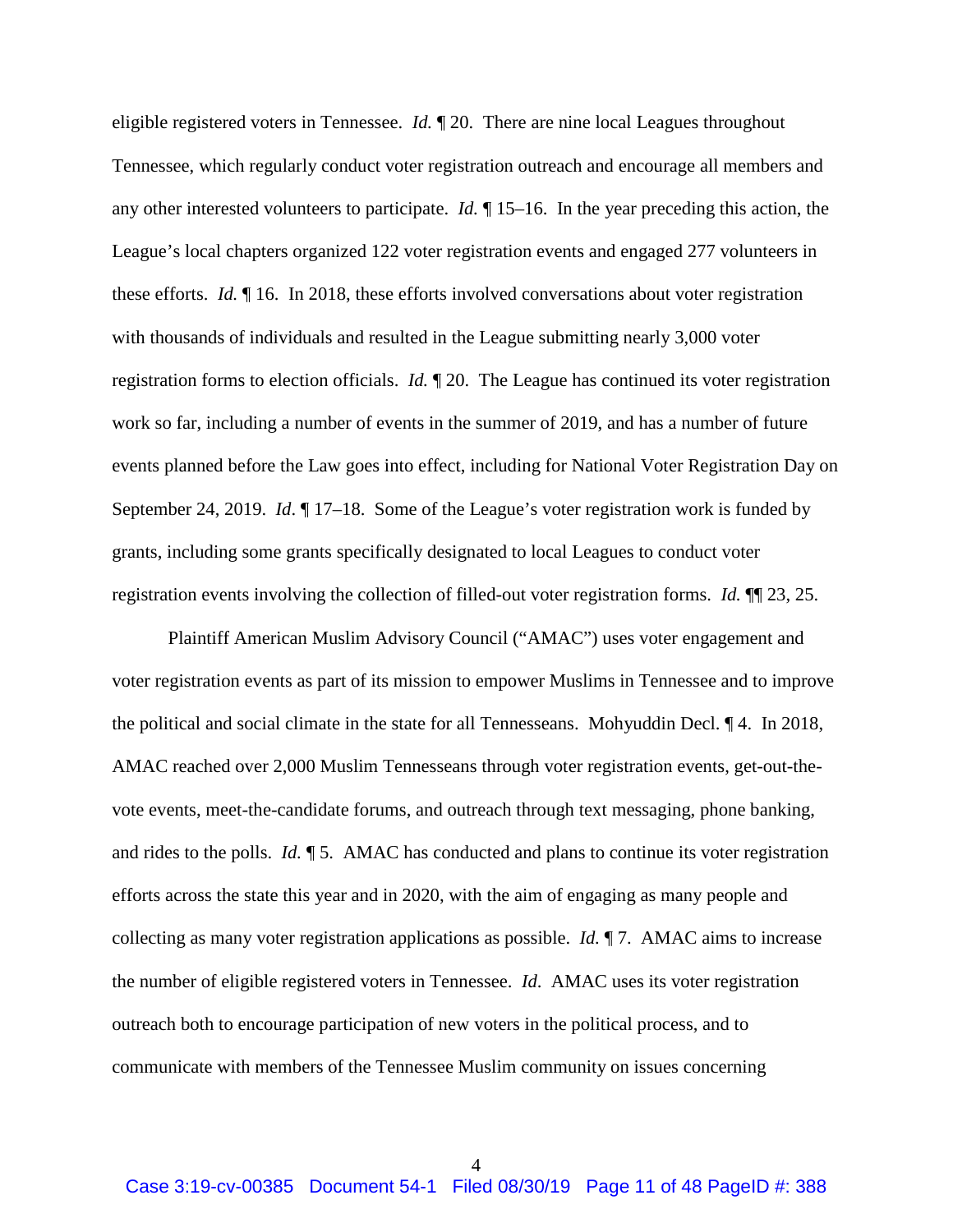upcoming elections. *Id.* ¶ 4.

For Plaintiff Mid-South Peace and Justice Center ("MSPJC"), voter registration activities provide a way to engage, organize, and mobilize communities to realize social justice through nonviolent action. Garner Decl. ¶ 8. MSPJC aims to increase the number of eligible registered voters in Tennessee. *Id.* ¶ 20. In the past, some of MSPJC's voter registration work has been funded by grants, and MSPJC needs to continue seeking grants in the future to continue such work at or above its current scale. *Id.*  $\P$  17, 21. In conducting voter registration, MSPJC relies on paid staff members and on volunteers both to directly help voters register, as well as to organize local residents to help register their community members. *Id.* ¶¶ 7, 10, 17, 19. When conducting voter registration activities, MPSJC regularly retains information from applications in order to follow-up with members of the communities in which it works. *Id.* ¶ 22.

Plaintiff Memphis Central Labor Council ("MCLC")—which acts as an umbrella organization for 44 affiliate unions based in western Tennessee and encompasses approximately 16,000 union members—helps union members and their household members register to vote through extensive canvassing and voter turnout efforts. Lichtenstein Decl. ¶¶ 2–3. MCLC has a target universe of approximately 40,000 unregistered but eligible union members and householders in Tennessee, and intends to help register more than 1,000 of these union members and householders in the next election cycle, and in so doing, increase the number of eligible registered voters in Tennessee. *Id.* ¶ 5. For its voter registration activities, MCLC hires paid field organizers and union staff on "release" time to perform door-to-door canvassing of its unions' members and setting up voter registration tables at union halls. *Id.* ¶¶ 6–8. MCLC uses its voter registration efforts not only to increase the political voice of union members, but also to communicate about important election-related issues. *Id.* ¶¶ 11–12.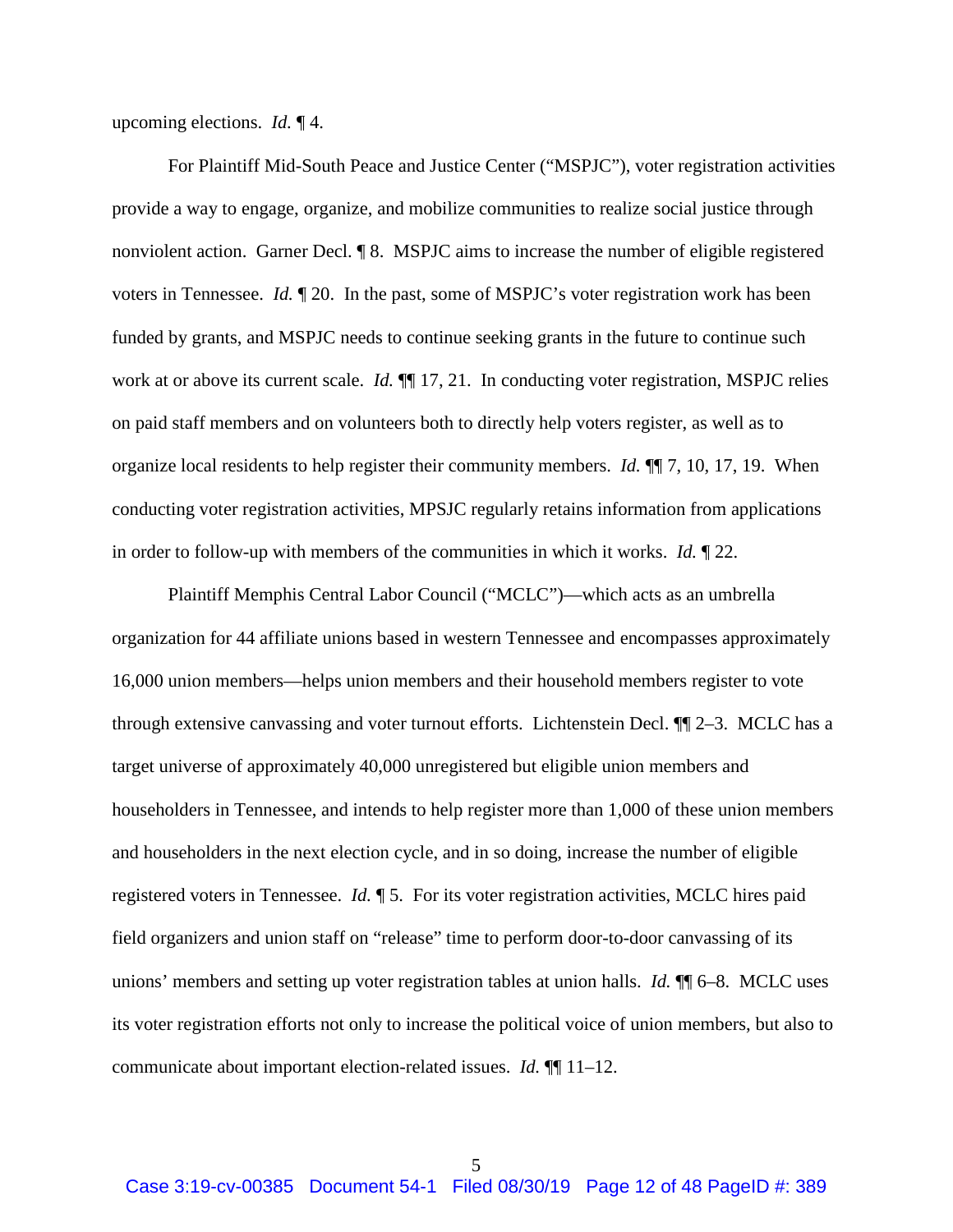Plaintiff HeadCount conducts voter registration activities at concerts and music festivals nationwide as part of its message that the popularity and power of music should be connected with action. Vickery Decl.  $\sqrt{5}$ . Since 2014, HeadCount has helped over 3,000 Tennesseans register through their work in the field, and it plans to continue such work at music events throughout the state. *Id.* ¶ 9. Indeed, one of HeadCount's premiere national events is Bonnaroo, a music festival based in Tennessee. *Id.* ¶¶ 9–10. In addition, HeadCount supports and provides resources for voter registration efforts at community-based events and is working to expand the reach of such events to new potential voters. *Id.* ¶¶ 7, 15. In order to conduct these voter registration-related activities, HeadCount receives grant money, direct donations, and sponsorships. *Id.* ¶ 8. While its small staff has a critical role, HeadCount relies primarily on volunteer team leaders and volunteers for its on-the-ground field efforts to help voters register. *Id.* ¶ 13–14.

#### 2. Plaintiffs' Public Communications

<span id="page-12-0"></span>Plaintiffs publicly communicate about voter registration—and thus about "voter registration status" under the Law—using a variety of methods. For example, Plaintiff Rock the Vote ("RTV")<sup>[4](#page-13-0)</sup> primarily functions to communicate with potential voters nationwide about how to register to vote, check their voter registration status, and vote. The Law could cover nearly every communication RTV makes. RTV uses and maintains its own online voter registration platform for use by its partners across the country and in Tennessee. DeWitt Decl. ¶ 5. Both the League and HeadCount use the RTV tool. Ott Decl. ¶ 74; Vickery Decl. ¶ 36. The RTV tool, available in 13 languages, helps users determine whether they are able to use their state's online

 $4 \text{ Rock}$  the Vote challenges only the disclaimer and disclosure requirements of Tennessee Code § 2-19-145. Due to the nature of its activities, it would not be impacted by the other challenged provisions. To the extent the term "Plaintiffs" is used throughout to refer to the other challenges brought in this action, it excludes Rock the Vote in those contexts.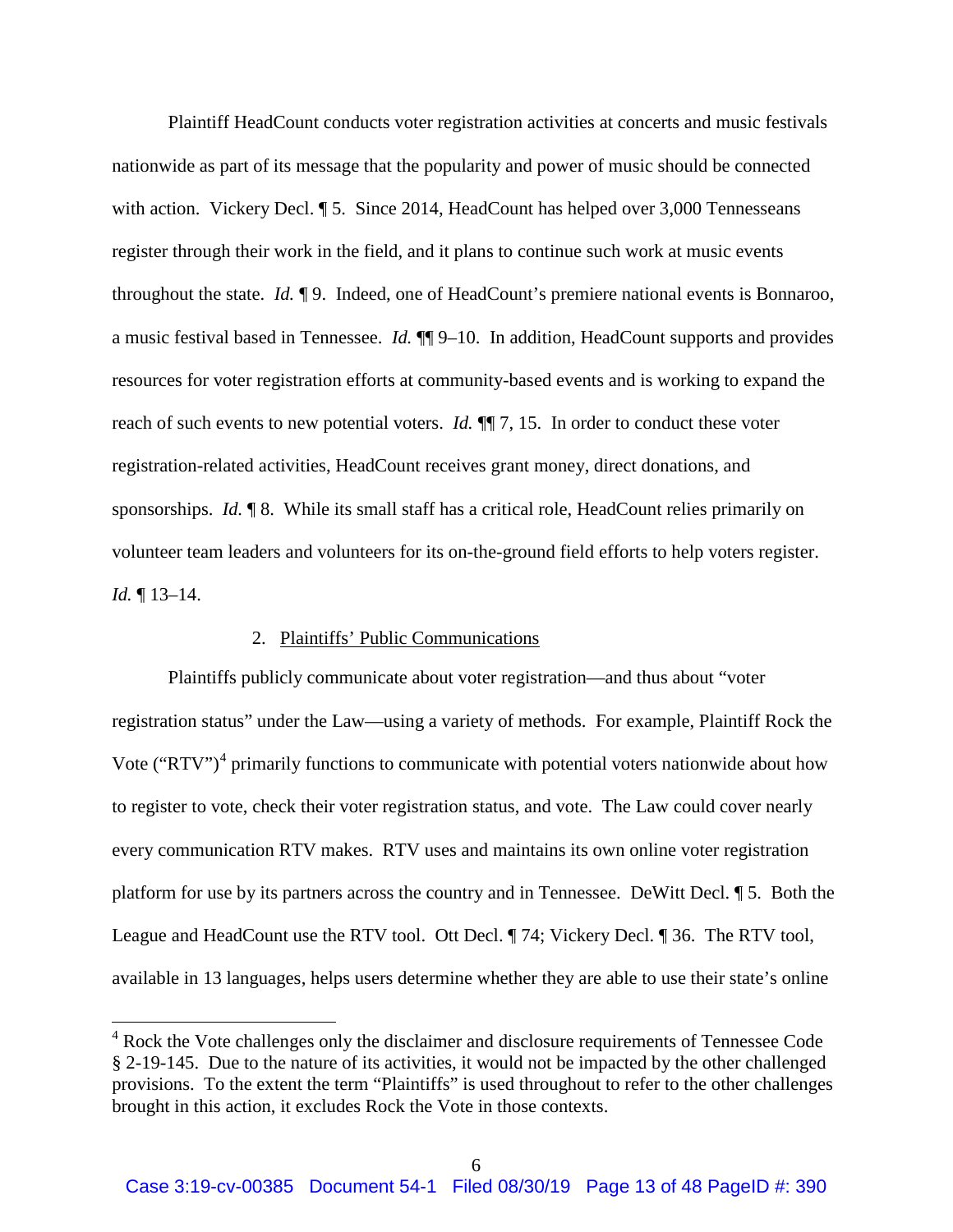voter registration system,<sup>[5](#page-13-1)</sup> and then, as appropriate, either directs the person to the appropriate state website or assists the person with completing the federal mail-in voter registration form. DeWitt Decl. ¶ 5. In 2018, RTV helped approximately 10,000 individuals register to vote in Tennessee. *Id.* ¶ 4. Using the RTV tool through the League's Vote 411.org website, 1,520 individuals in Tennessee registered to vote in 2018, and thus far in 2019, 138 individuals in Tennessee have registered to vote. Ott Decl. ¶ 75.

RTV also offers a voter lookup tool, which allows voters to check their registration status before prompting them to register to vote through RTV's online tool. DeWitt Decl*.* ¶ 6. RTV relies heavily on its website and digital communication methods, such as social media, email, text messages, and digital advertising to reach and mobilize young people across the country and to encourage them to register to vote, check their voter registration status, or update their voter registration to reflect their current personal information. *Id.* ¶ 9. Its online registration tool also allows voters to opt into targeted, non-partisan election reminders via email and text messaging to ensure they are prepared to vote. *Id*.

The League also regularly communicates with members of the public concerning voter registration status. Ott Decl. ¶ 62. In addition to its regular communications with the public, the League also had plans to roll out a text messaging campaign to communicate with individuals about voter registration in advance of the 2020 elections. *Id.* ¶ 69. Additionally, the League relies upon the website Vote411.org, run by the national League of Women Voters Education Fund, to provide people with information on voter registration and registration status. *Id.* ¶ 71. In 2018, 47,825 individuals in Tennessee accessed this website. *Id*. ¶ 72. Vote411.org collects

<span id="page-13-1"></span><span id="page-13-0"></span> $<sup>5</sup>$  In most states, online voter registration systems work only for those potential eligible voters</sup> who have a driver's license or state ID card. Nat'l Conf. of State Legs, *Online Voter Registration*, www.ncsl.org/research/elections-and-campaigns/electronic-or-online-voterregistration.aspx (last visited Aug. 27, 2019).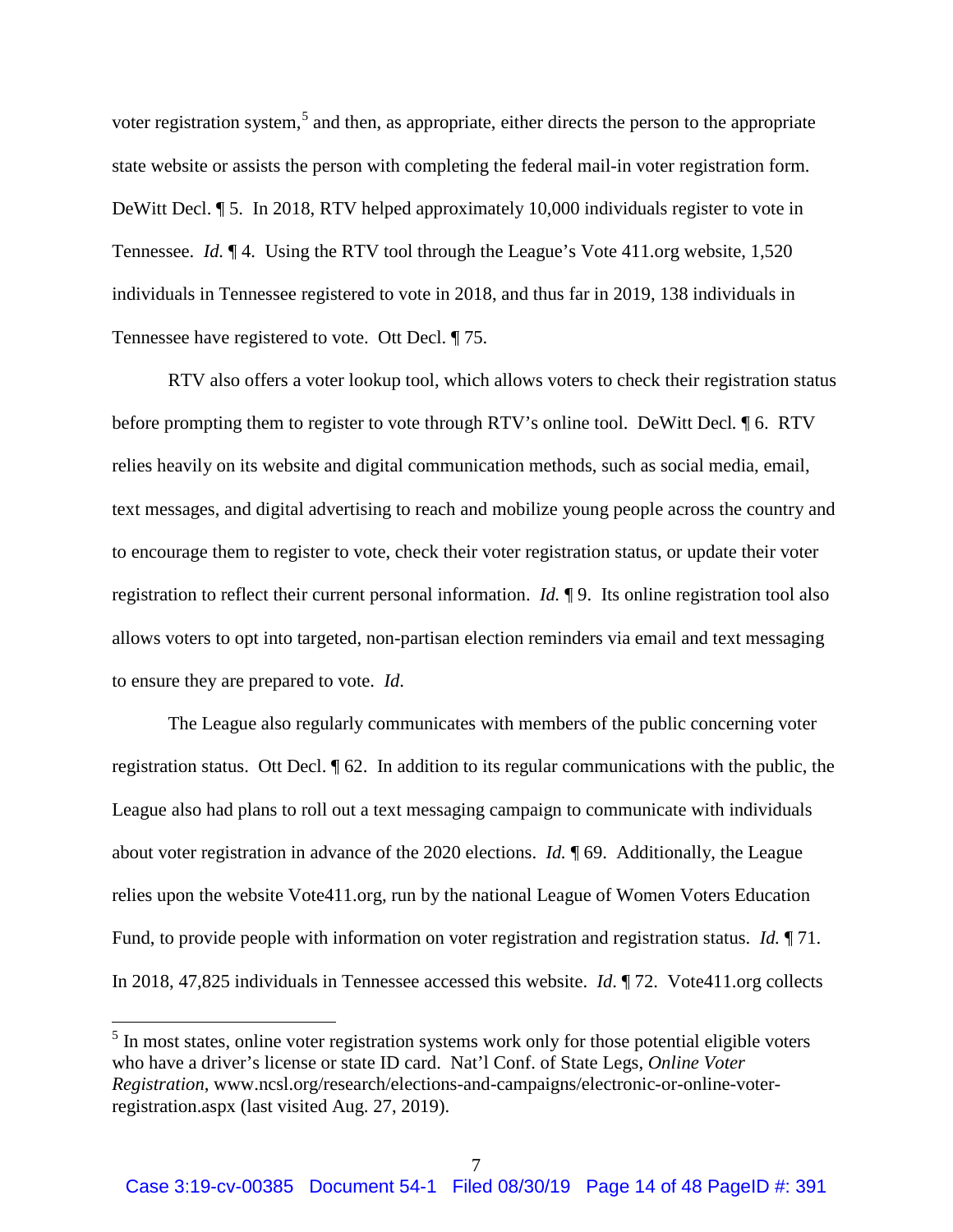information from individuals using that system, and the League had plans to use this information for further communication with these individuals about voting, voter registration, and other voting information. *Id.* ¶¶ 74, 78. HeadCount uses an array of digital tools and social media to promote and facilitate voter registration. Vickery Decl. ¶ 35. It also communicates with members of the public concerning voter registration status. *Id.* ¶ 36. These efforts include using the RTV tools in its digital voter registration efforts. *Id*.

AMAC, MSPJC, and MCLC also each regularly engage in public communications concerning voter registration status and polling locations. Mohyuddin Decl. ¶ 4 Garner Decl. ¶ 47; Lichtenstein Decl. ¶¶ 9, 11. For example, while conducting voter registration activities, whether through canvassing or at events, MCLC collects information from the people that it helps register. Collecting this information lets MCLC connect with its members and convey to them its political endorsements and other communications. It lets MCLC provide the updated information back to the affiliate and national unions to which the members belong, enabling future communications between its affiliates and their members. Finally, it allows MCLC to contact members and householders it has helped register, in order to communicate with them about upcoming elections, including by notifying them of their polling locations and sending reminders and encouragement to go to the polls. Lichtenstein Decl. ¶ 11.

#### **B. The Challenged Law's Burdensome, Confusing Provisions**

<span id="page-14-0"></span>Plaintiffs challenge three newly enacted sections of the Tennessee Code, in whole or part<sup>[6](#page-15-0)</sup>: Sections 2-2-142, 2-2-143, and 2-19-145.

1. Section 2-2-142: Criminal Penalties Tied to Voter Registration Drive Regulations

<span id="page-14-1"></span>Section 2-2-142 (the "Drives Provision") of the Law requires, under threat of criminal

<sup>&</sup>lt;sup>6</sup> Plaintiffs do not challenge or seek to enjoin Tennessee Code § 2-2-142(c)–(d), which prevent payment based on the number of voter registration forms collected and prohibit setting quotas or minimum number of voter registration forms that must be collected.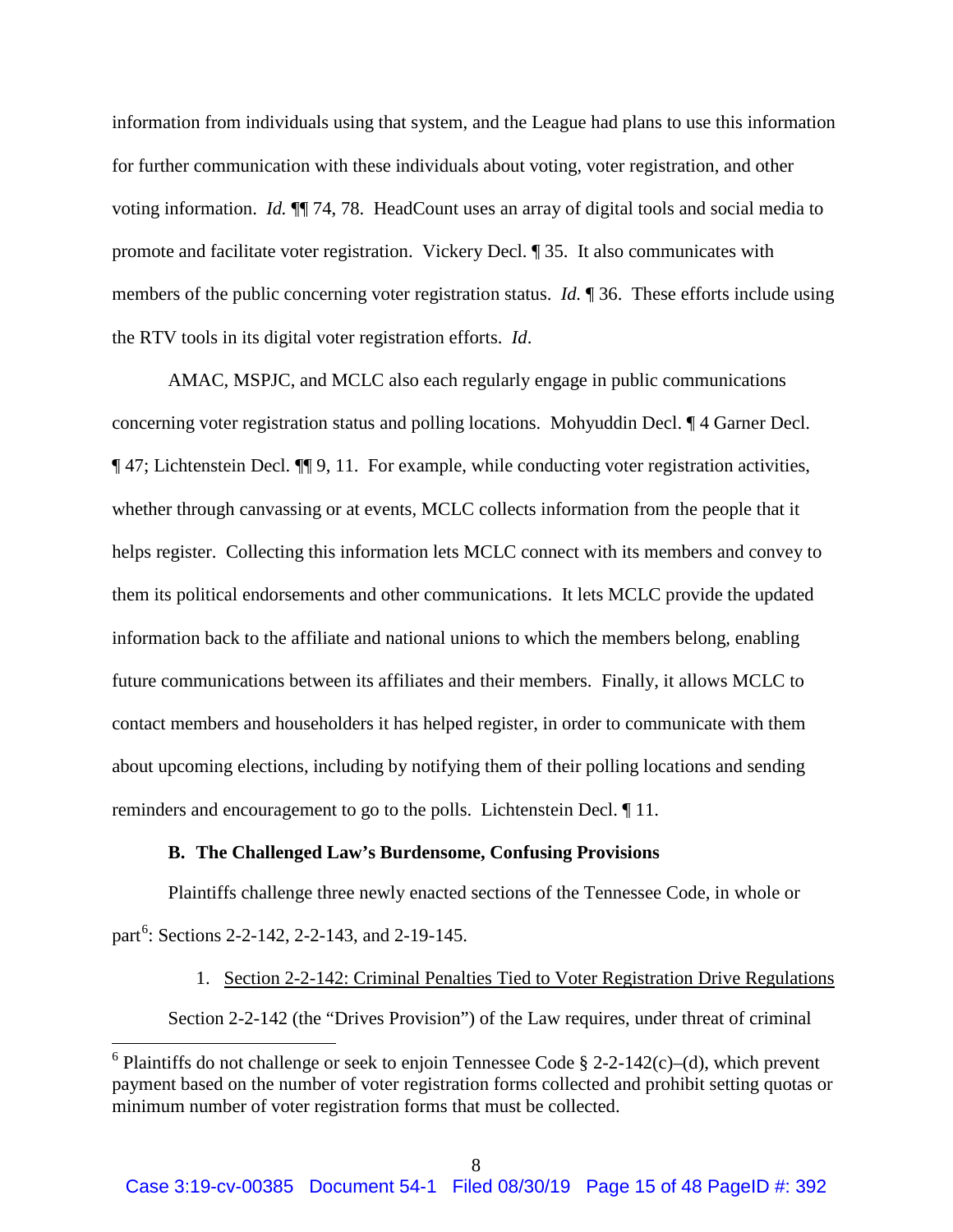prosecution, that "prior to conducting" any "voter registration drive" in which an organization or individual "attempts to collect" more than 100 voter registration applications, organizations such as Plaintiffs must: (a) pre-register with the state, indicating the county or counties where the registration drives will take place, the name and contact information of the person "conducting the voter registration drive," and the contact information for the officers of the organization conducting the drive; (b) complete a specific training administered by the state's Coordinator of Elections; (c) ensure that each and every individual participating in the drive also complete this training; and (d) file a sworn statement promising to obey all state laws and procedures. Tenn. Code § 2-2-142(a). It also requires submission of all "completed voter registration forms" within 10 days of "the voter registration drive" without exception. *Id.*; *see also id.* § 2-2-143.

The Law does not define what constitutes a "voter registration drive" in terms of length or continuousness, and thus it does not specify how frequently organizational agents must preregister, attend training, and ensure completion of training—*e.g.*, before each election cycle; annually; or even before each individual day of voter registration activity.

This Section also prohibits organizations from copying or retaining voter information unless the applicant explicitly consents. *Id.* § 2-2-142(b). This prevents organizations from following up to ensure successful registration and election participation absent explicit advance agreement by each individual. Due to the risk of criminal sanction created by the Law, this consent must be obtained in writing, creating an additional hurdle to engaging citizens about voter registration. *See* Mohyuddin Decl. ¶ 24; Garner Decl. ¶ 23; Lichtenstein Decl. ¶ 12.

<span id="page-15-0"></span>This Section provides that the Coordinator of Elections "*may* adopt policies or procedures" to implement this section but does not require implementing regulations or provide any timeline. *Id.* § 2-2-142(e) (emphasis added). To date, he has not done so.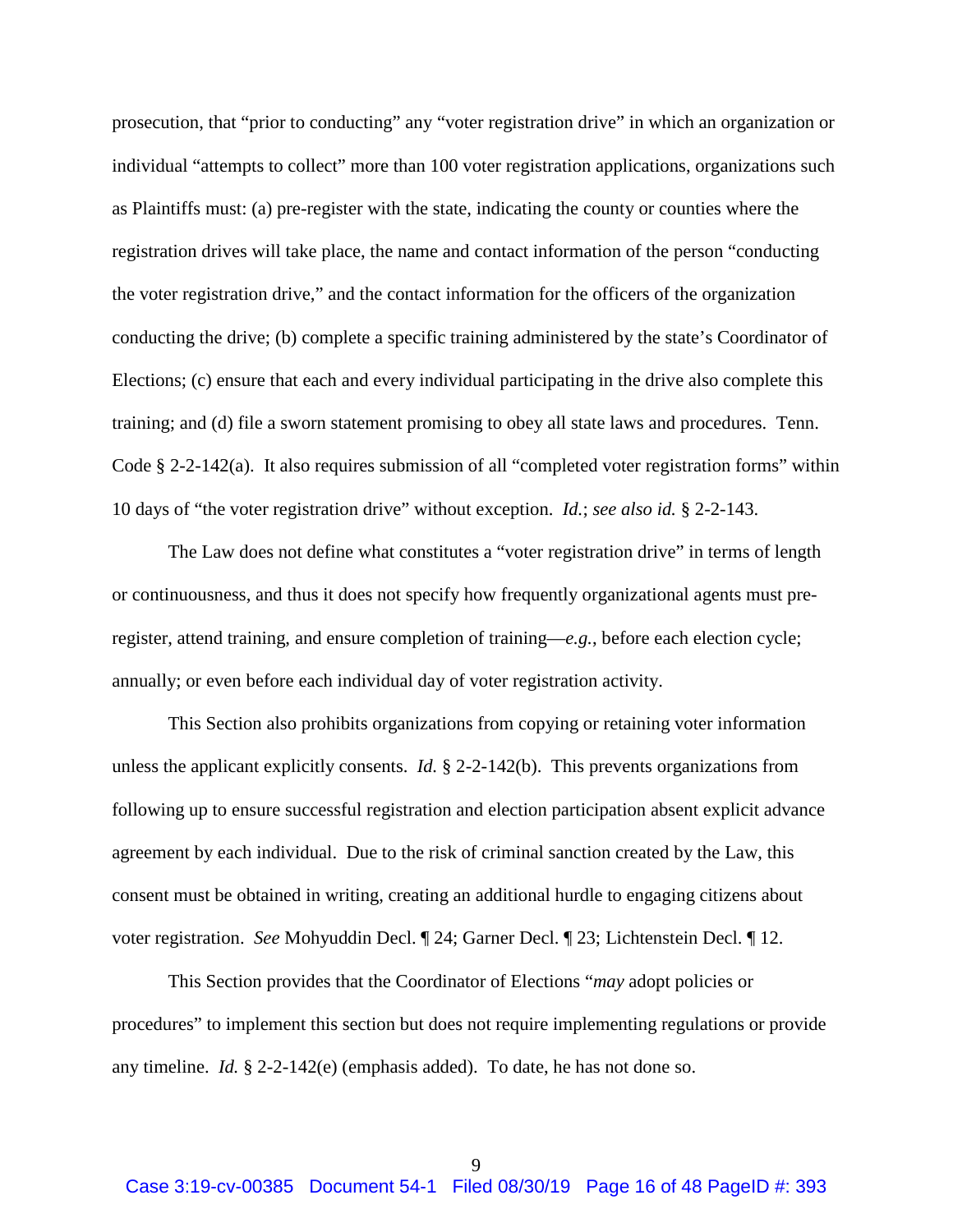#### 2. Section 2-2-143: Substantial Fines for Submission of "Incomplete" Forms

<span id="page-16-0"></span>In a provision that is unique to Tennessee, Section 2-2-143 (the "Incomplete Forms Provision") subjects any organization that files 100 or more "incomplete voter registration applications with one (1) or more county election commissions . . . to a civil penalty." *Id.* § 2-2- 143(a). It defines "incomplete voter registration application" as one that "*lacks* an applicant's name, residential address, date of birth, declaration of eligibility, or signature." *Id.* § 2-2-143(b) (emphasis added). The Law is silent as to whether incorrect information in any of these categories renders an application "incomplete." The required fields also have multiple subfields: *e.g.*, first name, middle name, last name, street number, street name, apartment or suite number, city, county, zip code, month, day, and year of birth, and so forth. But, again, the Law is silent as to whether a missing subfield renders an application "incomplete."

Organizations that turn in 100 or more "incomplete voter registration applications" within one year are subject to significant civil penalties, ranging up to \$10,000 per offense per county. *Id.* § 2-2-143(c). Despite these penalties, the Law requires an organization to file every form it collects within 10 days, excepting only forms that contain solely an individual's name or initial. *Id.* § 2-2-143(b); *see also id.* § 2-2-142(a).

While this Section provides that the State Election Commission "may promulgate rules and procedures to implement the provisions of this section," the Law does not require it or provide any timeline by which it must, *id.* § 2-2-143(f), and the Commission has not done so.

### 3. The Unpaid Exception

<span id="page-16-1"></span>Only "individuals who are not paid to collect voter registrations" and organizations that "are not paid to collect voter registrations applications *and* that *only* use unpaid volunteers to collect voter registration applications" are not covered by the Drives Provision or the Incomplete Forms Provision. *Id.* § 2-2-142(g) (emphasis added); § 2-2-143(a). The Law does not specify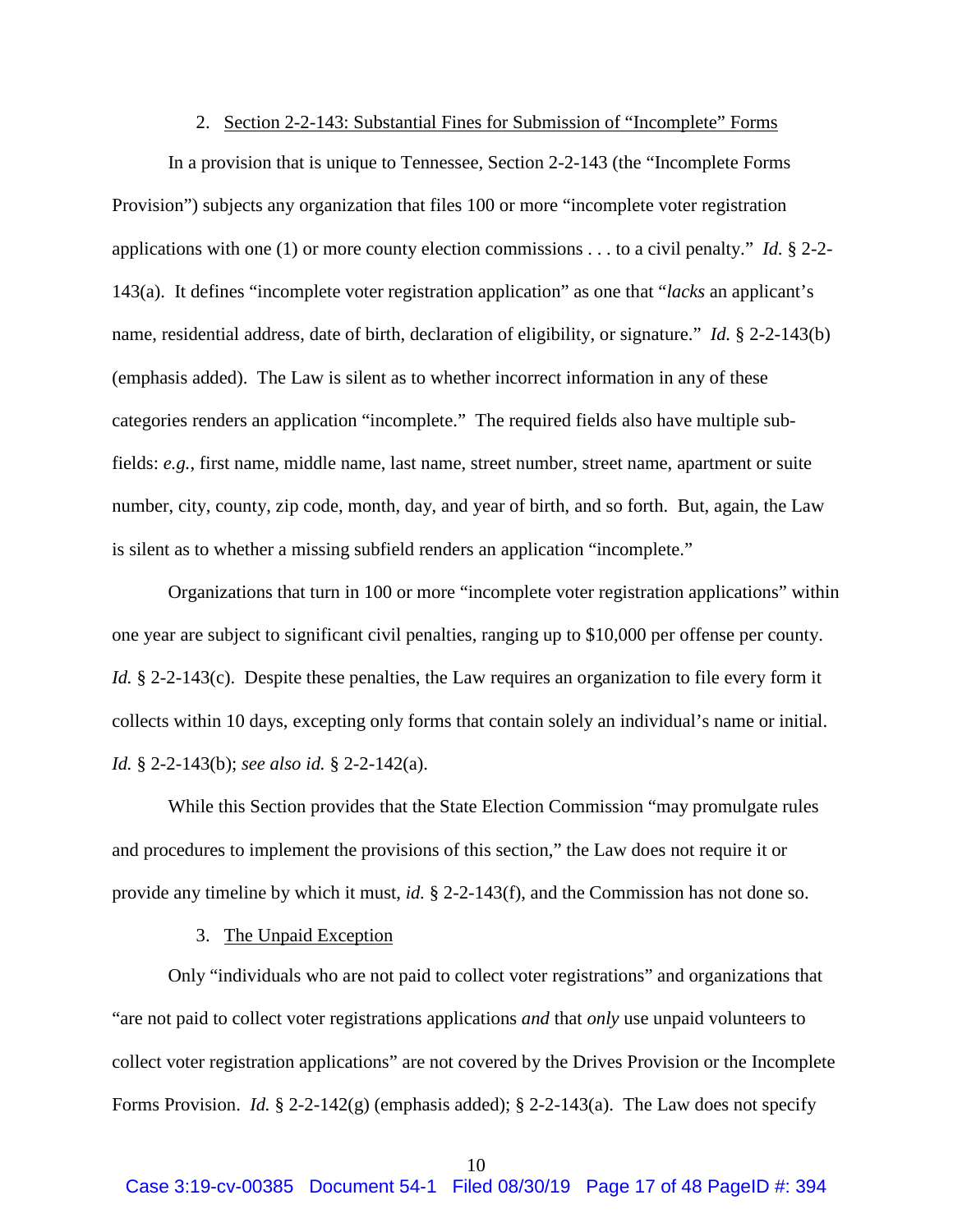whether it applies to organizations that receive grants to conduct their voter registration work, or organizations that use paid employees to train, manage, or supervise volunteers who conduct voter registration events. A plain reading of the Law suggests these organizations will be swept into the Law's restrictions. As a practical matter, no voter registration activity of significant scale—even if it relies heavily on volunteers—can be conducted without *some* funding. Thus, the Law appears to cover all but the very smallest voter registration efforts.

4. Section 2-19-145: Compelled Statements Coupled with Criminal Penalties

<span id="page-17-0"></span>The final challenged Section, which is also singular to Tennessee, Section 2-19-145 (the "Compelled Statement Provision") provides, subject to criminal penalties, that any "public communication regarding voter status"—which explicitly includes, but is not limited to, phone calls, emails, text messages, web content, and mailings—must include a "disclaimer" that the "communication is not made in conjunction with or authorized by the secretary of state." *Id.* § 2- 19-145(a). Additionally, the Compelled Statement Provision mandates that any voterregistration or voter-lookup website include such a compelled statement and explain the collection of any voter information or data along with the organization's name and the purpose for which the information is collected. *Id.* § 2-19-145(b), (c). The Section further requires that the compelled statement be "clear and conspicuous and prominently placed" but provides no parameters for these requirements. *Id.* § 2-19-145(d).

#### **C. The Law's Severe Impact on Plaintiffs and their Voter Registration Efforts**

<span id="page-17-2"></span><span id="page-17-1"></span>The challenged provisions—individually and collectively—impose severe burdens on Plaintiffs, their staff, volunteers, and members, as well as similarly situated organizations.

> 1. Burdens and Harms Caused by Sections 2-2-142 and 2-2-143: Criminal Penalties Tied to Voter Registration Drive Regulations; Substantial Fines for Submission of "Incomplete" Forms

If the Law goes into effect, the risk of financial penalties and criminal prosecution under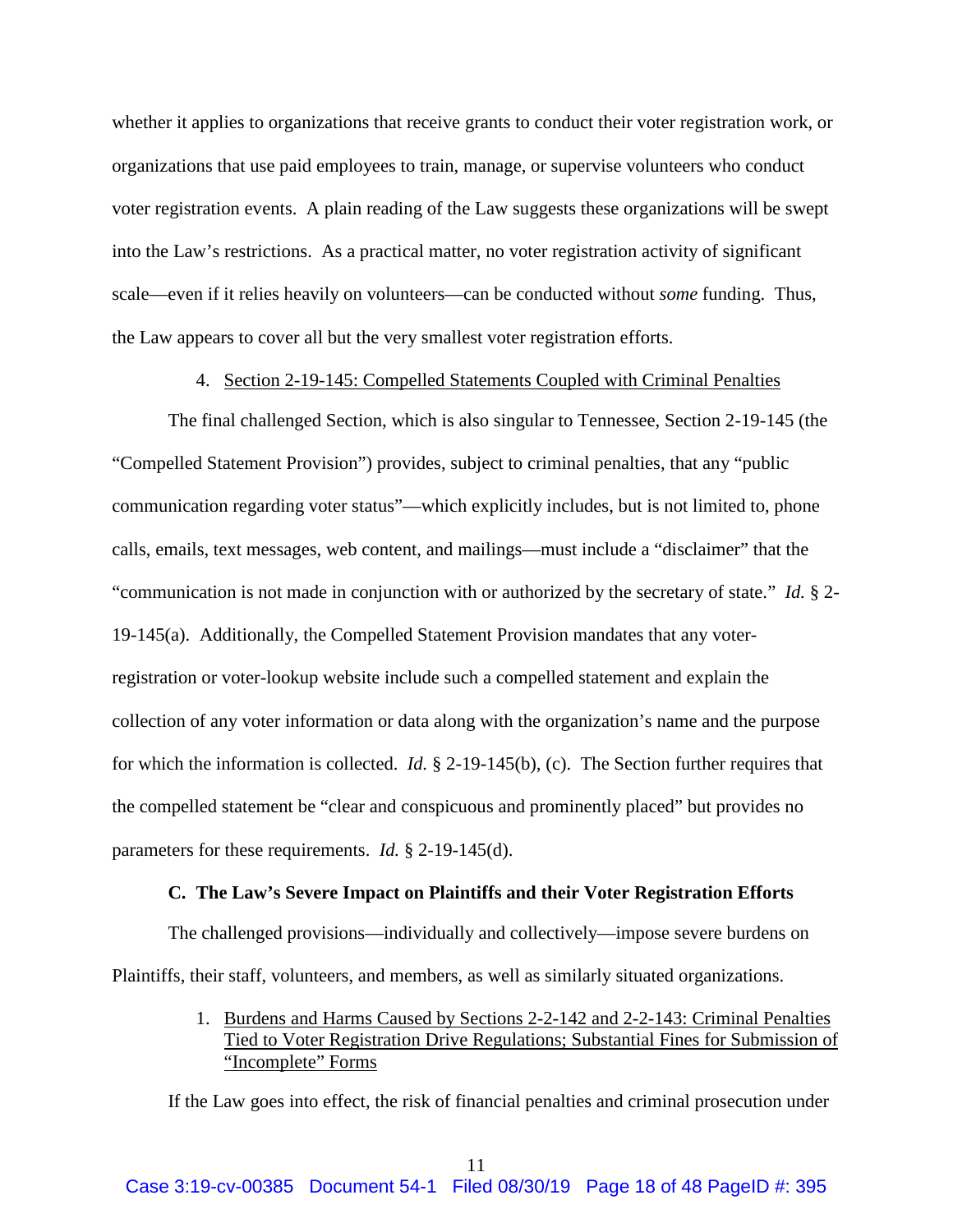the Drives Provision and the Incomplete Forms Provision will likely cause Plaintiffs to abandon or significantly curtail their voter registration activities, *see* Ott Decl. ¶ 58; Mohyuddin Decl. ¶¶ 9–10; Garner Decl. ¶¶ 40–41; Lichtenstein Decl. ¶ 19; Vickery Decl. ¶ 42, for several reasons. First, due to the risk of fines for submission of incomplete forms, Plaintiffs will be forced to scale back the amount of registration activity they conduct. *See* Ott Decl. ¶ 59; Mohyuddin Decl. ¶¶ 10, 12; Garner Decl. ¶¶ 25, 37; Lichtenstein Decl. ¶¶ 13, 20; Vickery Decl. ¶ 42. Even a small fine would cause Plaintiffs severe hardship given their limited staff and financial resources. *See* Ott Decl. ¶ 57; Mohyuddin Decl. ¶ 8; Garner Decl. ¶¶ 17, 43; Lichtenstein Decl. ¶ 16. This risk is all the more heightened because Plaintiffs are unsure whether the state will deem forms to be incomplete based on incorrect, rather than missing information—or whether missing information in a particular subfield (e.g., "middle name") will render a form "incomplete." *See*  Ott Decl. ¶ 49; Lichtenstein Decl. ¶ 16; Vickery Decl. ¶ 52.

Second, compliance with the Law's onerous training and pre-registration requirements will put Plaintiffs' voter registration activity in a straight acket. Effective voter registration events require maximum flexibility: Plaintiffs and other similar organizations need to be able to adjust plans to community needs or opportunities, accommodate shifting and limited volunteer availability, be flexible in interactions with registrants, and modify strategies based on lessons learned. But the Law will impede Plaintiffs' need to be flexible in its deployment of staff, volunteers, and members in their voter registration activities, and will depress the number of individuals able to participate. *See* Ott Decl. ¶¶ 34–35, 43; Garner Decl. ¶ 32; Lichtenstein Decl. ¶ 22; Vickery Decl. ¶¶ 43–44, 46, 79–80. It will restrict the amount of speech engaged in by Plaintiffs as part of their voter registration efforts, depress the spirit of volunteerism that is a critical part of some Plaintiffs' associational missions, and impede Plaintiffs' ability to associate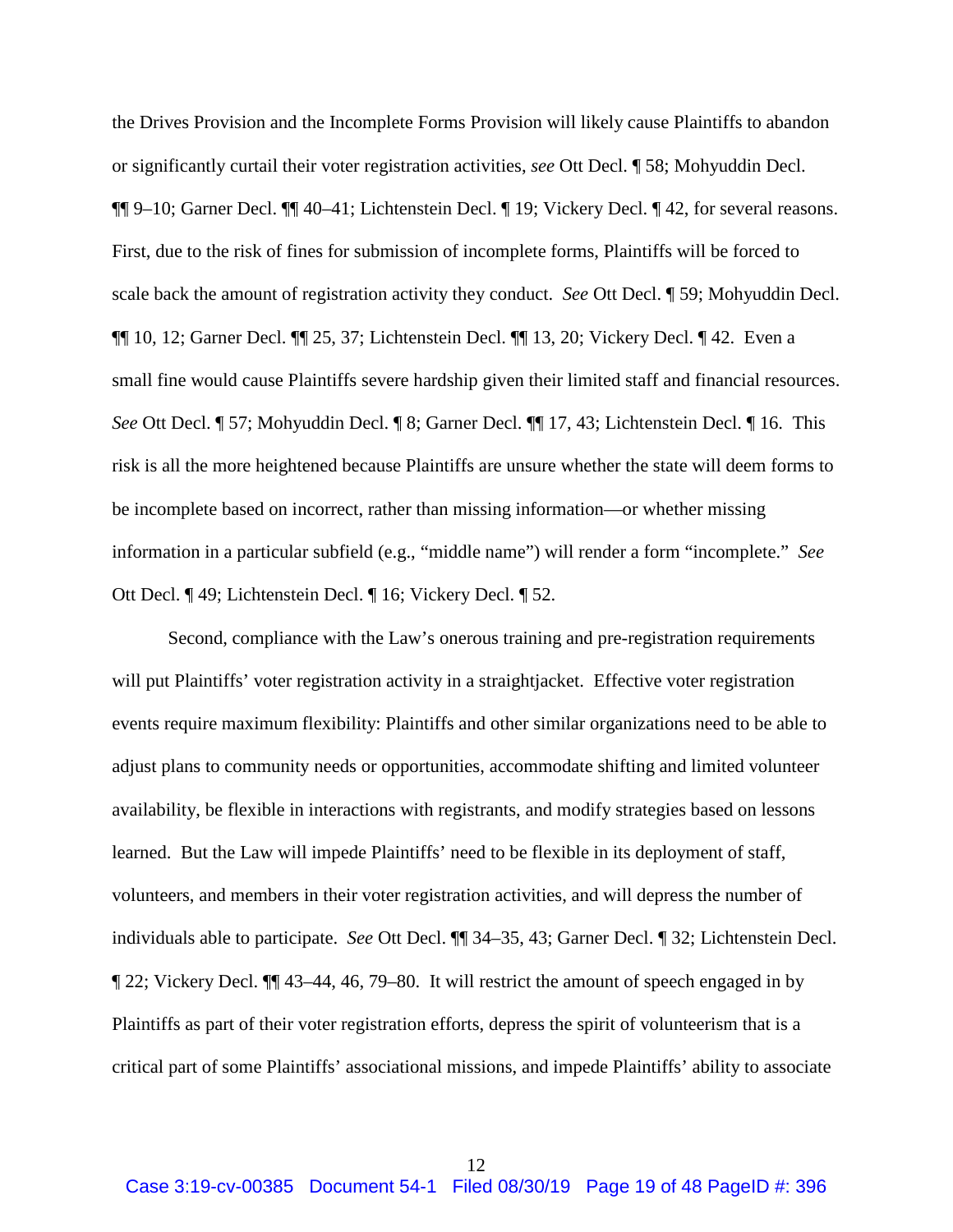with individuals who seek to participate the day of an event. *Id*. Compliance will require Plaintiffs to divert resources from other programmatic areas and reduce the amount of their voter registration activities. Ott Decl. ¶ 54; Mohyuddin Decl. ¶¶ 8–10, 15; Garner Decl. ¶ 42; Lichtenstein Decl. ¶¶ 19, 21–22; Vickery Decl. ¶¶ 14, 40, 70–71.

Third, the requirement that organizational representatives sign a sworn statement affirming compliance with the Law will discourage Plaintiffs' voter registration activities due to the Law's vagueness and potential conflict with other legal provisions. Ott Decl. ¶¶ 41–43; Mohyuddin Decl. ¶ 19; Garner Decl. ¶¶ 33–34; Lichtenstein Decl. ¶ 17; Vickery Decl. ¶¶ 68–69. Because of the uncertainty about what the Law requires and the attendant risk of criminal penalties, Plaintiffs are highly reluctant to sign such an affidavit. *Id*.

Fourth, the Law's general prohibition on retaining registration applicants' information will hamper Plaintiffs' ability to ensure that all application forms it collects are complete (an alleged goal of the Incomplete Forms Provision). Mohyuddin Decl. ¶ 12; Garner Decl. ¶ 35; Vickery Decl. ¶ 53. And for those who do become registered successfully, the prohibition on retention of voters' contact information will harm Plaintiffs' ability to encourage registrants to ultimately participate in the political process and vote. Ott Decl. ¶¶ 66–68; Mohyuddin Decl. ¶ 24; Garner Decl. ¶ 24; Lichtenstein Decl. ¶ 12. The prohibition makes little sense in light of the fact that registrants' contact information is publicly available under the National Voter Registration Act ("NVRA"). *See* 52 U.S.C. § 20507(i).

### 2. Burdens and Harms Caused by Section 2-19-145: Compelled Statements Coupled with Criminal Penalties

<span id="page-19-0"></span>The Compelled Statement Provision will diminish Plaintiffs' messages to their potential voters because, despite using lawful methods of registration, the organizations will be required to state that their activities are not sanctioned by the State. Inclusion of this compelled statement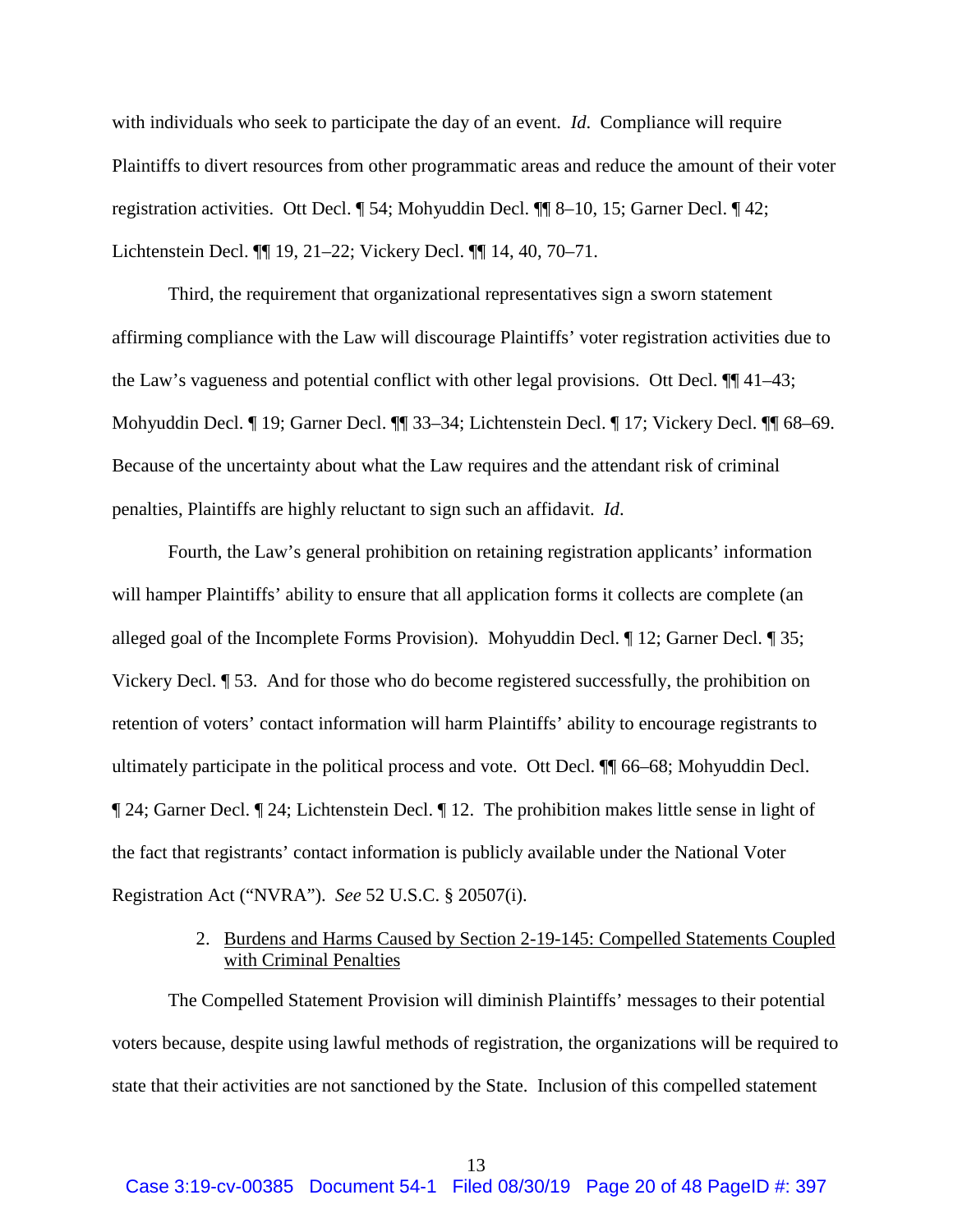will necessarily reduce the faith registrants have in Plaintiffs' voter registration programs. *See*  Ott Decl. ¶ 73; Mohyuddin Decl. ¶ 23; Garner Decl. ¶ 49; Lichtenstein Decl. ¶ 10; Vickery Decl.  $\P\P$  56–57; DeWitt Decl.  $\P\P$  12, 16. It is also confusing, irrational, and potentially inaccurate because Plaintiffs use state-issued voter registration forms and at times connect voters to the Secretary of State's website. *See* Ott Decl. ¶ 70; Garner Decl. ¶ 48; Lichtenstein Decl. ¶ 10; Vickery Decl. ¶ 66; DeWitt Decl. ¶¶ 12, 16.

The Compelled Statement Provision has already inflicted, and will continue to inflict, harm on Plaintiffs by curtailing the space available for their own messages on texts, social media, or other similar modes of communication and imposing significant costs in terms of the money, staff, and resources necessary to ensure compliance. Many forms of media are limited by characters or cost more per character. Thus, the mandated statement will make some forms of media ineffective by minimizing Plaintiffs' speech in the message and make others far more expensive. Further, the Compelled Statement Provision has required and will continue to require Plaintiffs to expend staff time and money to develop new materials and develop new processes prior to October 1, 2019, diverting those resources from other organizational priorities. *See* Ott Decl. ¶ 65; Mohyuddin Decl. ¶¶ 20, 25; Garner Decl. ¶ 50; Lichtenstein Decl. ¶ 19; Vickery Decl. ¶¶ 73–76; DeWitt Decl. ¶¶ 14–16. These costs have harmed and will continue to harm Plaintiffs' efforts to help voters register as each organization only has finite resources. *See, e.g.*, Ott Decl. ¶ 59; Mohyuddin Decl. ¶¶ 10, 15, 23; Lichtenstein Decl. ¶¶ 21–22.

To ensure compliance by October 1, RTV must make changes to its online voter registration tools—including those used by partners such as the League and HeadCount—well in advance of the Law's effective date. These changes include providing the required compelled statement in all 13 languages the tool supports; redesigning its user-flow and interface; updating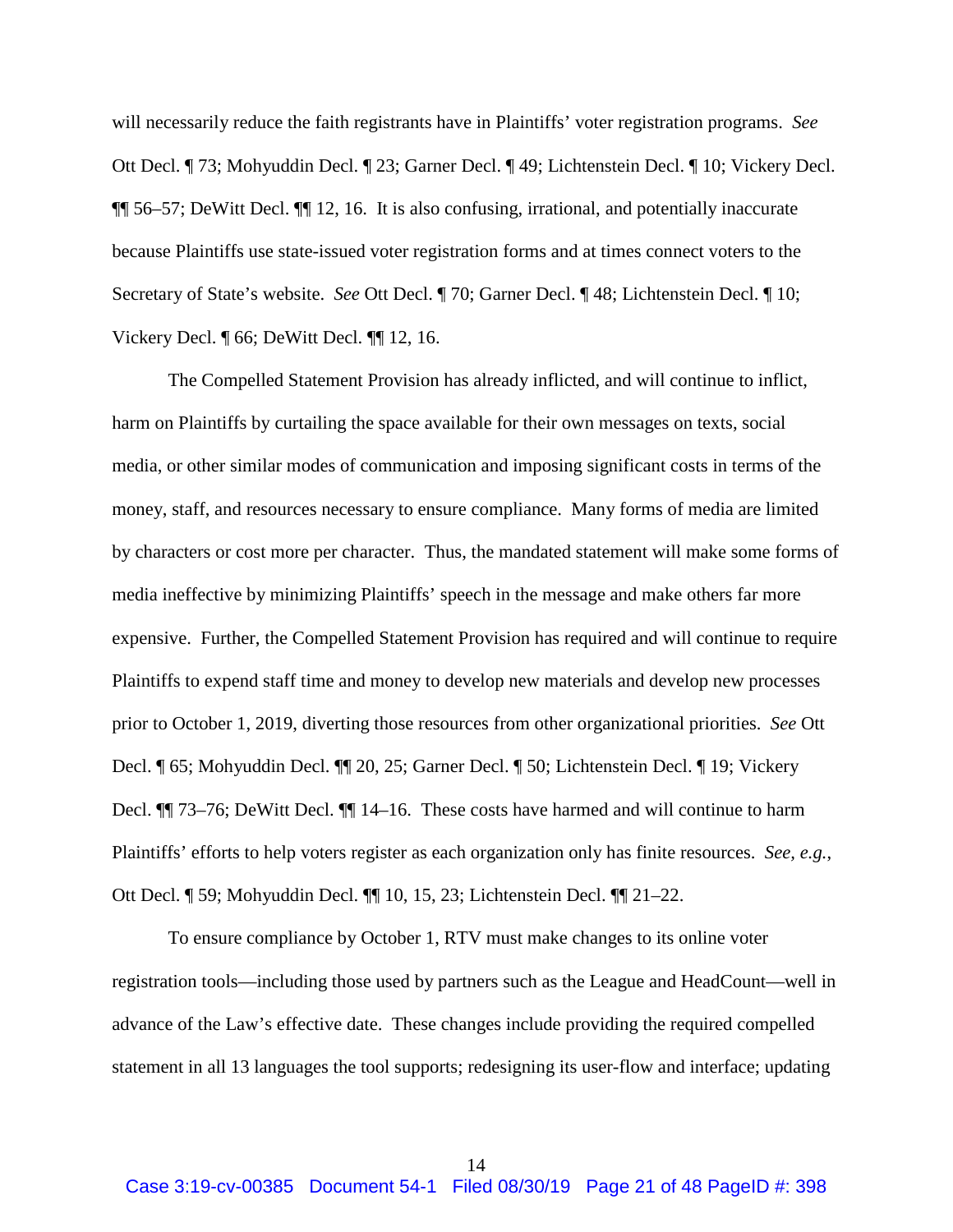its website; and testing every change on both desktop and mobile devices—all at significant cost. DeWitt Decl. **[14.** 14. RTV must also evaluate changes to its digital voter registration communications strategy and program based on whether the communications platforms can support the compelled statement. *Id*. ¶ 12. The League must make similar changes, including to Vote411.org, and may be forced to drop its planned text messaging program due to the Compelled Statement Provision. Ott Decl. ¶¶ 69–71.

HeadCount's planning for 2020 is already underway, and it has already produced a kit for events, signage, and other materials for festivals at which voter registration is conducted. These materials are used nationally. Vickery Decl. ¶ 73. Redesigning and reprinting the materials for 2020 would be costly, and would require either a re-design of all materials or the creation and printing of Tennessee-specific materials. *Id.* ¶¶ 74–75. For its digital tools, HeadCount will have to make modifications or seek modifications from partners, such as RTV. *Id.*  $\P$  62–64. Additionally, HeadCount will need to design new training materials and change its online voter hub. *Id.* **[1]** 60–61. Not only will HeadCount incur significant costs, but the Law may well require it to forego registration of Tennessee residents at all but the largest national festivals. *Id.* ¶¶ 42, 71–72. Moreover, if HeadCount has to integrate the compelled statement into their inperson registration communications, the state's message and its formalized nature will diminish HeadCount's mission by harming the ability of volunteers to reach potential voters where they are by engaging them in a familiar and comfortable environment. *Id.* ¶ 57.

#### <span id="page-21-0"></span>**III. ARGUMENT**

#### **A. Standard of Review**

<span id="page-21-1"></span>Courts consider four factors in deciding whether to issue a preliminary injunction: whether (1) the movant has a strong likelihood of success on the merits; (2) the movant would suffer irreparable harm without the injunction; (3) issuance of the injunction would cause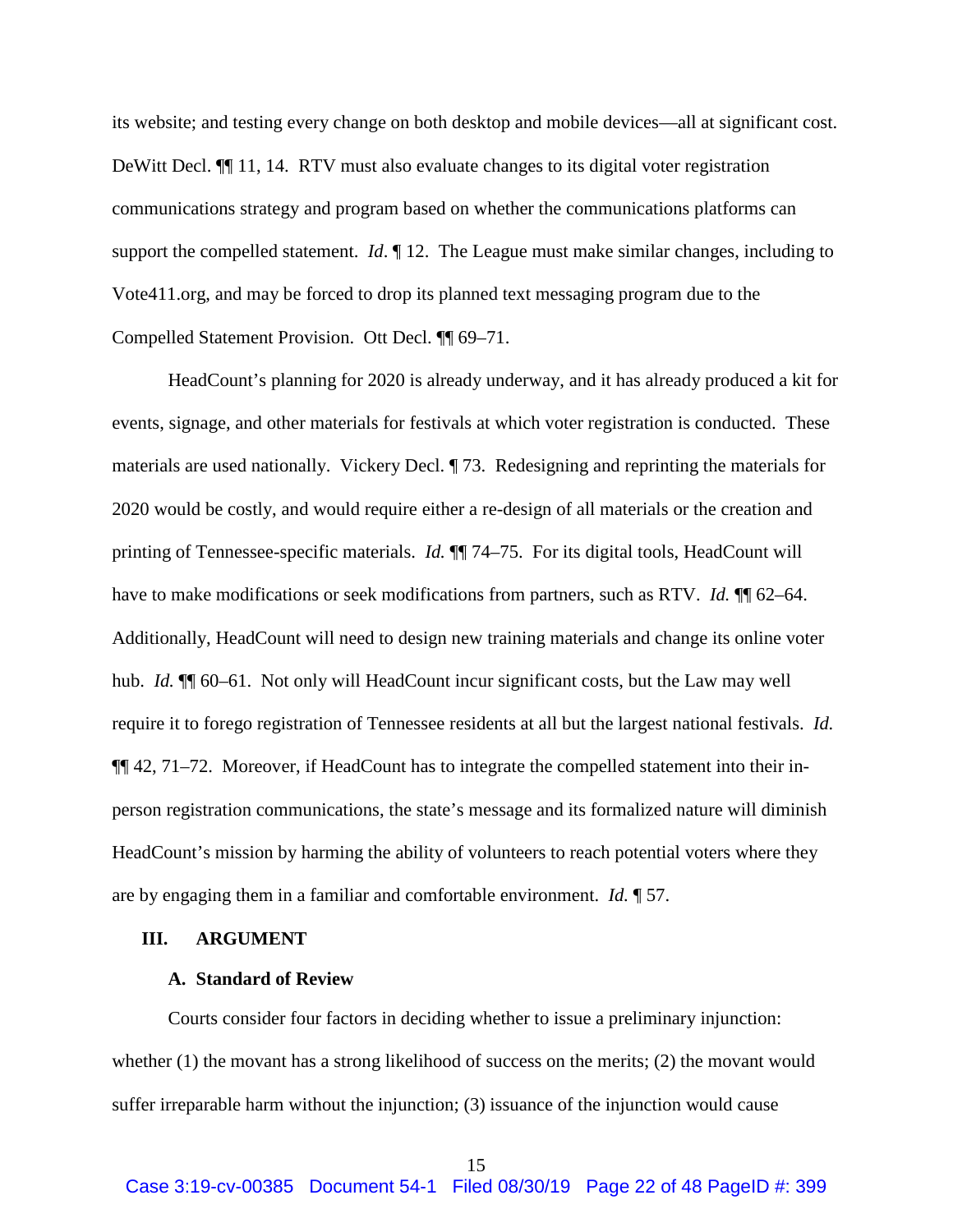substantial harms to others; and (4) the public interest would be served by issuance of the injunction. *Bonnell v. Lorenzo*, 241 F.3d 800, 809 (6th Cir. 2001). No single factor is a prerequisite to prevailing, and the Court must balance all four factors. *Performance Unlimited v. Questar Publishers, Inc.*, 52 F.3d 1373, 1381 (6th Cir. 1995). In First Amendment claims, success on the merits carries particular weight. *Liberty Coins, LLC v. Goodman*, 748 F.3d 682, 690 (6th Cir. 2014). This is so because "it is well-settled that 'loss of First Amendment freedoms . . . unquestionably constitutes irreparable injury.'" *Id.* (quoting *Elrod v. Burns*, 427 U.S. 347, 373 (1976)).

The primary purpose of a preliminary injunction is to maintain the status quo until a final decision on the merits can be reached. *Blaylock v. Cheker Oil Co.*, 547 F.2d 962, 965 (6th Cir. 1976). As the Law has not gone into effect and would dramatically change the regulation of voter registration activities in Tennessee, enjoining the Law will maintain the status quo pending the decision on the merits.

#### **B. Plaintiffs Have Several Independent Bases for Standing.**

<span id="page-22-0"></span>Article III standing requires (1) an "injury in fact," *i.e.*, "an invasion of a legally protected interest which is (a) concrete and particularized and (b) actual and imminent, not conjectural or hypothetical;" (2) "a causal connection between the injury and the conduct complained of;" and (3) that it is "likely" the injury will be "redressed by a favorable decision." *Lujan v. Defs. of Wildlife*, 504 U.S. 555, 560–61 (1992). As detailed in the factual background and declarations, the Law has already injured Plaintiffs and will continue to do so after its effective date in several concrete ways.

First, the Law's threat of civil and criminal penalties, its vagueness, and its burdensome disclosure, pre-registration, and training requirements—both individually and in the aggregate will chill Plaintiffs' First Amendment activities, including their voter registration efforts and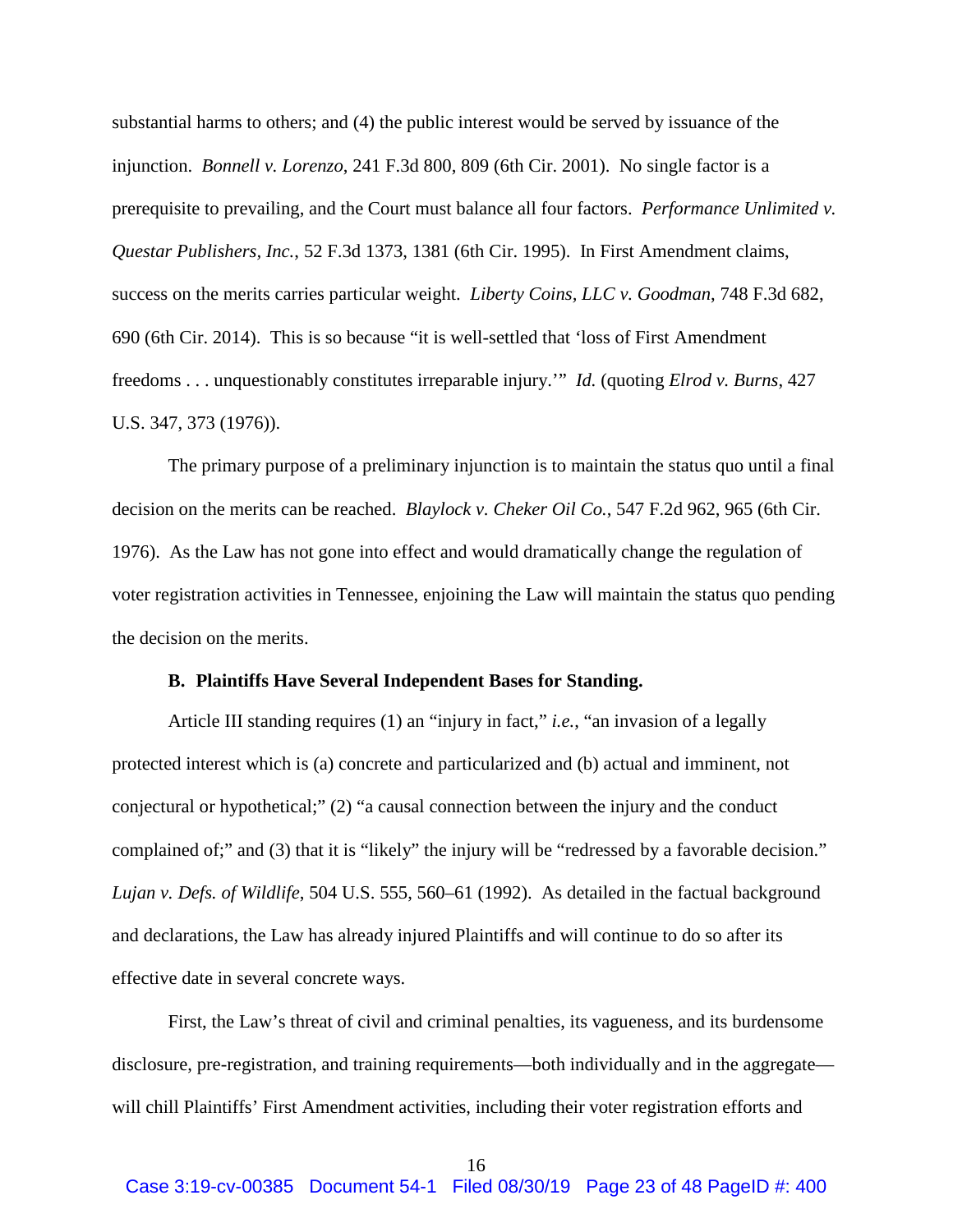their communications about voter registration and registration status. *See, e.g.*, Ott Decl. ¶¶ 59– 60; Mohyuddin Decl. ¶¶ 13, 24; Garner Decl. ¶¶ 44–46; Lichtenstein Decl. ¶ 22; Vickery Decl. ¶¶ 42, 72; DeWitt Decl. ¶¶ 12, 16; s*ee also Virginia v. Am. Booksellers Ass'n, Inc.*, 484 U.S. 383, 392 (1988) (finding standing where speech-related law will force plaintiffs "to take significant and costly compliance measures or risk criminal prosecution"); *Pennell v. City of San Jose*, 485 U.S. 1, 8 (1988) ("likelihood of enforcement . . . is a sufficient threat of actual injury" for standing); *Nat'l Rifle Ass'n of Am. v. Magaw*, 132 F.3d 272, 276 (6th Cir. 1997).

Second, these same elements of the Law will also harm Plaintiffs by impeding the voterregistration activities that are central to their organizational missions, while causing them to divert time and resources to attempt to comply with the law at the expense of other organizational priorities. *See* Ott Decl. ¶¶ 54, 65; Mohyuddin Decl. ¶¶ 8–10, 15, 20, 25; Garner Decl. ¶ 42, 50; Lichtenstein Decl. ¶¶ 19, 21–22; Vickery Decl. ¶¶ 14, 40, 70–71, 73–76; DeWitt Decl. ¶¶ 14–16; s*ee also, e.g.*, *Havens Realty Corp. v. Coleman*, 455 U.S. 363, 379 (1982); *Hous. Opps. Made Equal, Inc. v. Cincinnati Enquirer, Inc.*, 943 F.2d 644, 646 (6th Cir. 1991). Numerous Circuit Courts, including the Sixth, "have upheld the standing of voter-advocacy organizations that challenged election laws based on . . . drains on their resources." *Common Cause Ind. v. Lawson*, No. 18-2491, slip op. at 14–15 (7th Cir. Aug. 27, 2019); *see also Ne. Ohio Coal. for the Homeless v. Husted*, 837 F.3d 612, 624 (6th Cir. 2016); *Nat'l Council of La Raza v. Cegavske*, 800 F.3d 1032, 1040 (9th Cir. 2015); *Scott v. Schedler*, 771 F.3d 831, 836–39 (5th Cir. 2014).

Third, MCLC's members will be harmed by the Law's interference with their ability to register to vote, providing a basis for associational standing as well. Lichtenstein Decl. ¶¶ 5, 9, 13; *see, e.g.*, *Am. Civ. Liberties Union of Ohio Found., Inc. v. Ashbrook*, 375 F.3d 484, 490 (6th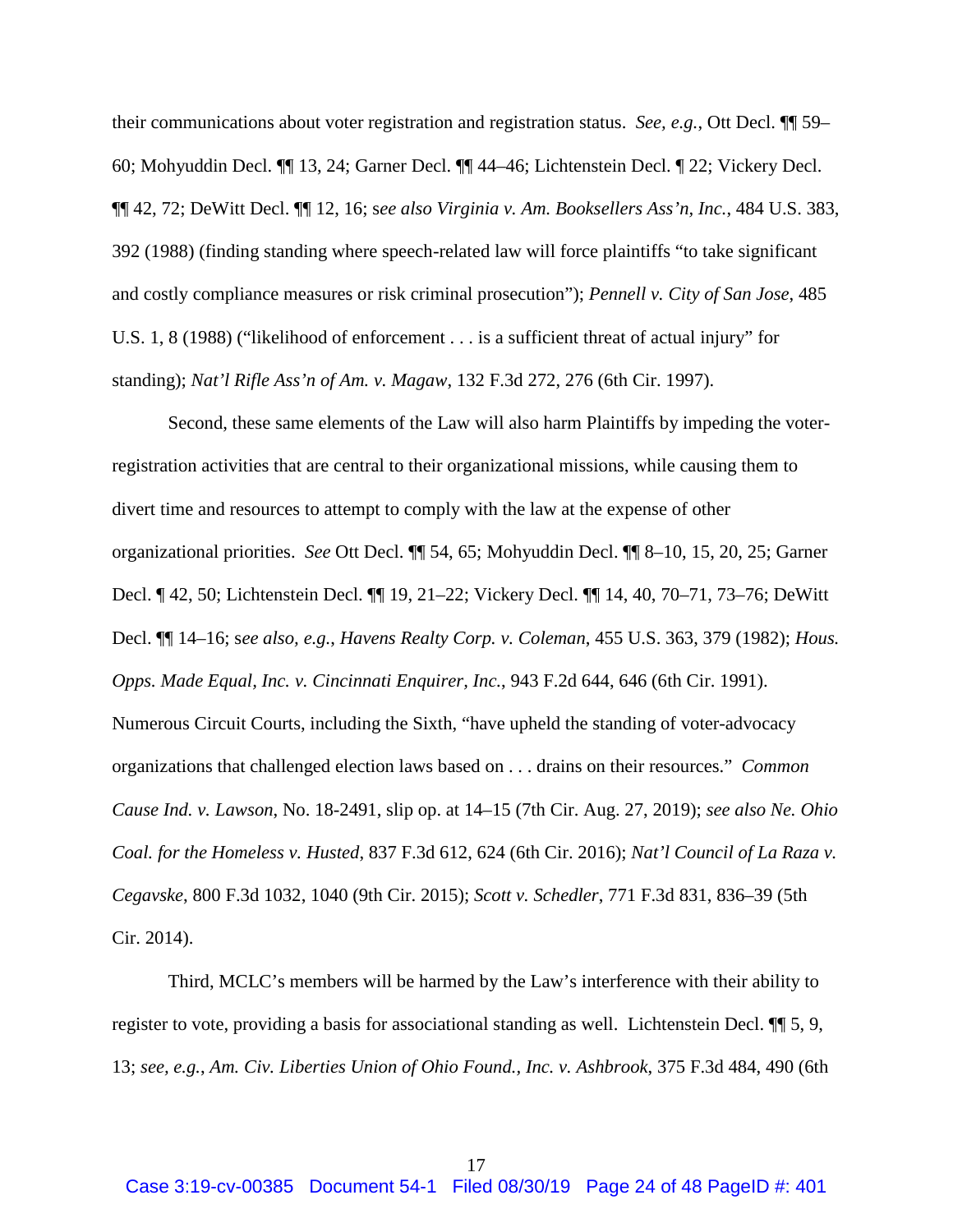Cir. 2004) (holding that organization had associational standing where member was negatively affected by Ten Commandments display, where injury was germane to organizational purpose, and case would not require member's participation).

All of these injuries are directly traceable to the Law's challenged provisions—they are burdens and threats that Plaintiffs would not face but for its passage—and the injunction requested would remedy much of the harm Plaintiffs face by lifting the threat of criminal and civil penalties, removing the need for Plaintiffs to divert their resources, and eliminating the direct harm to their voter registration activities.

#### <span id="page-24-1"></span><span id="page-24-0"></span>**C. Plaintiffs Have a Strong Likelihood of Success on the Merits.**

- 1. Plaintiffs Are Likely To Succeed on Their First Amendment Speech and Association Claim.
	- *a. The Law restricts core First Amendment freedoms.*

Voter registration activity forms a critical part of Plaintiffs' core political speech, associational activity, and organizational missions. *See supra* Section II.A. Plaintiffs' efforts to assist others in registering to vote are themselves political statements, signaling that they value the democratic process and believe in the capacity of the popular will to shape the composition and direction of the government. Courts have consistently recognized that voter registration activity—like Plaintiffs'—is protected political expression: "The interactive nature of voter registration drives is obvious: they convey the message that participation in the political process through voting is important to a democratic society." *Project Vote v. Blackwell*, 455 F. Supp. 2d 694, 706 (N.D. Ohio 2006) (striking down similar restrictions on voter registration activity); *see also League of Women Voters of Fla. v. Browning* ("*Browning II*"), 863 F. Supp. 2d 1155, 1158– 59 (N.D. Fla. 2012) (holding that the assertion that laws regulating voter registration drives "implicate no constitutional rights is plainly wrong" and that such laws regulate "core First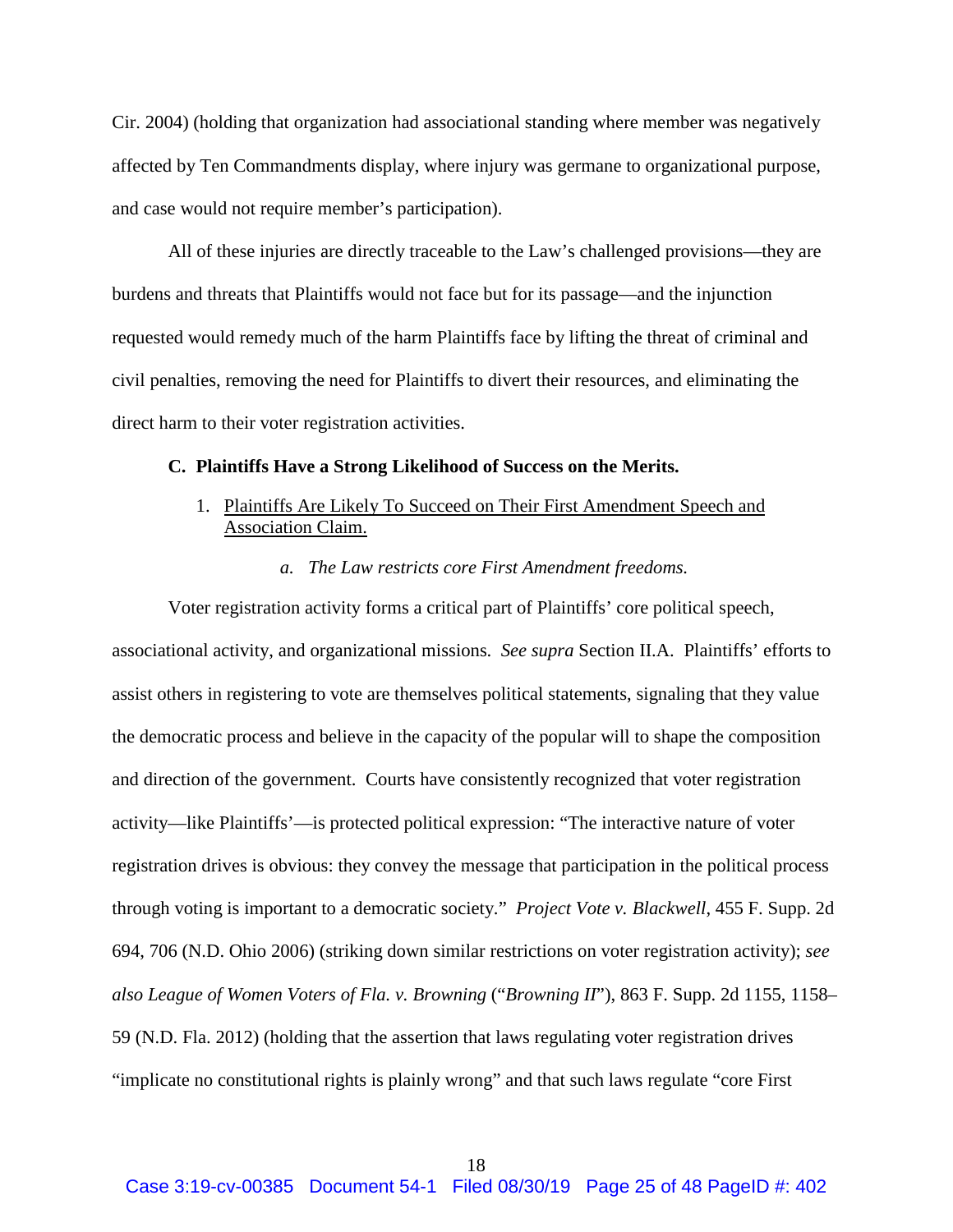Amendment activity"); *League of Women Voters of Fla. v. Browning*, 575 F. Supp. 2d 1298, 1321 (S.D. Fla. 2008) ("Undoubtedly, Plaintiffs' interactions with prospective voters in connection with their solicitation of voter registration applications constitutes constitutionally protected activity."); *League of Women Voters of Fla. v. Cobb*, 447 F. Supp. 2d 1314, 1332 (S.D. Fla. 2006) (concluding that law restricting third-party voter registration activity "reduced the total quantum of speech" because "as part of their voter registration drives, [the plaintiffs] persuade others to vote, educate potential voters about upcoming political issues, communicate their political support for particular issues, and otherwise enlist like-minded citizens in promoting shared political, economic, and social positions").

As "this case involves a limitation on political expression," the challenged Law is "subject to exacting scrutiny." *Meyer v. Grant*, 486 U.S. 414, 420 (1988); *see also Buckley v. Am. Constitutional Law Found*., 525 U.S. 182, 204 (1999). In *Meyer*, plaintiffs conducted direct outreach to fellow citizens to engage them with the political process by gathering petition signatures for inclusion of a question on the ballot. Their signature-gathering activity was burdened by a law that prohibited the payment of petition circulators. Applying "exacting scrutiny," the Supreme Court struck down those restrictions as "restrict[ing] political expression." *Meyer*, 486 U.S. at 420–22. Just as in *Meyer*, here, Plaintiffs' voter registration efforts are "core political speech" involving "interactive communication concerning political change." *Id.* at 422. Whether a voter should register and ultimately participate in an election is a "matter of societal concern that [Plaintiffs] have a right to discuss publicly without risking criminal sanctions," *id*. at 421, and is intimately intertwined with the whole of Plaintiffs' speech and associative activities. *See also Buckley*, 525 U.S. at 186–87 (striking down a similar restriction as in *Meyer* and quoting *Meyer*, 486 U.S. at 422). When Plaintiffs encourage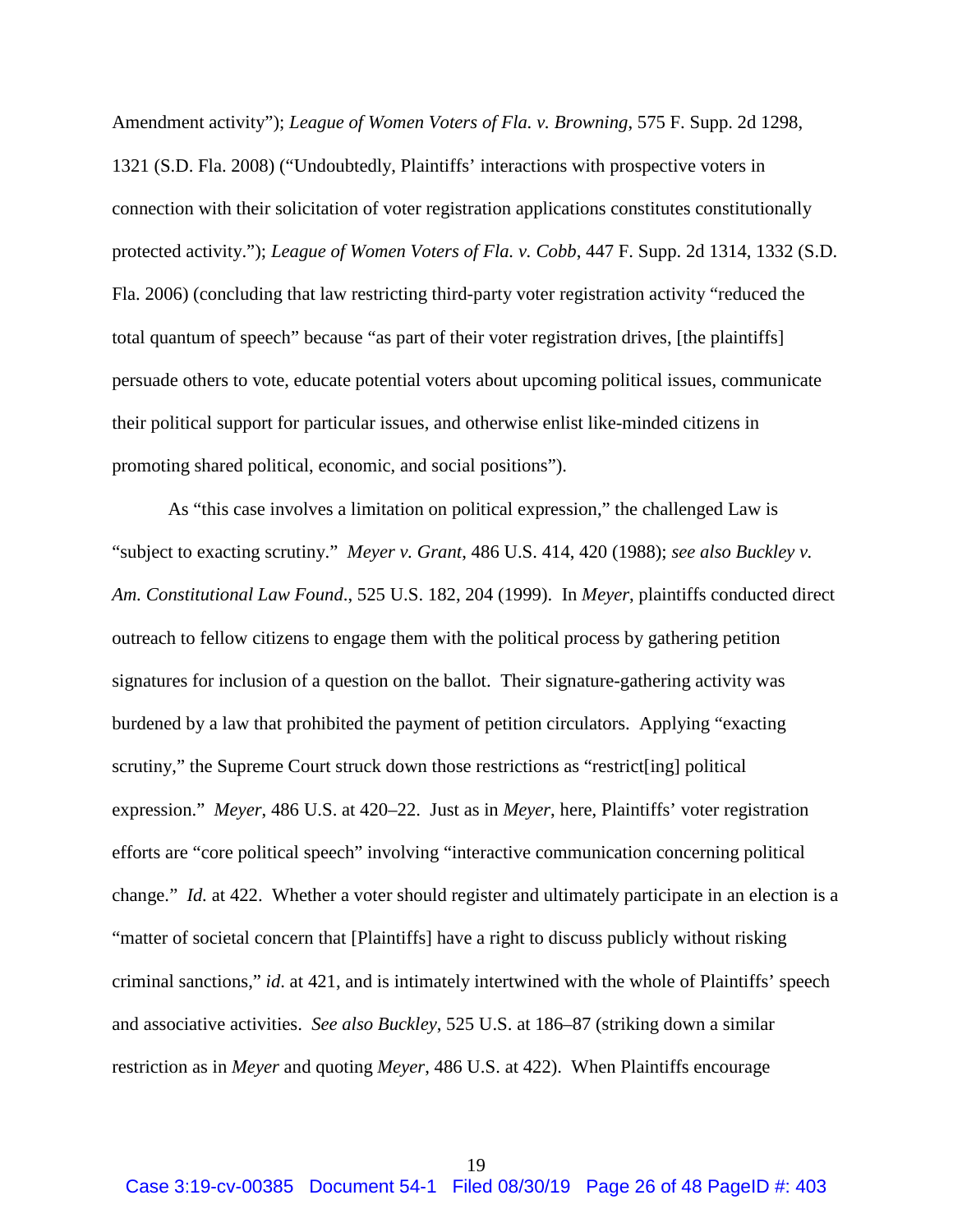Tennessee citizens to register and vote, Plaintiffs necessarily engage those citizens in conversations about the importance of voting and civic engagement and the need for political reform, as well as issues of organizational importance. *See* Ott Decl. ¶ 8; Mohyuddin Decl. ¶ 4; Garner Decl. ¶¶ 13, 19–20; Lichtenstein Decl. ¶ 11; Vickery Decl. ¶¶ 23, 31.

Plaintiffs' First Amendment activity—explaining the importance of voting, encouraging voter registration, and assisting fellow citizens in registering to vote—cannot be sliced and diced to avoid constitutional scrutiny. In their motion to dismiss, Defendants argue that "collecting a form and forwarding it to the proper officials is neither speech nor association." ECF No. 40 at 14. Such a cramped view of the First Amendment failed in *Meyer* and fails here as well. In *Meyer*, while defendants argued that the law "did not place any restraint on [plaintiffs'] own expression" because the plaintiffs could speak about the initiative they supported without collecting signatures to qualify it for the ballot, 486 U.S. at 418, the Court recognized that this type of interactive political speech cannot be so disaggregated: "[T]he circulation of a petition involves . . . interactive communication concerning political change," *id.* at 421–22; *see also Cobb*, 447 F. Supp. 2d at 1332 (finding restrictive third-party voter registration law "analogous to [the law] in *Meyer*"); *Am. Ass'n of People with Disabilities v. Herrera*, 690 F. Supp. 2d 1183, 1215–16 (D.N.M. 2010), *on reconsideration in part*, No. 08-cv-702, 2010 WL 3834049 (D.N.M. July 28, 2010) (finding "Plaintiffs' public endeavors to assist people with voter registration" involve protected political expression). Without the voter registration events themselves, including collecting filled-out voter registration forms and delivering them to the election officials for the public, communication about voter registration loses its force. And as the Sixth Circuit has held, the First Amendment protects Plaintiffs' "right not only to advocate their cause but also to select what they believe to be the most effective means for doing so." *Citizens for*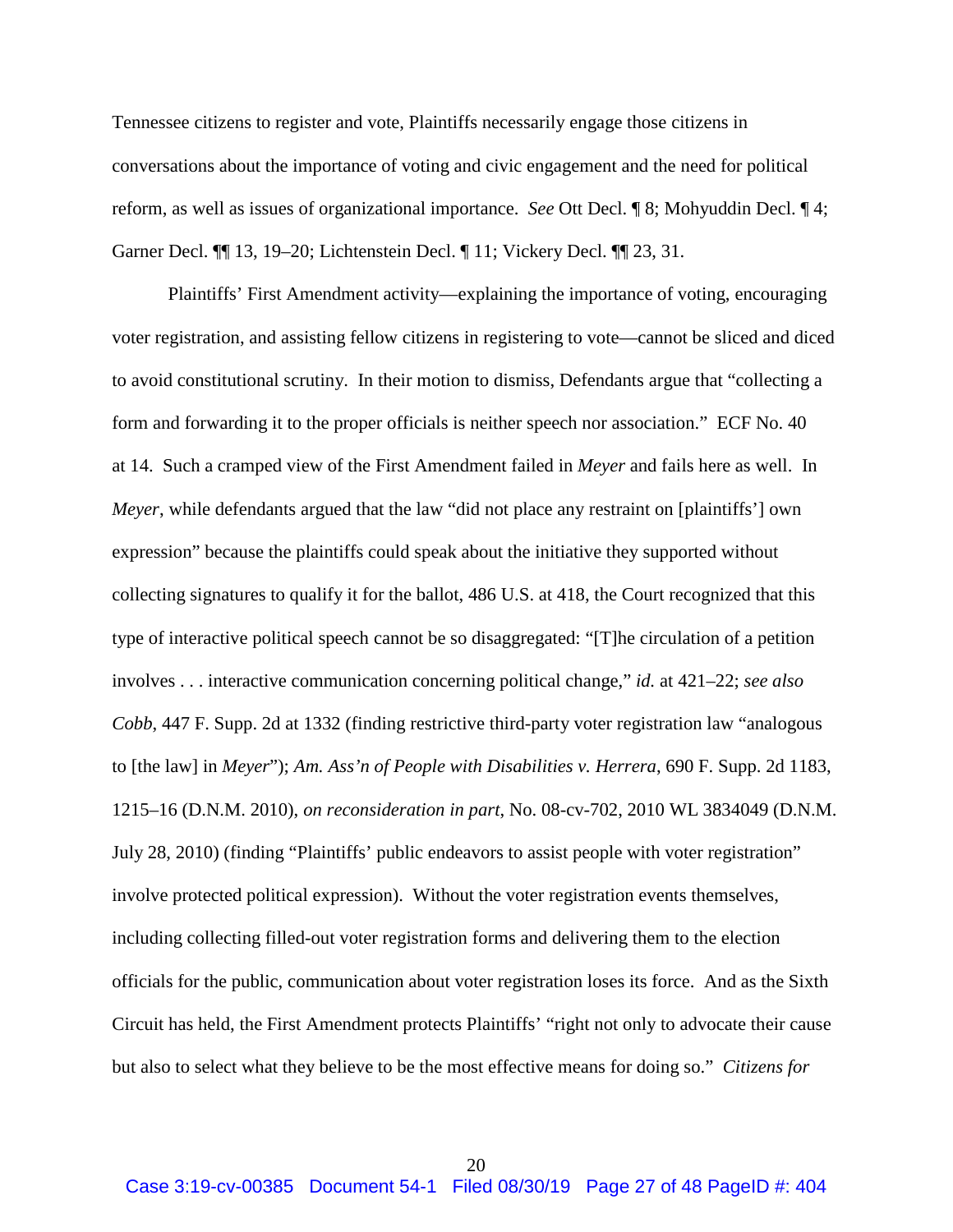*Tax Reform v. Deters*, 518 F.3d 375, 386 (6th Cir. 2008) (quoting *Meyer*, 486 U.S. at 424).

Likewise, there is no "doubt that freedom to associate with others for the common advancement of political beliefs and ideas is a form of orderly group activity protected by the First and Fourteenth Amendments." *Kusper v. Pontikes*, 414 U.S. 51, 56–57 (1973) (internal quotation omitted). In conducting their voter registration activities, Plaintiffs associate with their volunteers, members, and other Tennessee citizens. *See, e.g.*, Ott Decl. ¶¶ 13, 32–33; Mohyuddin Decl. ¶¶ 3–4; Garner Decl. ¶¶ 10–13, 16; Lichtenstein Decl. ¶ 9; Vickery Decl. ¶¶ 4– 7, 13, 23. The risk of criminal prosecution and imposition of substantial monetary civil sanctions by the Law will deter individuals from associating with Plaintiffs, *see, e.g.*, Ott Decl. ¶¶ 41–43, 57; Mohyuddin Decl. ¶ 16; Garner Decl. ¶¶ 32–33; Lichtenstein Decl. ¶¶ 12, 22; Vickery Decl. ¶¶ 41, 78, severely curtailing their orderly group activity protected by the First Amendment.

For example, interest in helping with voter registration is one of the main reasons that individuals join the League. *See* Ott Decl. ¶ 37. Engaging individuals to help with voter registration is one of the most effective ways that the League is able to recruit new members and is the main motivation driving the creation of new local Leagues in Tennessee. *Id.* Similarly, expanding members' responsibilities with running voter registration events allows the League to recruit members to take on leadership roles. *Id.* Imposing cumbersome burdens on the process of conducting voter registration events will impact the effectiveness of the outreach the League conducts and also impair its associational rights to expand and grow its membership.

The Law further impedes Plaintiffs' associational rights by limiting the audience Plaintiffs can reach. The burdens of the Law will necessarily reduce the volume and reach of Plaintiffs' voter registration activity, *see, e.g.*, Ott Decl. ¶¶ 34–35; Mohyuddin Decl. ¶¶ 10, 12, 15; Garner Decl. ¶¶ 27; Lichtenstein Decl. ¶ 13; Vickery Decl. ¶¶ 42, 78, thus inhibiting their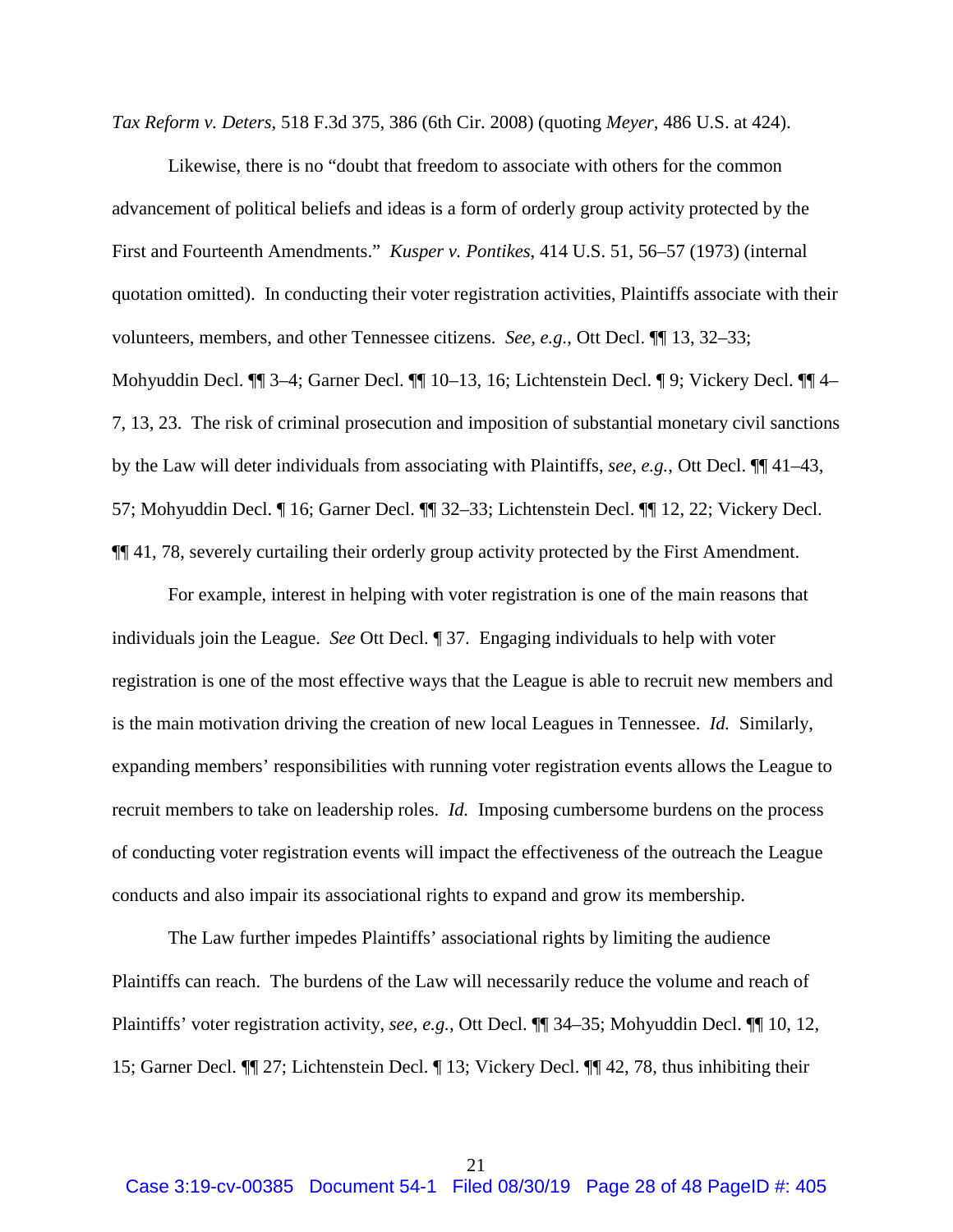association with Tennessee citizens through voter registration outreach. MCLC, for example, will be forced to halt their voter registration activities if the Law goes into effect on October 1. Lichtenstein Decl. ¶ 19. Other Plaintiffs will have to limit their voter registration work targeting transitional residents, like students or those in lower-income communities, because of concerns that it will be harder to ensure collection of only complete forms from more transient populations. *See* Ott Decl. ¶ 60; Vickery Decl. ¶ 52. Just as in *Meyer* and *Buckley*, the Law here violates the right to "associate for political purposes" and freely engage with members of the public, because it "decreases the pool" of volunteers and staff who will engage in voter registration activity, thus "limit[ing] the number of voices who will convey" Plaintiffs' messages, and decreasing "'the size of the audience [Plaintiffs] can reach.'" *Buckley*, 525 U.S. at 194–95 (quoting *Meyer*, 486 U.S. at 422–23); *see, e.g.*, Ott Decl. ¶¶ 34–35, 41–43; Mohyuddin Decl. ¶ 16; Garner Decl. ¶¶ 30–32; Lichtenstein Decl. ¶ 14; Vickery Decl. ¶ 41.

The onerous requirements of the Law—together with the substantial civil and criminal penalties they threaten—burden Plaintiffs' political expression, diminishing their ability to convey their message and further it by engaging more individuals in the political process. The speech in question is "at the core of our electoral process and of the First Amendment freedoms." *Williams v. Rhodes*, 393 U.S. 23, 32 (1968). This is "an area of public policy where protection of robust discussion is at its zenith." *Meyer*, 486 U.S. at 425. As such, the burden the state "must overcome to justify this criminal law is well-nigh insurmountable." *Id.* The Law burdens Plaintiffs' political speech, and is "accordingly 'subject to strict scrutiny, which requires the Government to prove that the restriction furthers a compelling interest and is narrowly tailored to achieve that interest.'" *Ariz. Free Enter. Club's Freedom Club PAC v. Bennett*, 564 U.S. 721, 734 (2011) (quoting *Citizens United v. Fed. Election Comm'n*, 558 U.S. 310, 340 (2010)).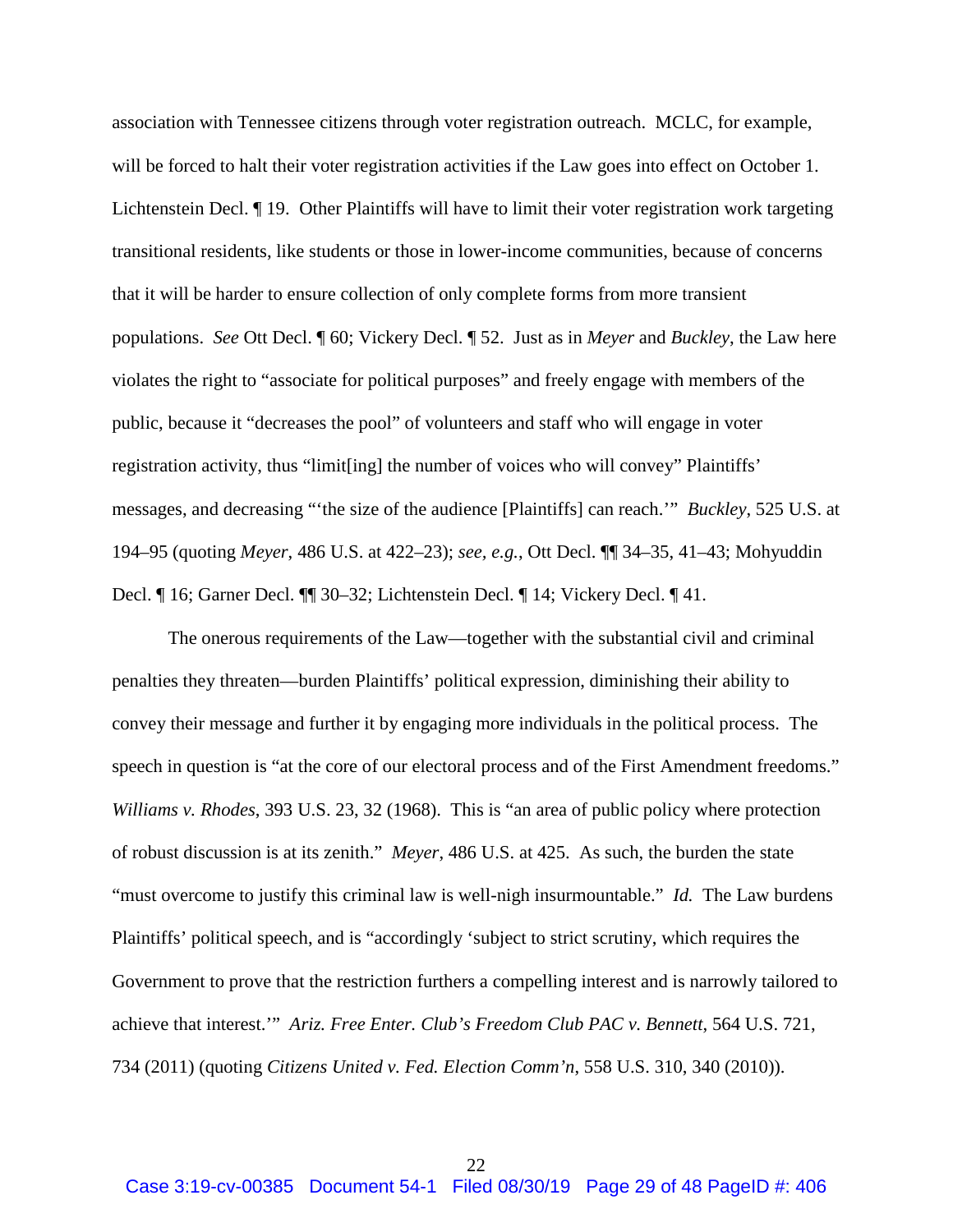# *b. The Law is not narrowly tailored to serve any compelling government interest.*

The Law's provisions are not meaningfully designed to serve any legitimate government interest. Defendants argue that Drives Provision and the Incomplete Forms Provision somehow are necessary to avoid the disenfranchisement of voters. ECF No. 40 at 14. This argument is illogical—the opposite is true. Plaintiffs and other similar groups are *adding* to the voter registration options available for Tennessee citizens, while, by causing Plaintiffs to limit their voter registration activities, the Law will reduce the total amount of that voter registration assistance throughout the state. Tennessee posits that "the consequences can be dire" if an organization turns its forms in late or submits incomplete forms. *Id*. But the Law does not simply require submission of registration forms by the *deadline*; it requires submission within ten days of *collection* upon threat of criminal sanction—even if the forms are collected months before the deadline for submission. That unduly restricts Plaintiffs and does not protect voters.

And the penalties for submission of incomplete forms are similarly inapt: if a *voter* fails to fill out a complete voter registration form, the voter is no worse off if she submits the forms herself or submits through a voter registration organization. But by registering through a Plaintiff group, she can at least receive guidance on voter registration requirements and benefit from Plaintiff's expertise and follow-up assistance. The Law's strict and onerous restrictions will lead to fewer opportunities for that guidance and assistance.

Moreover, it is the Law itself that creates a heightened risk of disenfranchisement for those whose voter registration forms are incomplete. Under current Tennessee law, an applicant with an incomplete form must be contacted by election officials and given notice of the deficiency. *See* Tenn. Code § 2-2-109(a). This provision protects voters who may erroneously leave out information on their applications. But the Law creates a perverse incentive for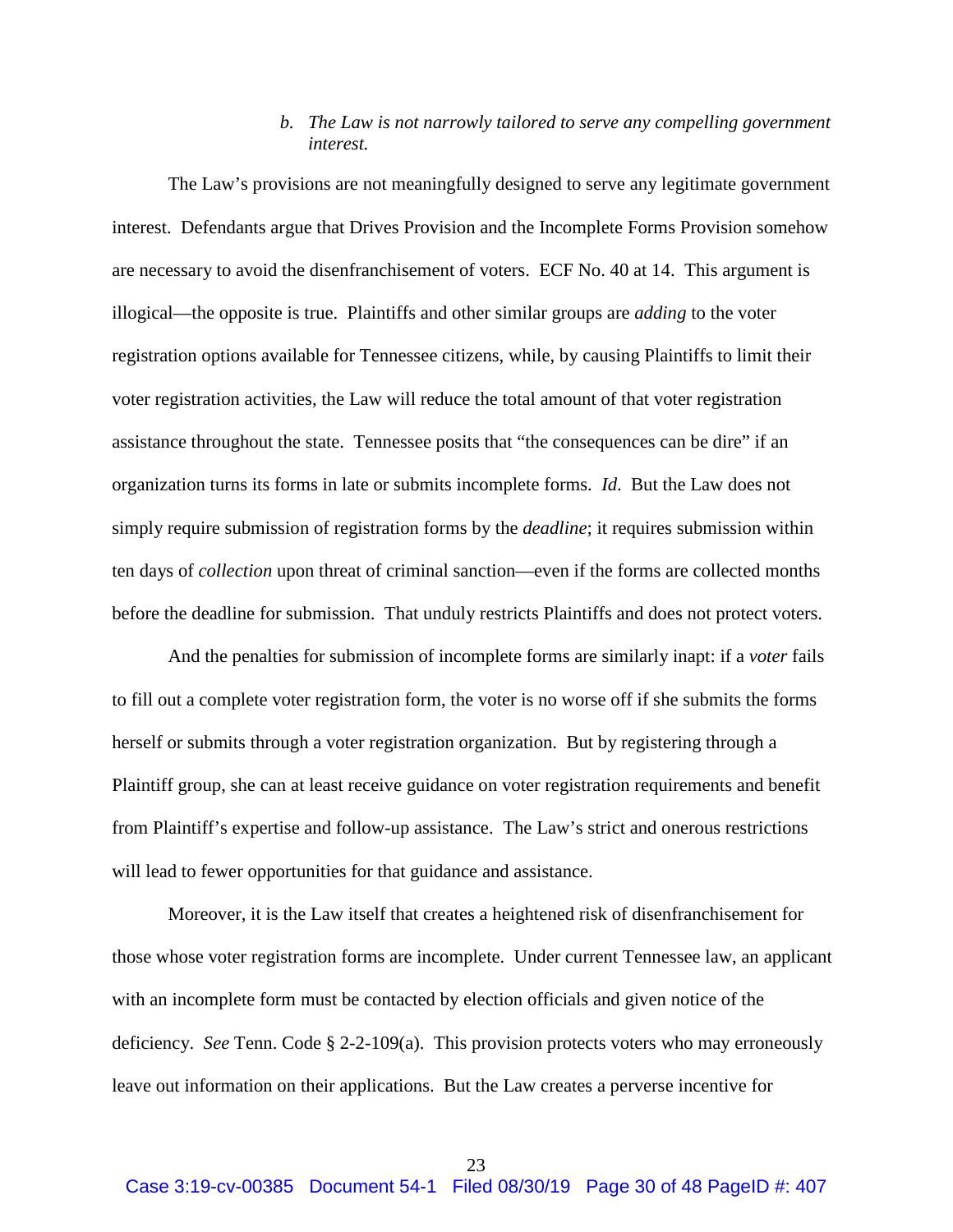organizations not to submit incomplete forms as they could be penalized for the voter's error.

Additionally, by treating organizations that use *any* paid individuals or that receive funding for their voter registration activities differently from those organizations that use no paid individuals and receive no such funding, the Law demonstrates it is not narrowly tailored to serve a compelling interest. The legislative record contains no evidence that the use of any paid workers or receipt of grants or other funding for voter registration activity changes the nature of an organization's work in a manner that would justify subjecting it to a host of burdensome requirements with civil and criminal penalties attached. The Supreme Court has recognized that there is nothing to support the idea that those paid to conduct such activity, "whose qualifications for similar future assignments may well depend on a reputation for competence and integrity," are more likely to make errors, intentional or otherwise, as someone conducting the work for their own personal reasons. *See Meyer*, 486 U.S. at 426. Likewise, in *Project Vote*, the district court determined that there was "no rational basis for the differentiation between compensated and uncompensated voter registration workers." 455 F. Supp. 2d at 704; *see also Cobb*, 447 F. Supp. 2d at 1336 (granting preliminary injunction against statute regulating voter registration activity in part because it covered only non-partisan groups, reasoning that "the record in this case does not include any salient difference between non-partisan groups and political parties"). The Law's unfounded distinctions among voter registration organizations illustrate its lack of tailoring.

A close appraisal of the Law's provisions only raises more questions about what legitimate government interests the Law serves. First, it is unclear what state interest is served by requiring that a person conducting a voter registration drive follow multiple steps to register each voter registration drive "prior to conducting" the drive. Tenn. Code § 2-2-142 (a)(1)(A)–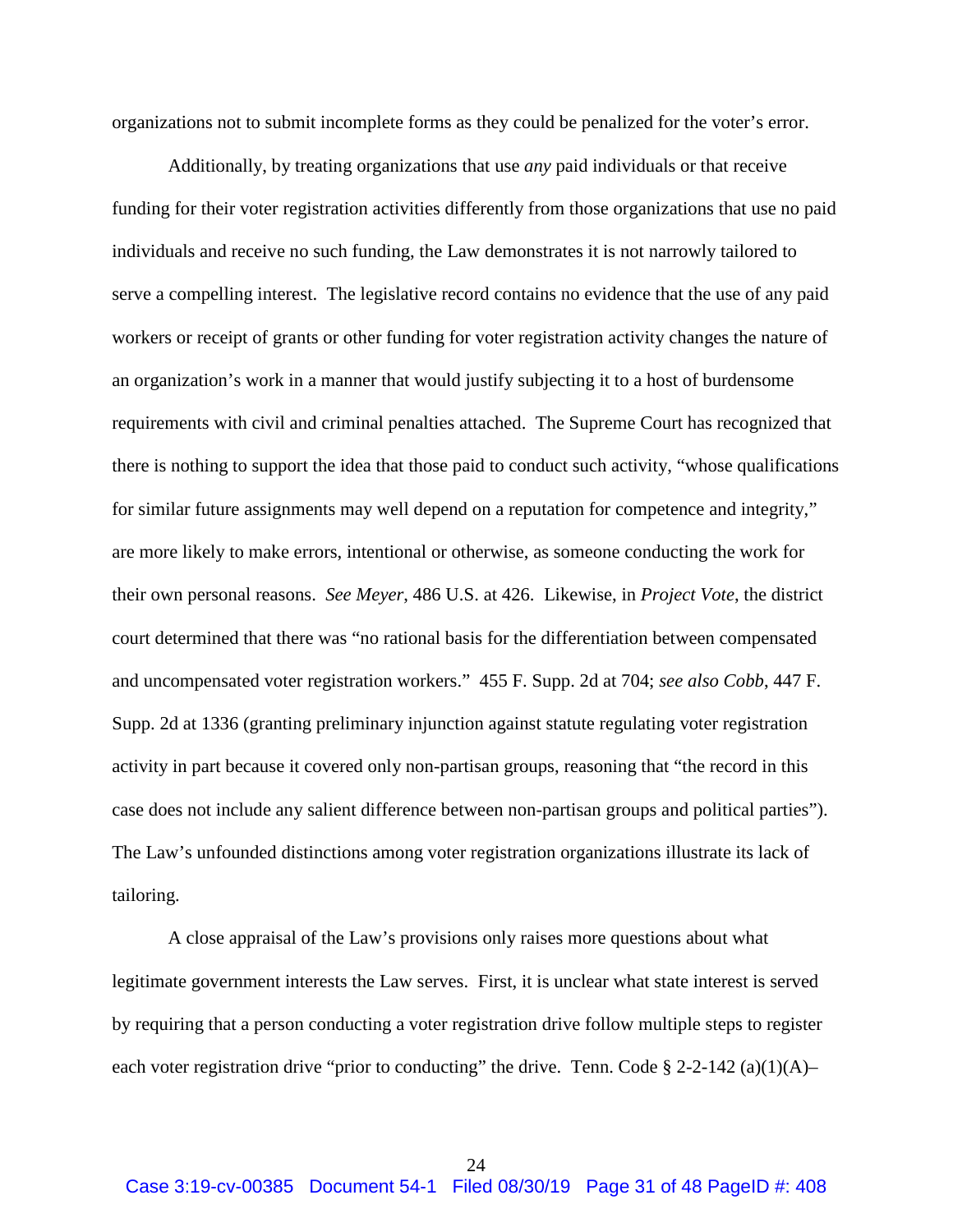(B). There is no provision in the Law that explains what the state would or could do with this pre-registration information. Meanwhile, the pre-registration requirement's harm to Plaintiffs is plain. In many cases, Plaintiffs are given little advance notice to provide assistance with voter registration and often must rely on last-minute volunteers. *See, e.g.*, Ott Decl. ¶ 32; Mohyuddin Decl. ¶ 17; Garner Decl. ¶ 28; Vickery Decl. ¶ 77. Requiring Plaintiffs to take multiple burdensome steps before holding voter registration events will make it virtually impossible for them to engage in voter registration activities without substantial advance notice.

Second, it is similarly unclear what state interest the Law serves by prohibiting organizations from retaining voter information from collected voter registration applications. Tenn. Code § 2-2-142(b). This is particularly true given that registrants' information is publicly available under the NVRA. *See* 52 U.S.C. § 20507(i). Once again, while the legitimate purpose of the Law is opaque, the harm of the Law is plain. Plaintiffs collect this information for the purpose of engaging in further political speech with citizens by reaching out to them after they are registered, in order to continue conversations about the importance of voting, civic engagement, and the need for political reform. *See* Ott Decl. ¶ 66; Mohyuddin Decl. ¶ 24; Garner Decl. ¶ 22; Lichtenstein Decl. ¶ 11.

Finally, the state's interests in the integrity of the voter registration process and voter registration records are adequately and much more directly addressed by other provisions of Tennessee law. In Tennessee, it is a felony to: register to vote, or even attempt to register to vote, when ineligible, Tenn. Code § 2-19-107; make any false entry on a voter registration list, *id.* § 2-19-109; advise someone to vote if they are not qualified to do so, *id.* § 2-19-117; or take "any action" that has the "purpose or effect" of discouraging an eligible voter from registering to vote, *id*. § 2-2-203. There is no evidence that these provisions are insufficient for these purposes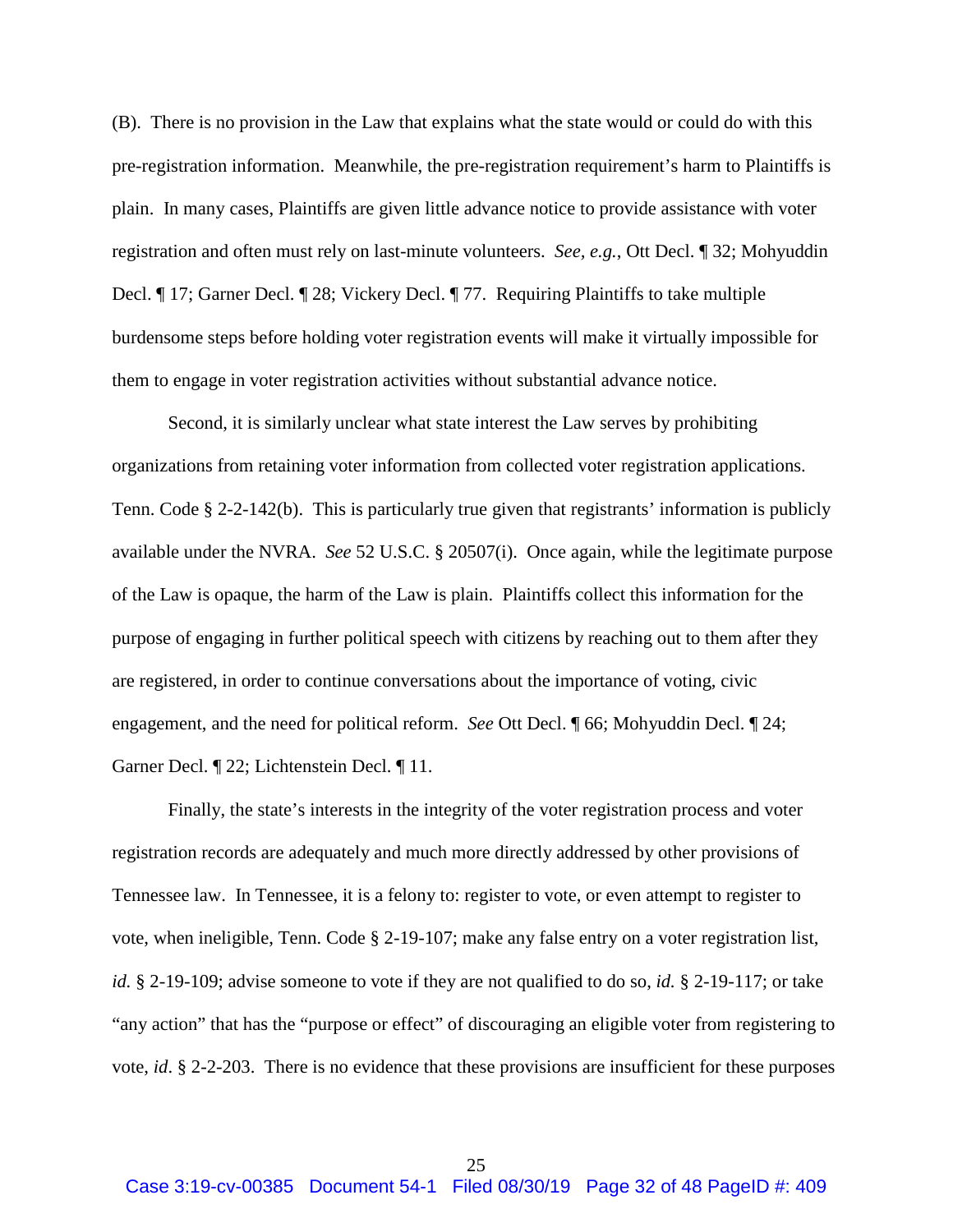or that the challenged provisions are necessary or even beneficial to Defendants in protecting the integrity of the voter registration process. *See, e.g.*, *Meyer*, 486 U.S. at 426–27 (holding state failed to show that challenged procedures were necessary where pre-existing procedures were "adequate to the task of minimizing the risk of improper conduct.").

Ultimately, not only is the Law *not* narrowly tailored to serve any compelling government interest, it serves no purpose other than to make it prohibitively difficult for civic organizations to assist legitimate, qualified, eligible citizens in registering to vote. As such, Plaintiffs are likely to succeed on their First Amendment speech and association claim.

# 2. Plaintiffs Are Likely To Succeed on Their First Amendment Compelled Speech Claim.

<span id="page-32-0"></span>The Law's Compelled Statement Provision unconstitutionally forces Plaintiffs to add a prominent compelled statement to every communication about voter registration status that they make to Tennessee citizens—in every possible medium, including in-person. This requirement that Plaintiffs carry the state's message violates the First Amendment. The Compelled Statement Provision, *see supra* Section II.B–C, fundamentally alters Plaintiffs' political speech, without any compelling or legitimate government interest in support. *Riley v. Nat'l Fed'n of the Blind of N.C., Inc.*, 487 U.S. 781, 795 (1988); *see also* Ott Decl. ¶ 73; Mohyuddin Decl. ¶¶ 21, 23; Garner Decl. ¶ 49; Lichtenstein Decl. ¶ 10; Vickery Decl. ¶¶ 56–57; DeWitt Decl. ¶ 16. Along with the criminal penalties to which Plaintiffs are exposed, the Compelled Statement Provision impermissibly burdens political speech.

There is no evidence that Tennessee citizens are confused about the nature of

 <sup>7</sup> Even if the Court were to review the Law under the *Anderson-Burdick* framework for regulations of the election process, there is little difference between the exacting scrutiny of *Meyer* and the close scrutiny applied under *Anderson-Burdick* when considering regulations on core political speech, which are necessarily severe. *Buckley v. Am. Constitutional Law Found.*, 525 U.S. 182, 208 (1999) (Thomas, J., concurring); *see id*. at 192 n.12. *See infra* Section III.C.5.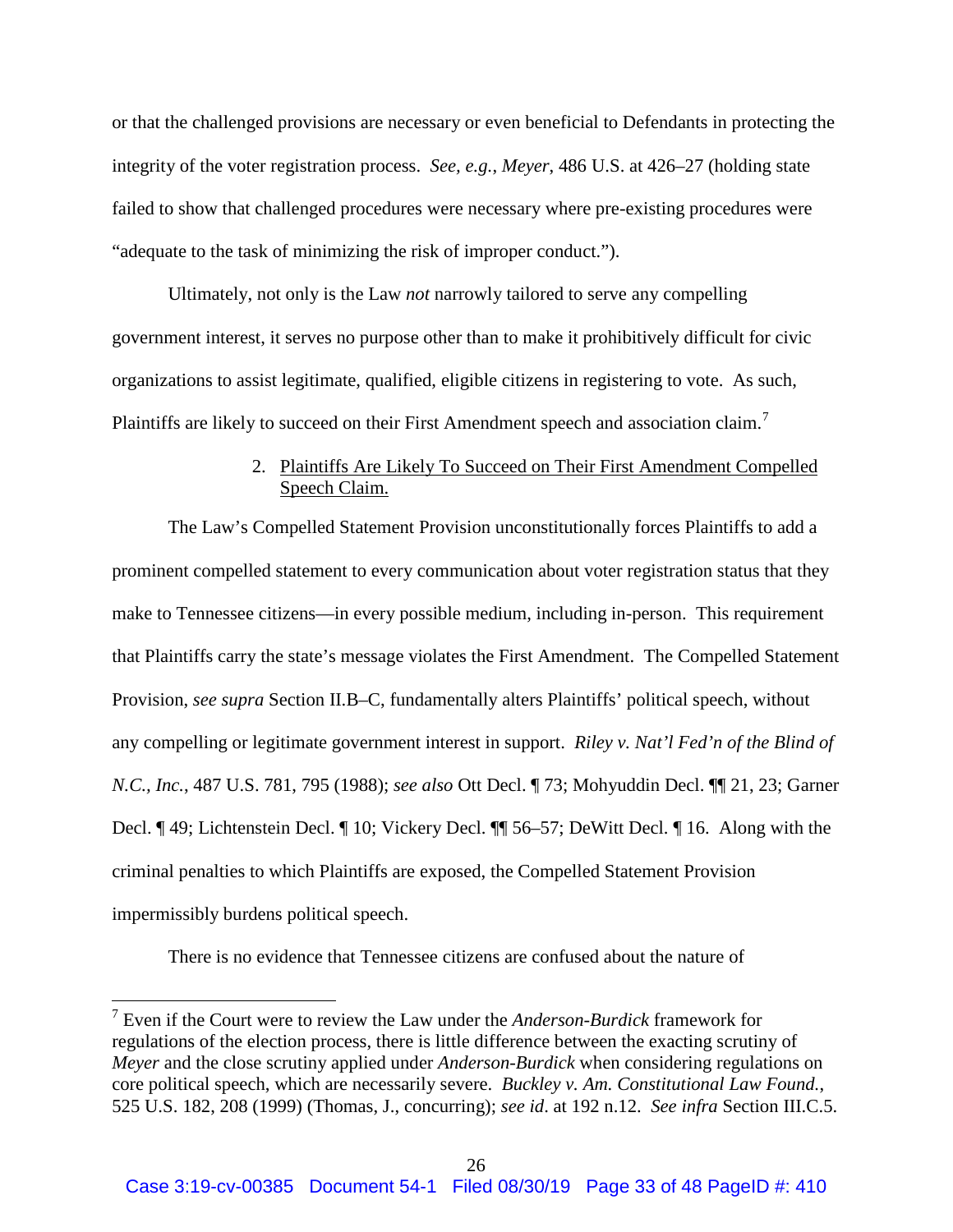community-based voter registration activity or that Plaintiffs or similar organizations have implied that their activities carry the imprimatur of the state. Plaintiffs are community-based organizations that are intertwined with the communities they serve, who know that the Plaintiffs are not the Secretary of State's office, Ott Decl. ¶ 12; Mohyuddin Decl. ¶ 23; Garner Decl. ¶ 9; Lichtenstein Decl. ¶ 10, or are well-known national organizations with understood reputations and reach, Ott Decl. ¶ 11; Vickery Decl. ¶ 67; DeWitt Decl. ¶ 16. Given that the compelled statement can only serve to resolve confusion that does not exist, there is insufficient reason for the state to co-opt the message of civic engagement organizations.

The Compelled Statement Provision forces Plaintiffs to carry the state's own message, compelling Plaintiffs to speak in ways that undermine and dilute their own political speech. *See supra* Section II.C.2; Ott Decl. ¶ 73; Mohyuddin Decl. ¶¶ 21, 23; Garner Decl. ¶ 49; Lichtenstein Decl. ¶ 10; Vickery Decl. ¶¶ 56–57; DeWitt Decl. ¶ 16. Furthermore, from a practical standpoint, including the state's speech in their own communications takes vital space away from Plaintiffs' own message. Certain methods by which Plaintiffs communicate with the public, including text messages and social media, offer limited space in which to disseminate messages, which would be entirely overrun by the required compelled statements. *See, e.g.*, Ott Decl. ¶ 70; Vickery Decl. ¶ 62; DeWitt Decl. ¶ 12. For example, the League will likely be forced to drop its planned text messaging program due to the Compelled Statement Provision. Ott Decl. ¶¶ 69–70. Likewise, including this formal statement when having in-person conversations with other citizens about registering to vote will fundamentally alter the tenor and nature of that speech. *See, e.g.*, Ott Decl. ¶ 73; Mohyuddin Decl. ¶ 23; Vickery Decl. ¶ 57.

Nor are these compelled statement requirements narrowly tailored. "In contrast to the prophylactic, imprecise, and unduly burdensome rule the State has adopted to reduce its alleged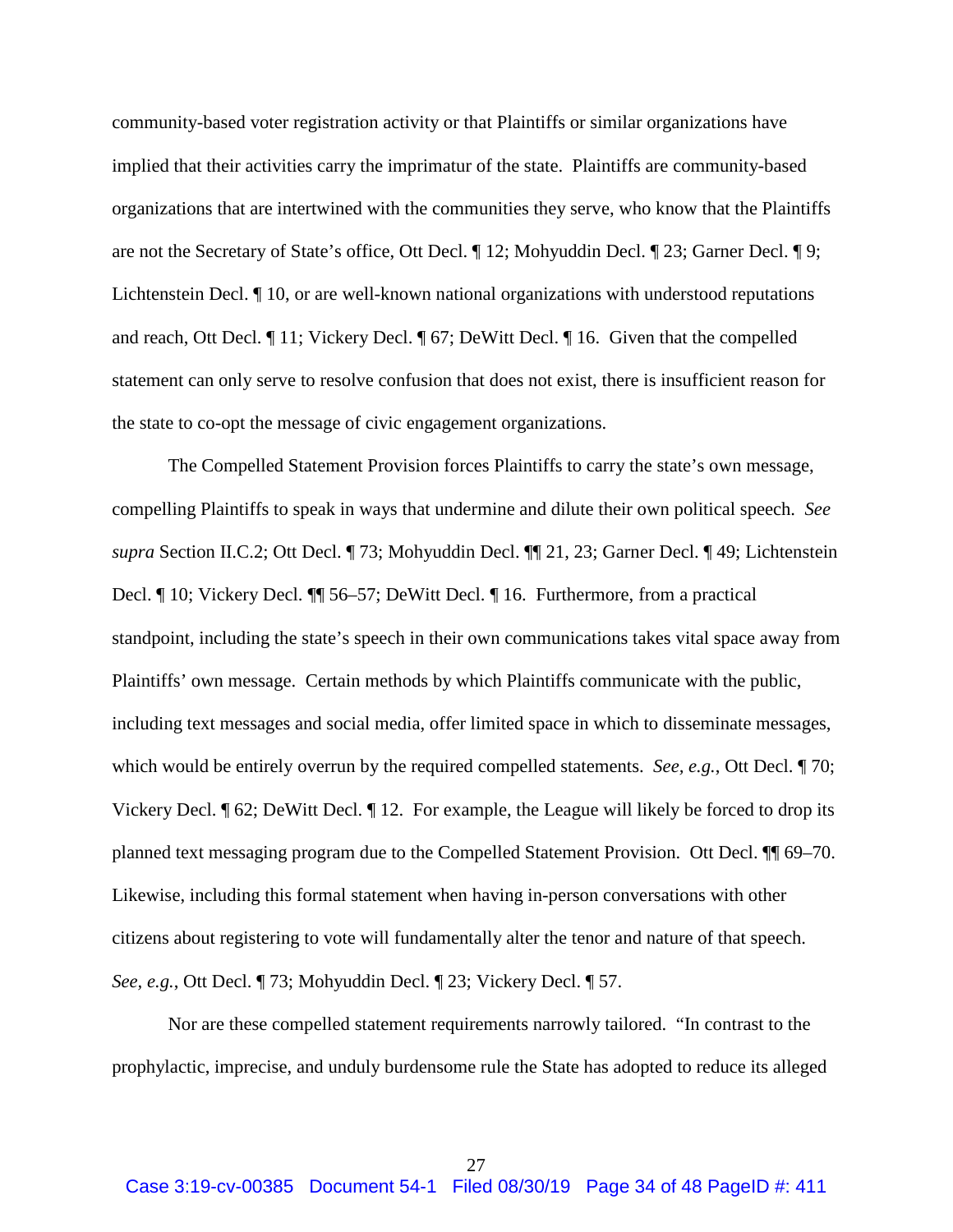[harms], more benign and narrowly tailored options are available." *Riley*, 487 U.S. at 800. For instance, even if these disclaimers were ostensibly necessary or supported by a legitimate interest—a claim for which the state has provided no evidence—the state could speak for itself. *See Nat'l Inst. of Family & Life Advocates v. Becerra*, 138 S. Ct. 2361, 2376 (2018). Indeed, the state controls the content on the state voter registration form used in the voter registration activity. The Secretary of State could easily disclose on the voter registration form itself that it has no association with third-party voter registration groups. Tennessee is the only state that forces voter registration organizations to carry such a message. Voter registration is required in 49 states and the District of Columbia, but Tennessee is the only state that endeavors to co-opt voter engagement organizations' speech in this way, underscoring that this Section is not appropriately tailored. Plaintiffs are thus likely to succeed on the merits of their First Amendment compelled speech challenge to the Compelled Statement Provision.

# 3. Plaintiffs Are Likely To Succeed on Their First Amendment Overbreadth Claim.

<span id="page-34-0"></span>The Law directly restricts Plaintiffs' core political speech and associational conduct in communicating their belief in the capacity of the popular will to shape the composition and direction of the government. *See supra* Sections II.A, C; III.C.1. An overbreadth challenge is a variant of a challenge under the First Amendment, which is leveled against "imprecise" laws.<sup>[8](#page-38-0)</sup> *See City of Chicago v. Morales*, 527 U.S. 41, 52 (1999). In addition to allowing a litigant to

 $8\text{ The other doctrine under which imprecise laws may be attacked is a vagueness challenge under.}$ the Due Process clause. *See City of Chicago v. Morales*, 527 U.S. 41, 52 (1999). Plaintiffs challenge the Law under both. *See infra* Section III.C.4. That the Law is vague makes it all the more overbroad. In conducting its overbreadth analysis, "a court should evaluate the ambiguous as well as the unambiguous scope of the enactment." *Vill. of Hoffman Estates v. Flipside, Hoffman Estates, Inc*., 455 U.S. 489, 495 n.6 (1982). Thus, "the vagueness of a law affects overbreadth analysis." *Id*. The Supreme Court "has long recognized that ambiguous meanings cause citizens to 'steer far wider of the unlawful zone . . . than if the boundaries of the forbidden areas were clearly marked.'" *Id*.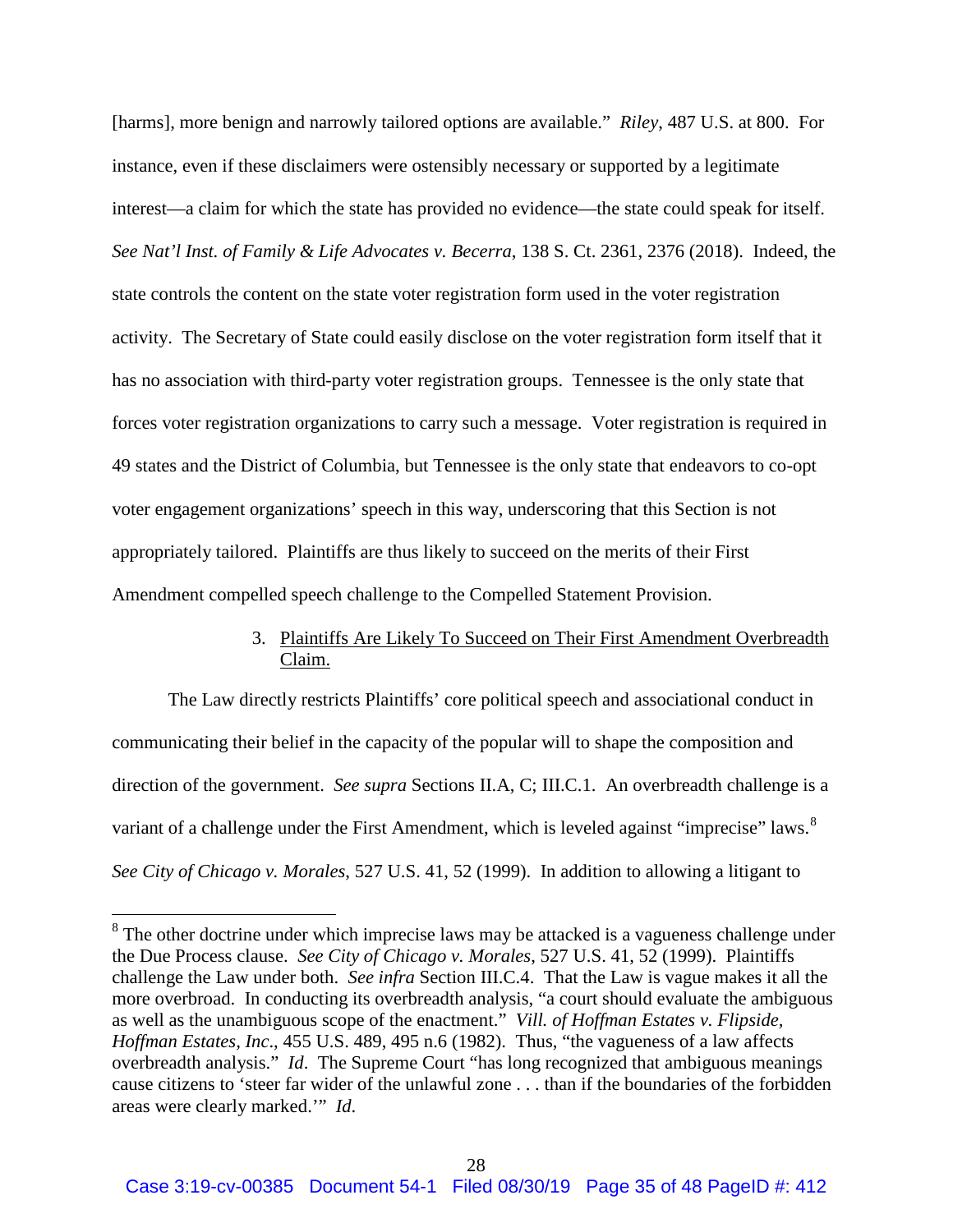advance the rights of third parties, "'[o]verbreadth' . . . describe[s] a challenge to a statute that in all its applications directly restricts protected First Amendment activity and does not employ means narrowly tailored to serve a compelling governmental interest." *Sec'y of State of Md. v. Joseph H. Munson Co*., 467 U.S. 947, 967 n.13 (1984).

Sections 2-2-142 and 2-19-145 are unconstitutionally overbroad. First, both provisions regulate a substantial amount of constitutionally protected expression. *See United States v. Stevens*, 559 U.S. 460, 473 (2010). Second, "all [] applications" of both provisions "directly restrict[] protected First Amendment activity," but are not "narrowly tailored to serve a compelling governmental interest." *Munson Co*., 467 U.S. at 967 n.13; *see supra* Section III.C.3.

Laws that govern expression and expose speakers to criminal penalties, like Sections 2-2- 142 and 2-19-145, inhibit the exercise of First Amendment rights. This is because "of the risk that 'enforcement of an overbroad law' may 'deter people from engaging in constitutionally protected speech' and may 'inhibit the free exchange of ideas.'" *Carey v. Wolnitzek*, 614 F.3d 189, 201 (6th Cir. 2010) (internal citations omitted). "[A]ny law imposing restrictions so broad that it chills speech outside the purview of its legitimate regulatory purpose will be struck down." *Deja Vu of Nashville, Inc. v. Metro. Gov't of Nashville & Davidson Cty.*, 274 F.3d 377, 387 (6th Cir. 2001).

Here, the Law reaches activity that plainly falls outside any "legitimate regulatory purpose," by deterring Plaintiffs from communicating civic and political messages, and from engaging in associational activity important to advancing their missions and beliefs, providing the public with less information about how to participate in the democratic process, fewer options to register to vote, and fewer opportunities to associate with Plaintiffs in meaningful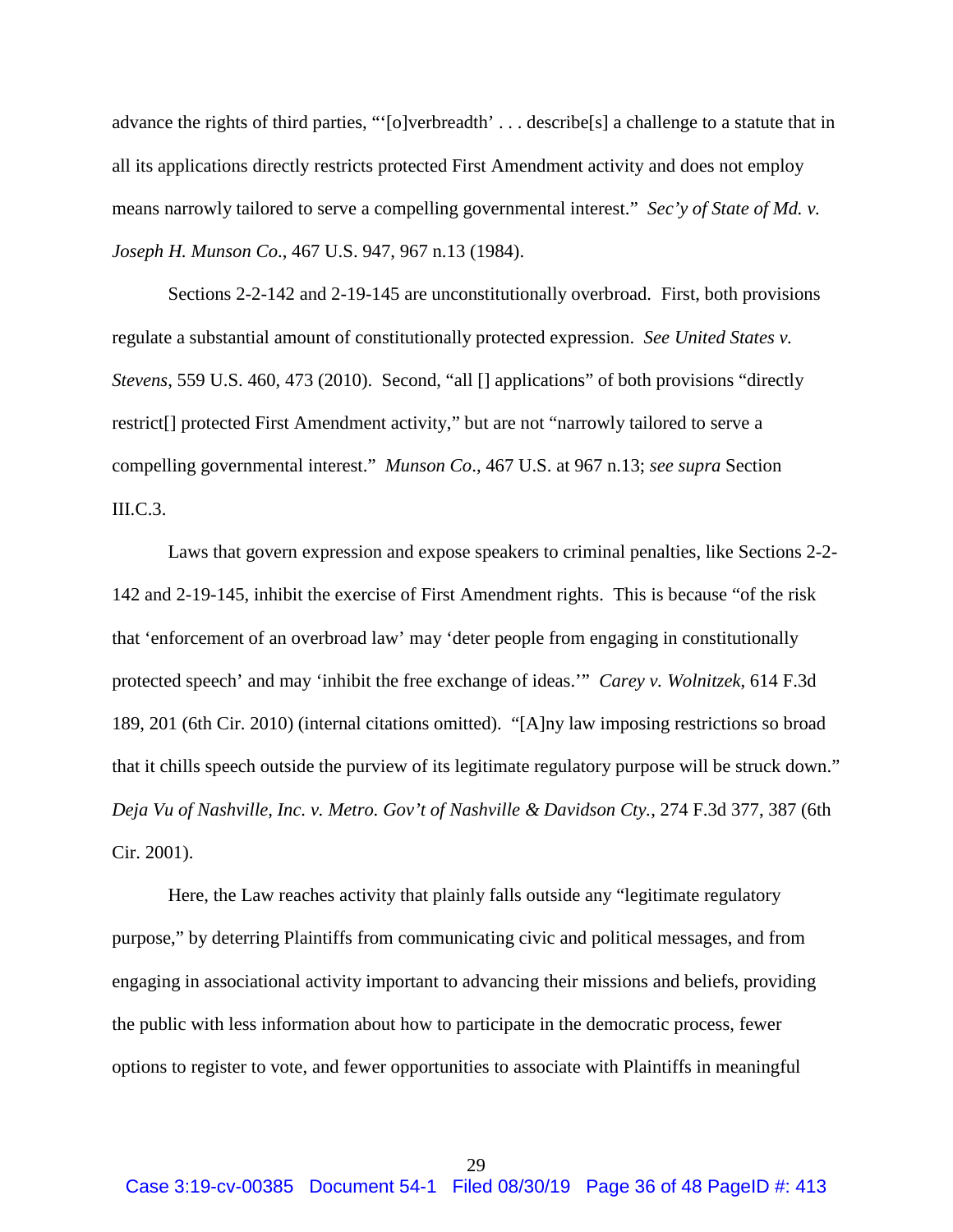civic activities. *See, e.g.*, Ott Decl. ¶¶ 34–35, 41–43, 54, 57, 59, 66–68; Mohyuddin Decl. ¶¶ 8– 10, 12, 15, 24; Garner Decl. ¶¶ 20, 24, 33, 42–43; Lichtenstein Decl. ¶¶ 12–13, 15, 19–22; Vickery Decl. ¶¶ 41–42, 71–72, 80. There is, for example, no legitimate regulatory purpose in treating paid and unpaid individuals differently in the manner that the Law does. Plaintiffs are not challenging the subsections of Section 2-2-142 that prohibit payment per form or the setting of minimum quotas. Legitimate reasons exist to govern the method of payment, such as discouraging the submission of false or duplicate forms by field workers simply to increase the number of forms collected, and thus the payment received by the worker. But the use of paid staff or reliance on grant funding does not justify treating any organization differently in such a wide range of regulatory respects. And there is no legitimate regulatory interest in preventing organizations from collecting information during voter registration events for the purpose of engaging in further political speech when the information is publicly available. Plaintiffs thus are likely to succeed on their overbreadth claim.

#### 4. Plaintiffs Are Likely To Succeed on Their Due Process Vagueness Claim.

<span id="page-36-0"></span>The Law is unconstitutionally vague because it "fails to provide people of ordinary intelligence a reasonable opportunity to understand what conduct it prohibits" and "authorizes or even encourages arbitrary and discriminatory enforcement." *Johnson v. United States*, 135 S. Ct. 2551, 2566 (2015).

<span id="page-36-1"></span>First, the Law fails to provide "people of ordinary intelligence" clarity as to what activities over what timeframe constitute a "voter registration drive," what it means to conduct such a drive, and what it means to "attempt to collect" over 100 voter registration applications. Tenn. Code § 2-2-142. For example, does each day of voter registration activity constitute a "drive," or a certain number of consecutive days of activities, or all the activities that an organization conducts before a given election? Absent clear definition, Plaintiffs do not know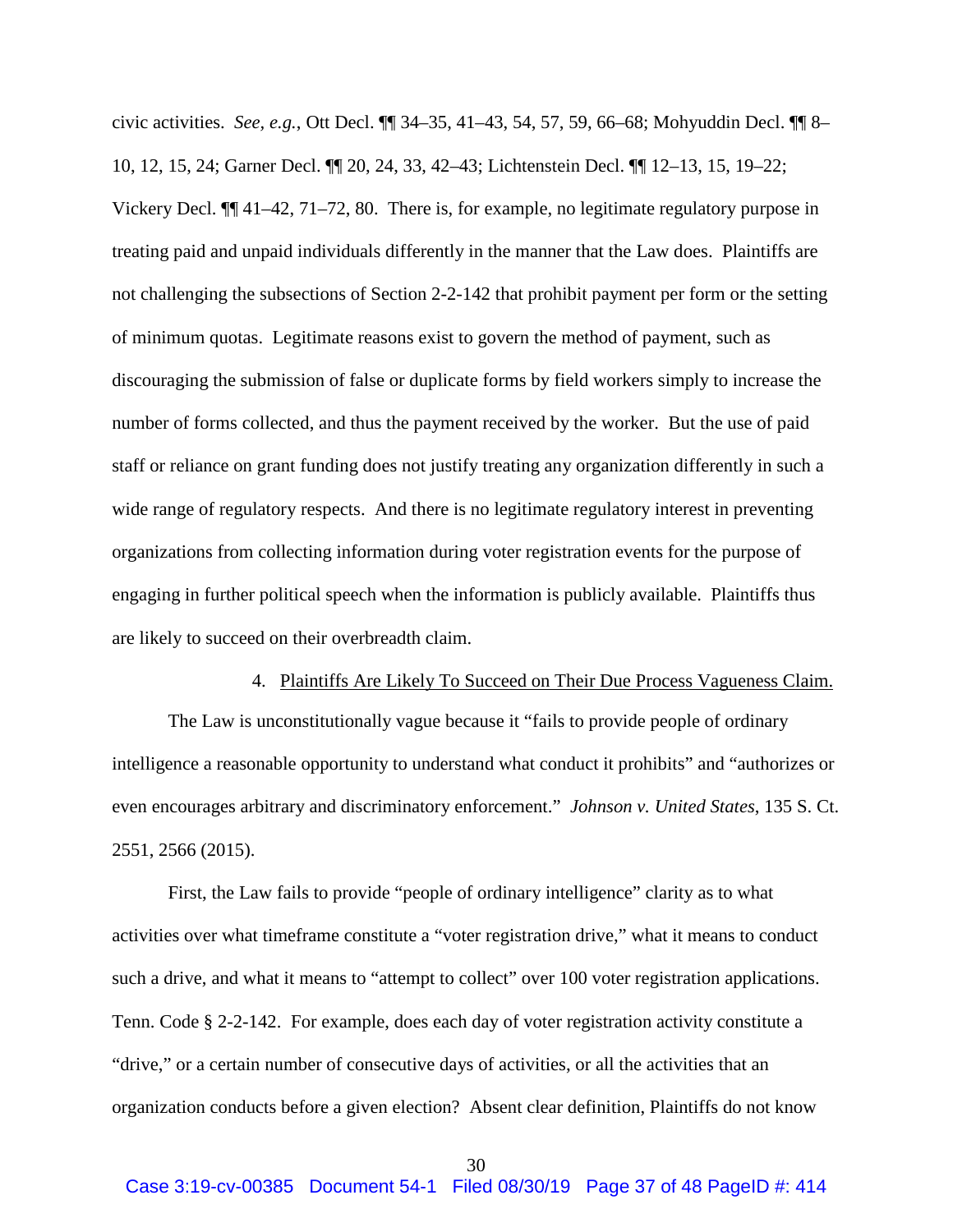which of their voter registration related activities would subject them to the complex web of interrelated provisions of the Drives Provision and the Incomplete Forms Provision. *See, e.g.*, Ott Decl. ¶¶ 25, 42; Mohyuddin Decl. ¶¶ 11–12; Garner Decl. ¶¶ 21, 33, 36; Lichtenstein Decl. ¶¶ 15–16; Vickery Decl. ¶¶ 39, 81, 85–87. While Defendants have insisted that the Law is common sense and easy to understand, their motion to dismiss did not answer any of Plaintiffs' questions regarding the Law's scope or application. ECF No. 40, at 21.

The exemptions for "individuals who are not paid" and "organizations that are not paid ... and that use only unpaid volunteers" are also vague because they fail to define what it means to be "paid" and to "use only unpaid volunteers." Testimony from the proceedings surrounding the enactment of the Law suggested that even organizations that rely exclusively on unpaid volunteers to conduct voter registration events would still be covered by the Law if salaried staff members perform work in any way related to the drives (*e.g*., recruiting, managing, organizing, or supervising volunteers), or if they received grants to support their voter registration work. An organization might also potentially be covered by the Law if any salaried staff members conduct voter registration drives—even if they are not specifically paid to do so. As a consequence, Plaintiffs do not know if their voter registration activities are covered by the Law simply if they have paid staff members who also work on voter registration drives in some capacity or simply if they receive grants to support their voter registration work. *See, e.g.*, Ott Decl. ¶¶ 25–26; Mohyuddin Decl. ¶ 6; Garner Decl. ¶ 21.

Various other provisions of the Law also insufficiently notify Plaintiffs of the restrictions to which they are subject and when such restrictions apply. For example, the Law states that prior to conducting a voter registration drive, the organization or person must "file" a sworn statement attesting that that individual "shall obey all state laws and procedures regarding the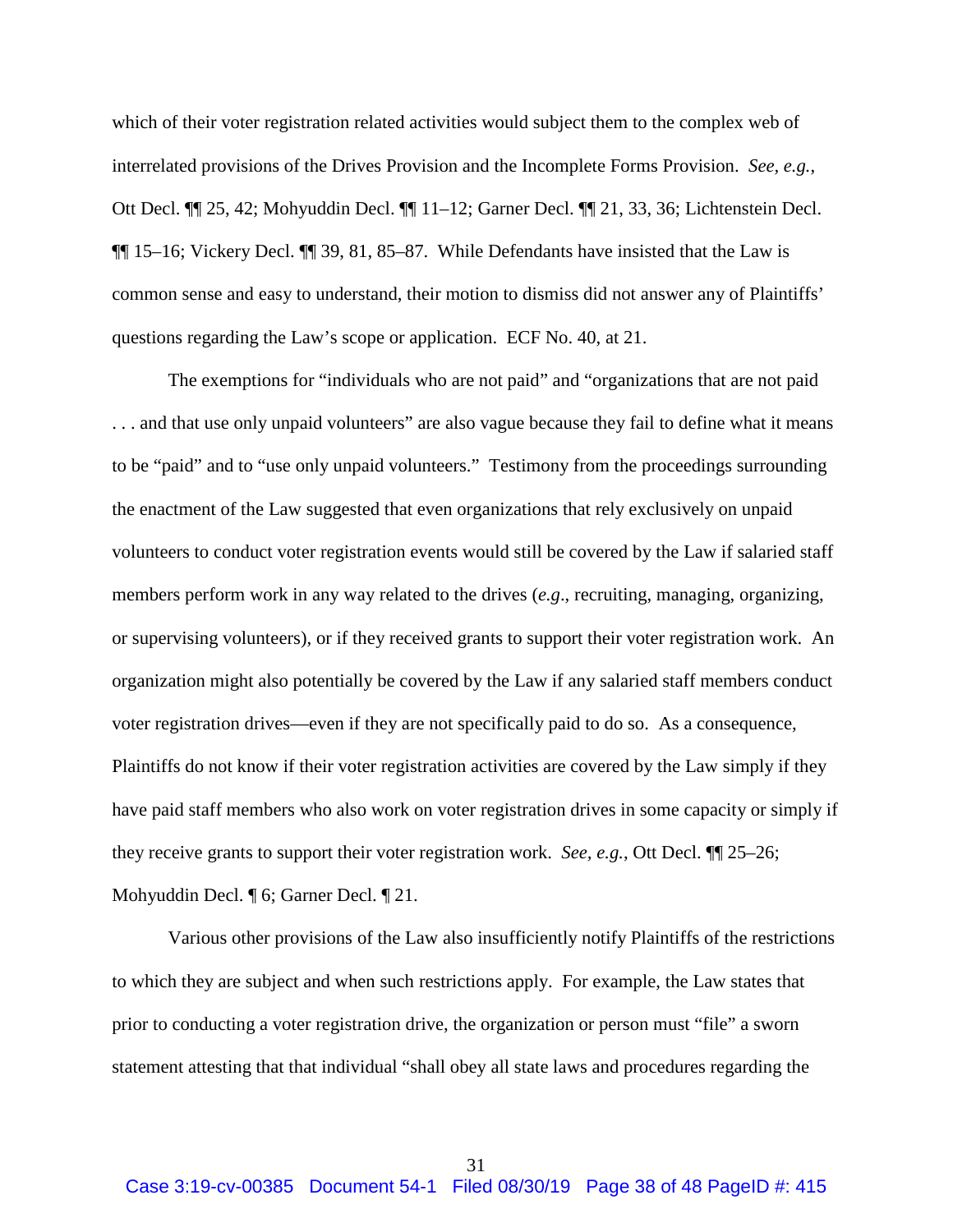registration of voters." Tenn. Code  $\S 2-2-142(a)(1)(D)$ . This requirement is vague for multiple reasons. It does not explain with whom this statement shall be filed nor does it provide any definition of exactly what is meant by the term "registration of voters." The tension between the Law and other provisions of Tennessee law make it particularly risky to sign such an affidavit under the threat of criminal sanction. *See Browning II*, 863 F. Supp. 2d at 1164–65 (holding state had no interest in requiring a misleading sworn statement in context of voter registration). Moreover, it is completely unclear if this sworn statement must be completed by an agent of the organization or by each person participating in the voter registration drive. The Law also requires that persons complete training on the voter registration process. Tenn. Code § 2-2-  $142(a)(1)(C)$ . The Law does not provide notice if a person must complete the undefined training every time they participate in a voter registration event, annually, or just once.

<span id="page-38-0"></span>Likewise, the Incomplete Forms Provision does not provide sufficient guidance as to what constitutes an incomplete application. While providing a definition of incomplete as an application that "lacks an applicant's name, residential address, date of birth, declaration of eligibility, or signature," the Law is silent as to whether incorrect information in any of these categories renders an application incomplete. *Id.* § 2-2-143(b). And these required fields have multiple sub-fields: *e.g.*, first name, middle name, last name, street number, street name, apartment or suite number, city, county, zip code, month, day, and year of birth, and so forth. The Law is silent as to whether a missing subfield renders an application incomplete. This vagueness as to the scope of completeness under the Law is particularly concerning because, during the 2018 election cycle, certain election officials indicated that an application that was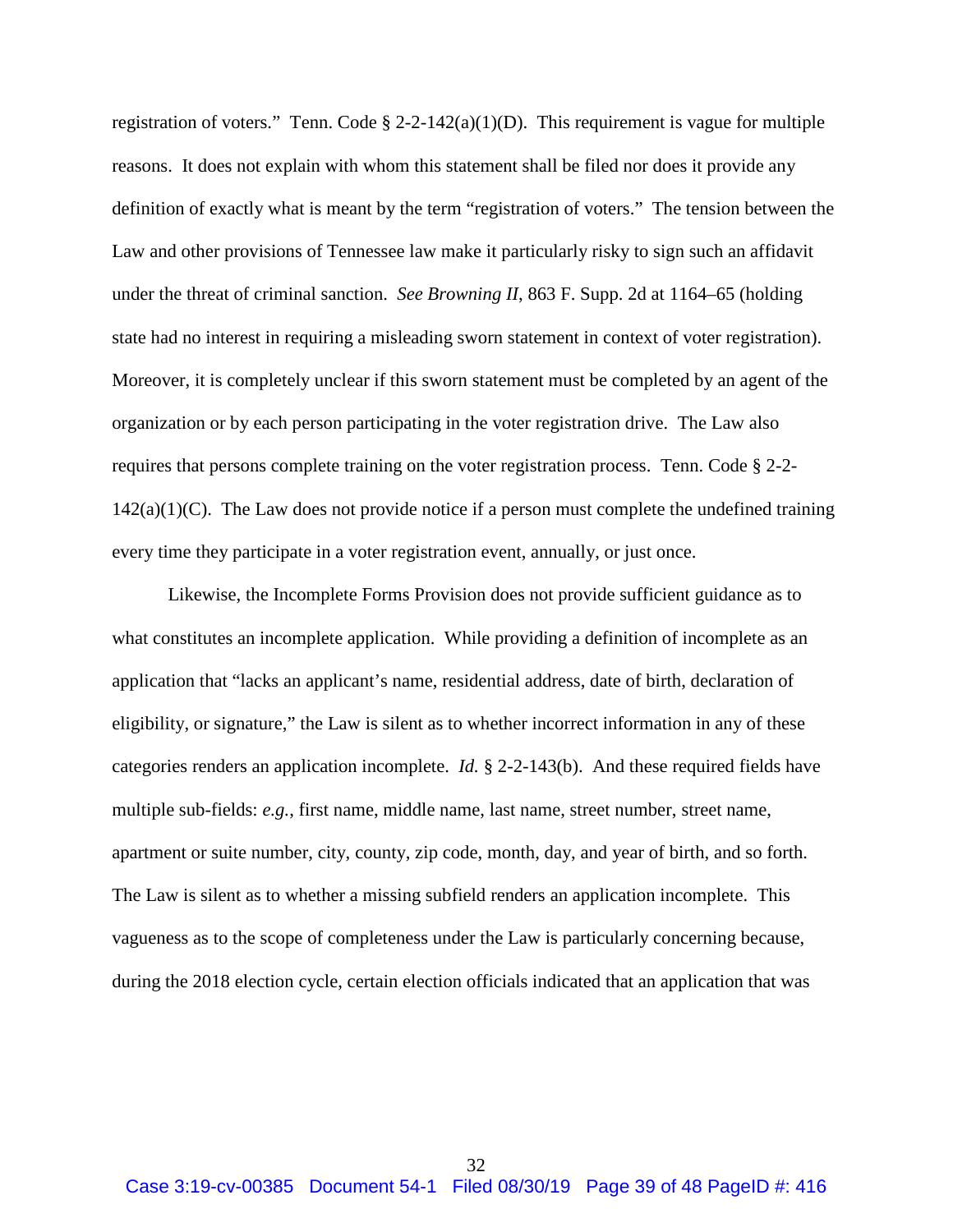missing the salutation (Mr., Mrs., Ms., etc.) was considered incomplete.<sup>[9](#page-43-1)</sup>

Additionally, the Compelled Statement Provision does not provide sufficient guidance about what the statement must say or make clear which communications are covered. RTV, the League, and HeadCount, for example, do not know what steps must be taken to make their websites and other media compliant with the Law's disclaimer requirements. *See* Ott Decl. ¶ 64; Vickery Decl. ¶¶ 59–61, 63; DeWitt Decl. ¶ 10; *see also* Mohyuddin Decl. ¶¶ 11–12; Garner Decl. ¶ 48.

In context, the Law does not provide notice of what conduct it prohibits—a flaw that is significantly compounded by the Law's criminal penalties and its regulation of core First Amendment speech. *See Reno v. Am. Civil Liberties Union*, 521 U.S. 844, 871–72 (1997). The "increased deterrent effect" of a criminal statute "coupled with the 'risk of discriminatory enforcement' of vague regulations, poses greater First Amendment concerns than those implicated by [a] civil regulation." *Id.*

Finally, even if rulemaking could address the Law's fatal vagueness,  $10$  there are at least

 <sup>9</sup> *See, e.g.*, Katherine Burgess, *Shelby Election Commission is 'chilling voting activity,' say NAACP, Black Voter Project*, Memphis Commercial Appeal, Oct. 23, 2018, https://www.commercialappeal.com/story/news/2018/10/23/lawsuit-shelby-election-

commission-voting-black-voter-project/1744954002/.<br><sup>10</sup> It is not clear if the state officials will promulgate any rules or guidance in an attempt to clarify the Law. Section 2-2-142 only requires that the Coordinator of Elections provide an online training. While the Section allows that the Coordinator "may" adopt policies and procedures, none are required. Section 2-2-143(f) also merely states that the Election Commission "may" promulgate rules. There is no requirement in the Law that the state must promulgate rules or procedures. Plaintiffs must not be left "at the mercy" of the government's "*noblesse oblige*." *United States v. Stevens*, 559 U.S. 460, 480 (2010). The Constitution requires more than a discretionary effort to attempt to cure a constitutionally defective statute. Courts cannot "uphold an unconstitutional statute merely because the Government promise[s] to use it responsibly." *Id.* (citing *Whitman v. Am. Trucking Ass'ns, Inc*., 531 U.S. 457, 473 (2001)). Vague promises of future action would otherwise doom Plaintiffs and other Tennessee citizens to a futile effort to conform their conduct to a law that affords them no "reasonable opportunity to understand what conduct it prohibits." *United States v. Johnson*, 135 S. Ct. 2551, 2566 (2015).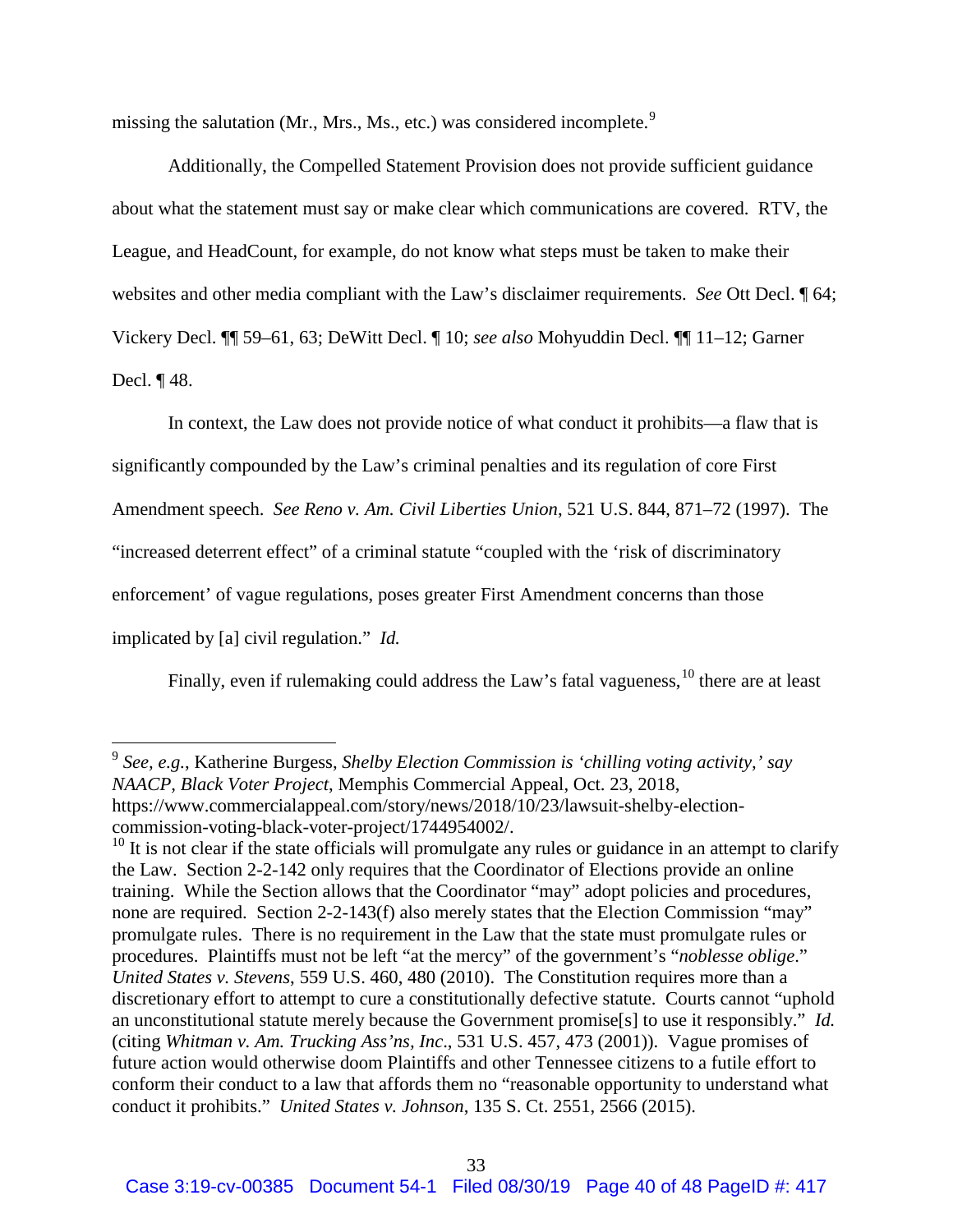two reasons Defendants' promise of such rules do not change the fact that Plaintiffs are likely to succeed on the merits of their vagueness claim and need preliminary relief from this Court now. First, the Compelled Statement Provision, despite its vagueness, contains no rulemaking mechanism. *See* Tenn. Code § 2-19-145.

Second, there is not enough time remaining before the Law goes into effect for any rules to be enacted. The Law goes into effect on October 1, 2019, and the Tennessee rule-making process takes at least 90 days. Tenn. Code § 4-5-207. Emergency rule making exists, but the Law does not meet the requirements for it to apply. *Id.* § 4-5-208. To date, Defendants, Coordinator of Elections and the State Election Commission—the two entities authorized to make rules under the Law—have not developed such rules. And there is no indication that they have any plans to do so. Ott Decl.  $\parallel$  25. But even if proposed rules were issued immediately, they would not be in effect on October 1, 2019. At this point, unless the Court issues an injunction, Plaintiffs must attempt compliance with the Law without any guidance sufficient to "understand what conduct" the Law prohibits, *see Johnson*, 135 S. Ct. at 2566.

### 5. Plaintiffs Are Likely To Succeed on Their First and Fourteenth Amendment Claims that the Law Unduly Burdens the Right To Vote.

<span id="page-40-0"></span>The Law unduly burdens Plaintiffs' First and Fourteenth Amendment rights in connection with the right to vote. The Law also unduly burdens the voting rights of the MCLC's unions' members. In evaluating these claims, courts "weigh 'the character and magnitude of the asserted injury' against the 'precise interests put forward by the State . . . taking into consideration the extent to which those interests make it necessary to burden the plaintiff's rights.'" *Obama for Am. v. Husted*, 697 F.3d 423, 433 (6th Cir. 2012) (quoting *Burdick v. Takushi*, 504 U.S. 428, 434 (1992) (quoting *Anderson v. Celebrezze*, 460 U.S. 780, 789 (1983))). The burdens that the Law places on access to voter registration by frustrating voter registration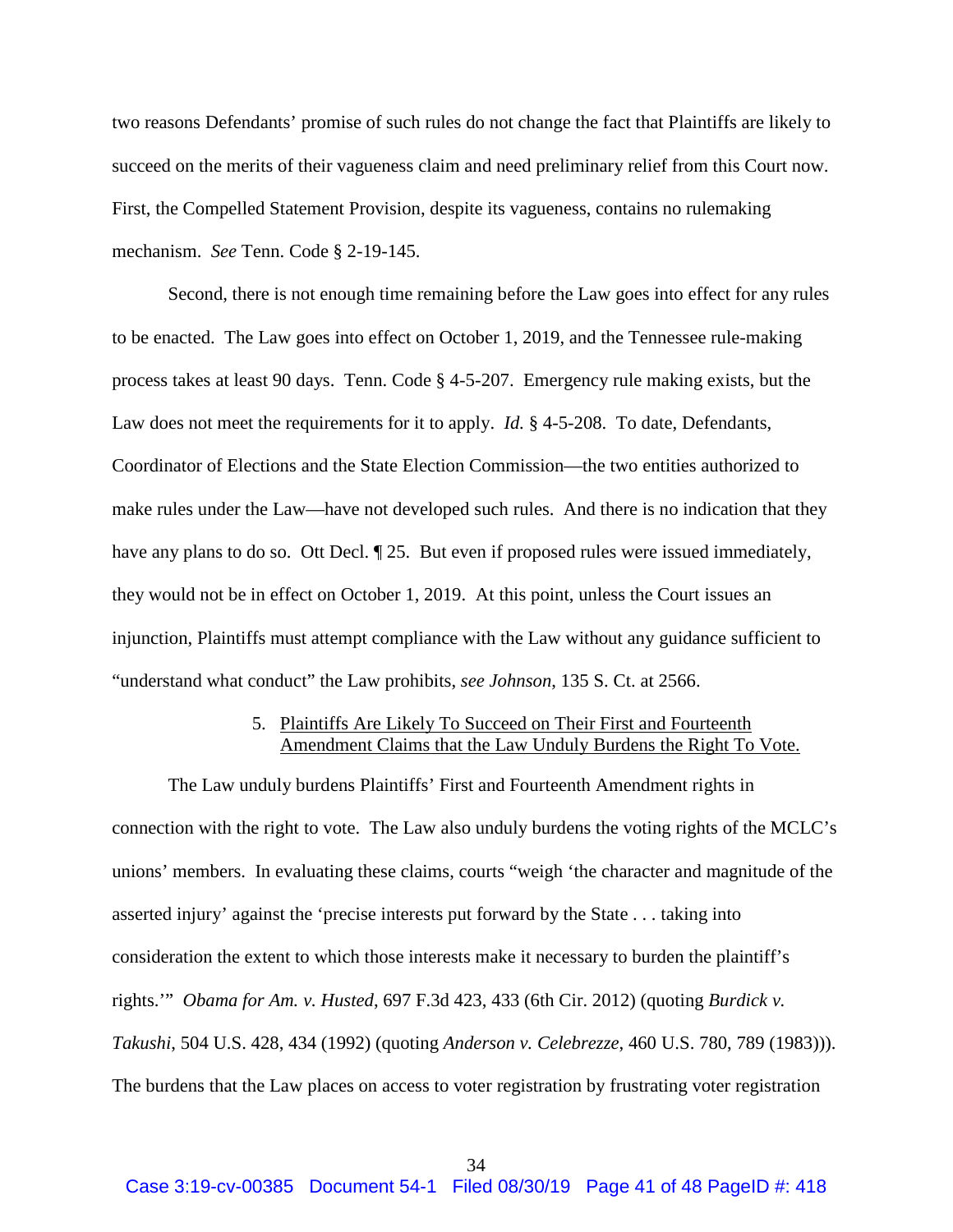activities and registration-related communications are severe and are not justified by any legitimate state interest. Likewise, around 10,000 members of MCLC's unions are not registered to vote, and the voter registration outreach that MCLC provides to them is critical. Lichtenstein Decl. ¶¶ 5, 13. The burden placed on this path to registration is severe, and not sufficiently justified by any state interest. Therefore, the Law's challenged provisions cannot survive scrutiny under *Anderson-Burdick*. While certain provisions of the Law are complete outliers,<sup>[11](#page-46-2)</sup> other provisions are similar to laws enacted by other states that have been enjoined by federal courts. *See Project Vote*, 455 F. Supp. 2d at 698 (granting preliminary injunction against similar restrictions on voter registration activity); *Browning II*, 863 F. Supp. 2d at 1167 (same); *Cobb*, 447 F. Supp. 2d at 1339–40 (same). The rights implicated by the Law "belong to—and may be invoked by—not just the voters seeking to register, but by third parties who encourage participation in the political process through increasing voter registration rolls." *Project Vote*, 455 F. Supp. 2d at 700.

The far-reaching and interrelated provisions of the Law impose greater burdens on Plaintiffs and voters than any individual provision might impose on its own. The Sixth Circuit has held that while certain "requirements may only impose a reasonable burden on constitutional rights," the proper analysis looks at "the combination of these laws," which taken together can constitute "a severe burden." *Libertarian Party of Ohio v. Blackwell*, 462 F.3d 579, 595 (6th Cir. 2006); *see also Libertarian Party of Ohio v. Husted*, No. 2:13-cv-953, 2015 WL 12967768, at \*9 (S.D. Ohio Mar. 16, 2015) (holding that the "aggregate effect" of election law requirements

 $11$  For example, no other state imposes a compelled statement requirement like that of Section 2-19-145, as noted above, and no other state penalizes organizations for "incomplete" forms, a point inexplicably touted by Defendant Goins as a feature of the Law, *see* Goins Testimony, when it should have made clear the unconstitutional burdens the Law was placing on voter engagement organizations.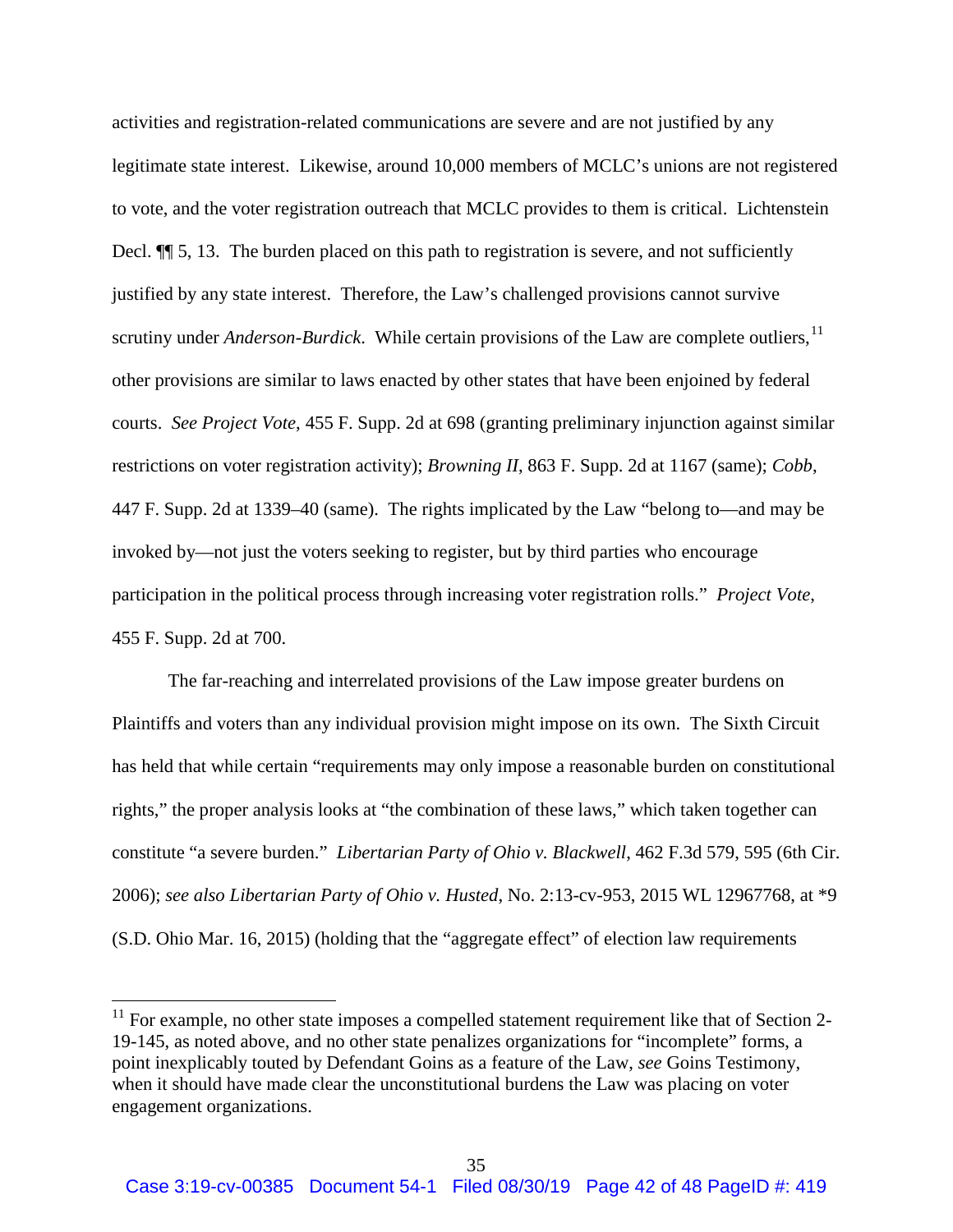"severely burdened associational rights"); *Am. Ass'n of People with Disabilities*, 690 F. Supp. 2d at 1219–20 (holding that court "must address the burdens the law poses collectively" as it cannot "parse out" the requirements that "in the aggregate impose an undue burden on the Plaintiffs' First Amendment rights"); *Summers v. Smart*, 65 F. Supp. 3d 556, 565 (N.D. Ill. 2014) (concluding that "[i]n the aggregate," the "challenged provisions are more than mere neutral ballot-administration efforts"). Taken together, the web of regulations is undoubtedly a severe burden on Plaintiffs' protected activities. For example, the interaction of the 10-day deadline and the penalty for the submission of incomplete forms severely burdens Plaintiffs' rights. The deadline hinders Plaintiffs' ability to follow-up with registrants in an effort to cure any incompleteness. *See, e.g.*, Mohyuddin Decl. ¶ 12; Garner Decl. ¶ 35.

As a restriction on core political speech, the Law "plainly impose[s] a severe burden" on Plaintiffs' First Amendment rights. *Buckley*, 525 U.S. at 192 n.12, 208. As such, there is "little difference" between the close scrutiny of *Anderson-Burdick* and strict scrutiny. *Id.* at 208 (Thomas, J., concurring). Likewise, the Law restricts Plaintiffs' and their members' associational political rights, which occupy this same core protective space. *See Eu v. San Francisco Cty. Democratic Cent. Comm*., 489 U.S. 214, 225 (1989) (holding that law burdening "rights to free speech and free association . . . can only survive constitutional scrutiny if it serves a compelling governmental interest"). Therefore, for the reasons discussed in Section III.C.1, Plaintiffs are likely to succeed on the merits of this claim.

Even if the burdens on Plaintiffs' rights were considered "substantial" rather than "severe," the Law will still not survive this Court's review because the state's interests do not make it necessary to burden Plaintiffs' rights. *Obama for Am.*, 697 F.3d at 433. For example, the exemption for organizations and individuals who are "unpaid" shows that the Law—on its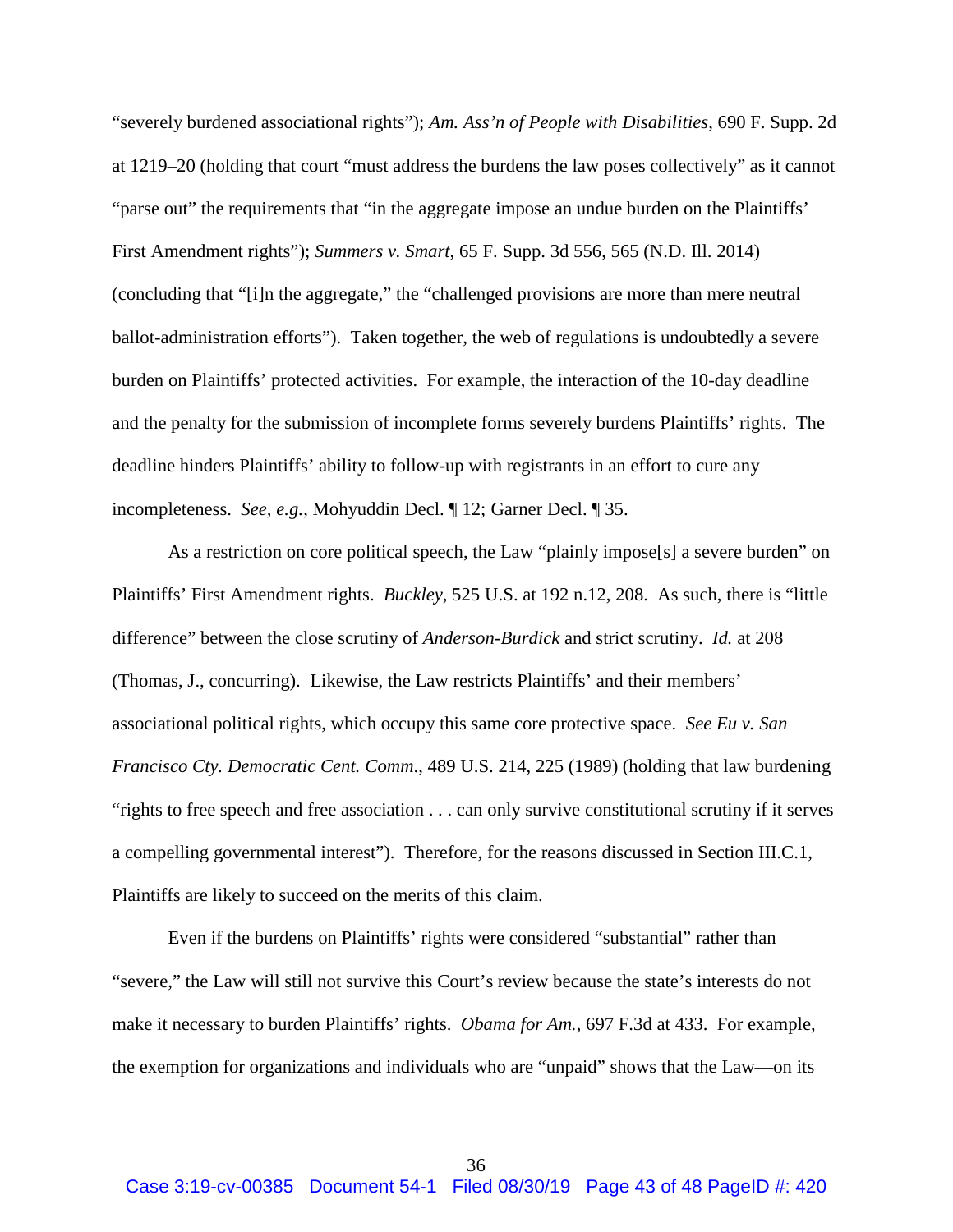face—advances no important state interest. There is no evidence that organizations with paid canvassers or funding to conduct voter registration activity, such as Plaintiffs, need more training, disclosure, registration, or other procedural requirements than unpaid voter registration workers, where the regulation is unrelated to how they are paid. If the Law's challenged restrictions served any important state interest, both paid and unpaid canvassers and organizations that receive grants and those that rely upon their own funds or unpaid volunteers, would be equally subject to their terms. Under any applicable standard of review, Plaintiffs are likely to succeed on the merits of this claim.

#### **D. Plaintiffs Will Suffer Irreparable Harm Absent an Injunction.**

<span id="page-43-0"></span>Plaintiffs will suffer, and already are suffering, harms to their First Amendment rights. *See supra* Section II.C. "[A] violation of First Amendment rights, even for a short time, causes irreparable harm." *Baker v. Adams Cty./Ohio Valley Sch. Bd*., 310 F.3d 927, 930 (6th Cir. 2002). Likewise, "'[e]ven minimal infringement upon First Amendment values constitutes irreparable injury sufficient to justify injunctive relief.'" *Chabad of S. Ohio & Congregation Lubavitch v. City of Cincinnati*, 363 F.3d 427, 436 (6th Cir. 2004) (quoting *Newsom v. Norris*, 888 F.2d 371, 378 (6th Cir. 1989)). As there are no adequate remedies at law to cure the deprivation of First Amendment rights, *Brinkman v. Budish*, 692 F. Supp. 2d 855, 866 (S.D. Ohio 2010), Plaintiffs will suffer irreparable harm absent an injunction.

<span id="page-43-1"></span>Courts have also held that lost opportunities to register voters constitutes irreparable harm, because "when a plaintiff loses an opportunity to register a voter, the opportunity is gone forever." *Browning II*, 863 F. Supp. 2d at 1167; *see also League of Women Voters of N.C. v. North Carolina*, 769 F.3d 224, 247 (4th Cir. 2014); *League of Women Voters of Mo. v. Ashcroft*, 336 F. Supp. 3d 998, 1005 (W.D. Mo. 2018); *Ind. State Conf. of the NAACP v. Lawson*, 326 F. Supp. 3d 646, 662–63 (S.D. Ind. 2018); *Action NC v. Strach*, 216 F. Supp. 3d 597, 642–43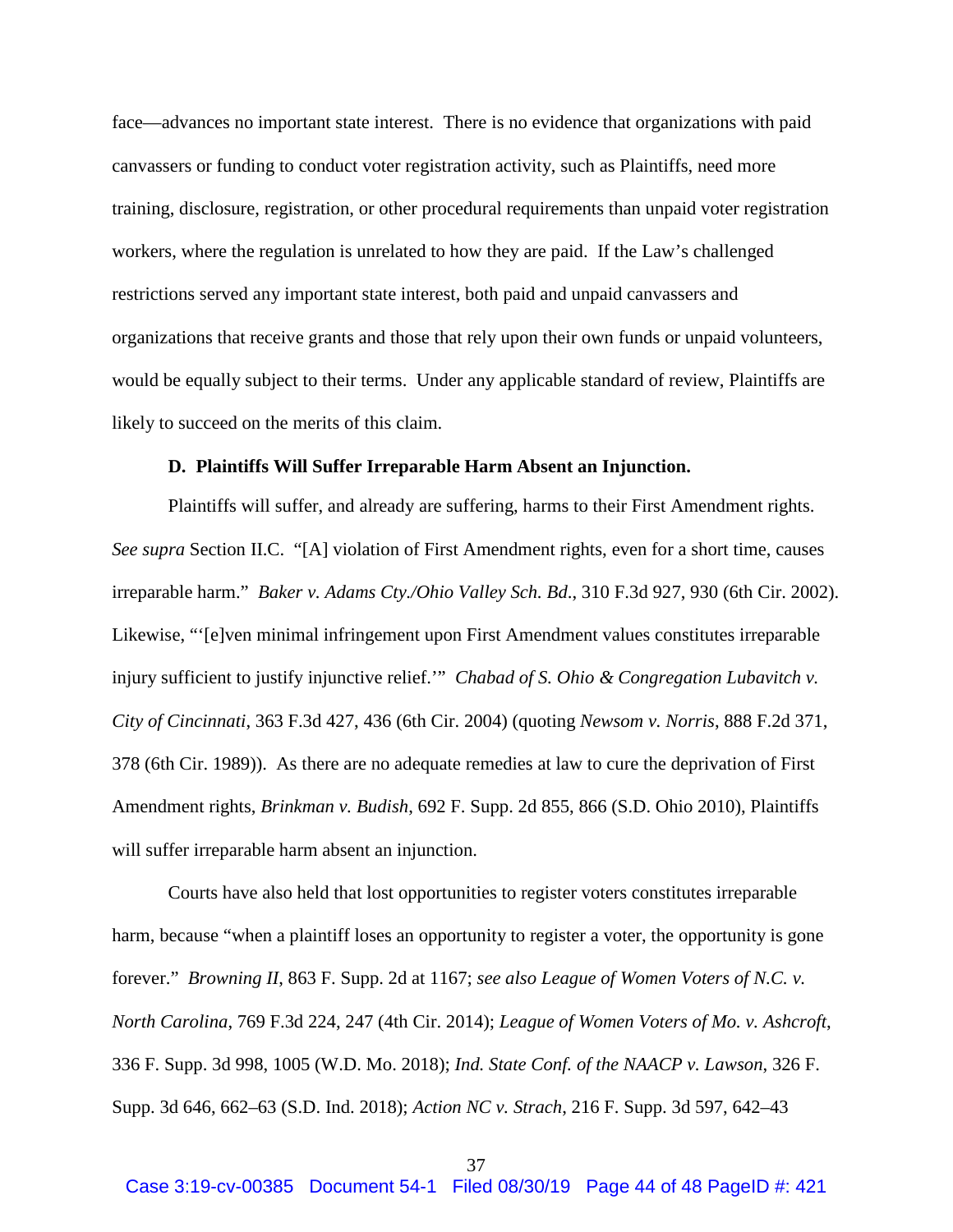(M.D.N.C. 2016); *Project Vote, Inc. v. Kemp*, 208 F. Supp. 3d 1320, 1350 (N.D. Ga. 2016); *N.C. State Conf. of the NAACP v. N.C. State Bd. of Elections*, No. 16-cv-1274, 2016 WL 6581284, at \*9 (M.D.N.C. Nov. 4, 2016). There are nine elections in Tennessee in 2019 after the effective date of the Law, the first on November 2, 2019.<sup>[12](#page-47-0)</sup> And the 2020 election cycle is fast approaching, with federal offices—including President—and statewide races on the ballot in March, August, and November  $2020$ <sup>13</sup> Without an injunction, Plaintiffs will lose opportunities to help voters register in advance of each of these elections.

Furthermore, MCLC's lost opportunity to help members of its unions register to vote is clearly an irreparable harm to those members because they are at risk of being completely disenfranchised. Courts routinely have held that granting a preliminary injunction serves the public interest when it helps permit "as many qualified voters to vote as possible." *Obama for Am.*, 697 F.3d at 437; *see also League of Women Voters of U.S. v. Newby*, 838 F.3d 1, 12 (D.C. Cir. 2016). The risk of disenfranchisement practically defines irreparable harm. *See Fish v. Kobach*, 840 F.3d 710, 752 (10th Cir. 2016) ("[T]he right to vote is a constitutionally protected fundamental right. When an alleged constitutional right is involved, most courts hold that no further showing of irreparable injury is necessary." (internal quotation marks and citations omitted)); *see also Charles H. Wesley Educ. Found., Inc. v. Cox*, 324 F. Supp. 2d 1358, 1368 (N.D. Ga. 2004), *aff'd*, 408 F.3d 1349 (11th Cir. 2005) (holding that lost opportunity to register causes irreparable harm because "no monetary award can remedy" it).

<span id="page-44-0"></span>Beyond the lost opportunities to register voters, Plaintiffs are also currently irreparably harmed and will be harmed further starting October 1, 2019, as they are prevented from the

 <sup>12</sup> *See* 2019 Elections by Date, Tenn. Sec'y of State, https://sos-tn-gov-files.tnsosfiles.com/ 2019%20Local%20Elections%20by%20Date.pdf (last visited Aug. 29, 2019).

<sup>13</sup> *See* 2020 Election Calendar, Tenn. Sec'y of State, https://sos.tn.gov/products/elections/2020 election-calendar (last visited Aug. 29, 2019).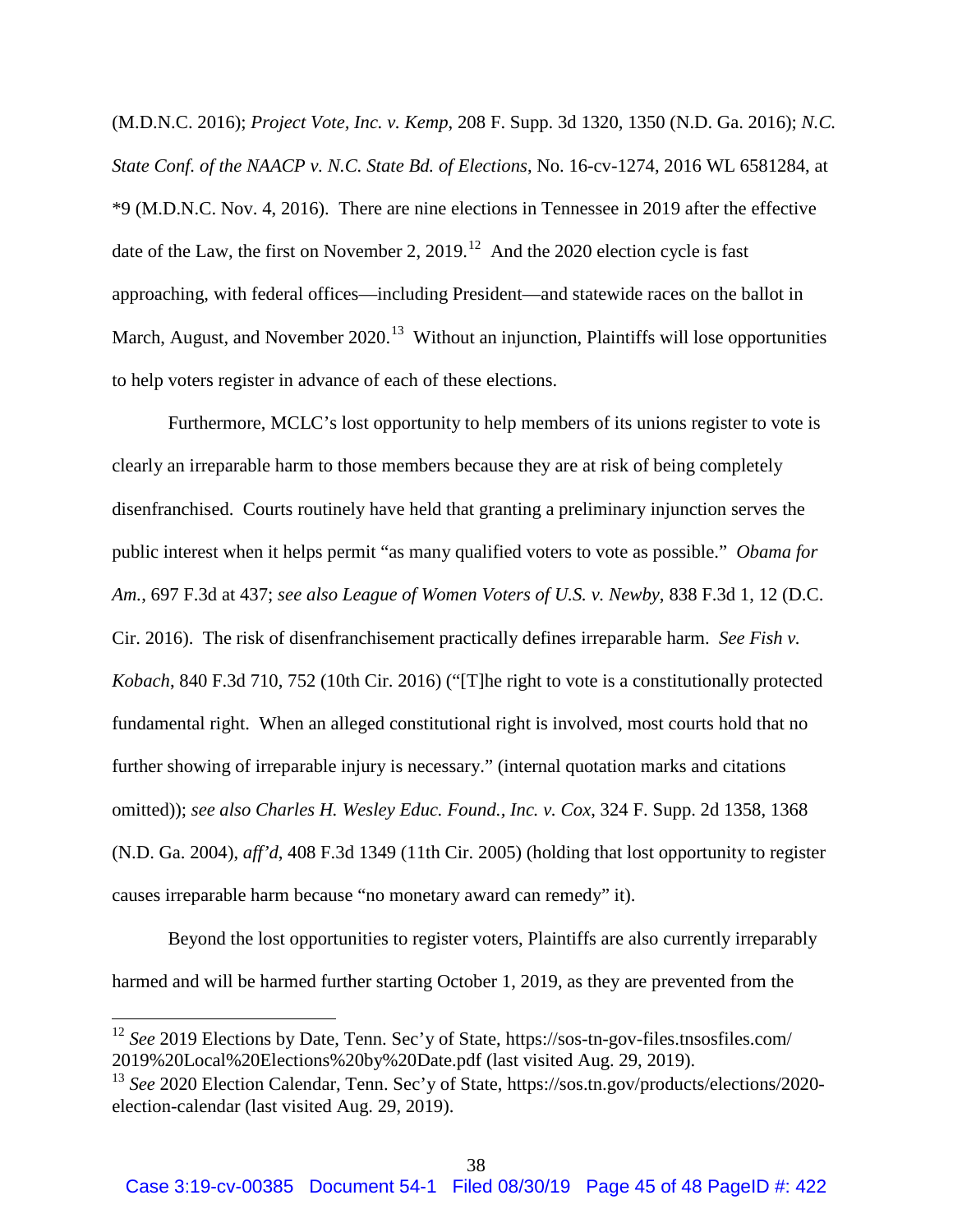planning that is critical to their activities. The Law's overbreadth and vagueness, *see supra* Section III.C.3–4, make it impossible for Plaintiffs to develop plans about what voter registration activities they can or will be able to do in the future. The League has instructed all of its local Leagues and volunteers to continue with their typical voter registration activities through October 1, 2019, but has been unable to provide any guidance for what activities should proceed after that date. *See* Ott Decl. ¶ 61. HeadCount has existing events planned for 2019 in Tennessee and nationally, including after October, but does not know how to comply with the Law. Vickery Decl.  $\P$  32, 86. With the presidential primary fast approaching on March 3, 2020, this inability to plan is impacting and will continue to impact the effectiveness of Plaintiffs' voter registration activities. Every day that Plaintiffs are faced with the uncertainty caused by the Law that prevents them from effectively planning is a day before the upcoming elections that Plaintiffs can never get back. This is an ongoing irreparable harm.

#### **E. Issuance of the Injunction Will Not Cause Substantial Harm to Others.**

<span id="page-45-0"></span>The preliminary injunction would not cause any harm to other parties. It would merely preserve the status quo pending determination on the merits. *See Blaylock*, 547 F.2d at 965. An injunction preventing implementation of the Law would not alter the qualifications to be an eligible voter in Tennessee, would not alter any of the robust statutes that already govern improper voter registration, *see, e.g.*, Tenn. Code §§ 2-19-107, 2-19-109, 2-19-117, 2-2-203, and would only prevent the imposition of these undue burdens on civic organizations. The injunction will not cause any harm, but simply preserve the current structure of Tennessee law.

Moreover, the state will suffer no harm from being enjoined from enforcement because, as the Law is likely to be found unconstitutional, *see supra* Section III.C, the state has no valid interest in enforcing an unconstitutional enactment. *Planned Parenthood Ass'n of Cincinnati, Inc. v. City of Cincinnati*, 822 F.2d 1390, 1400 (6th Cir. 1987).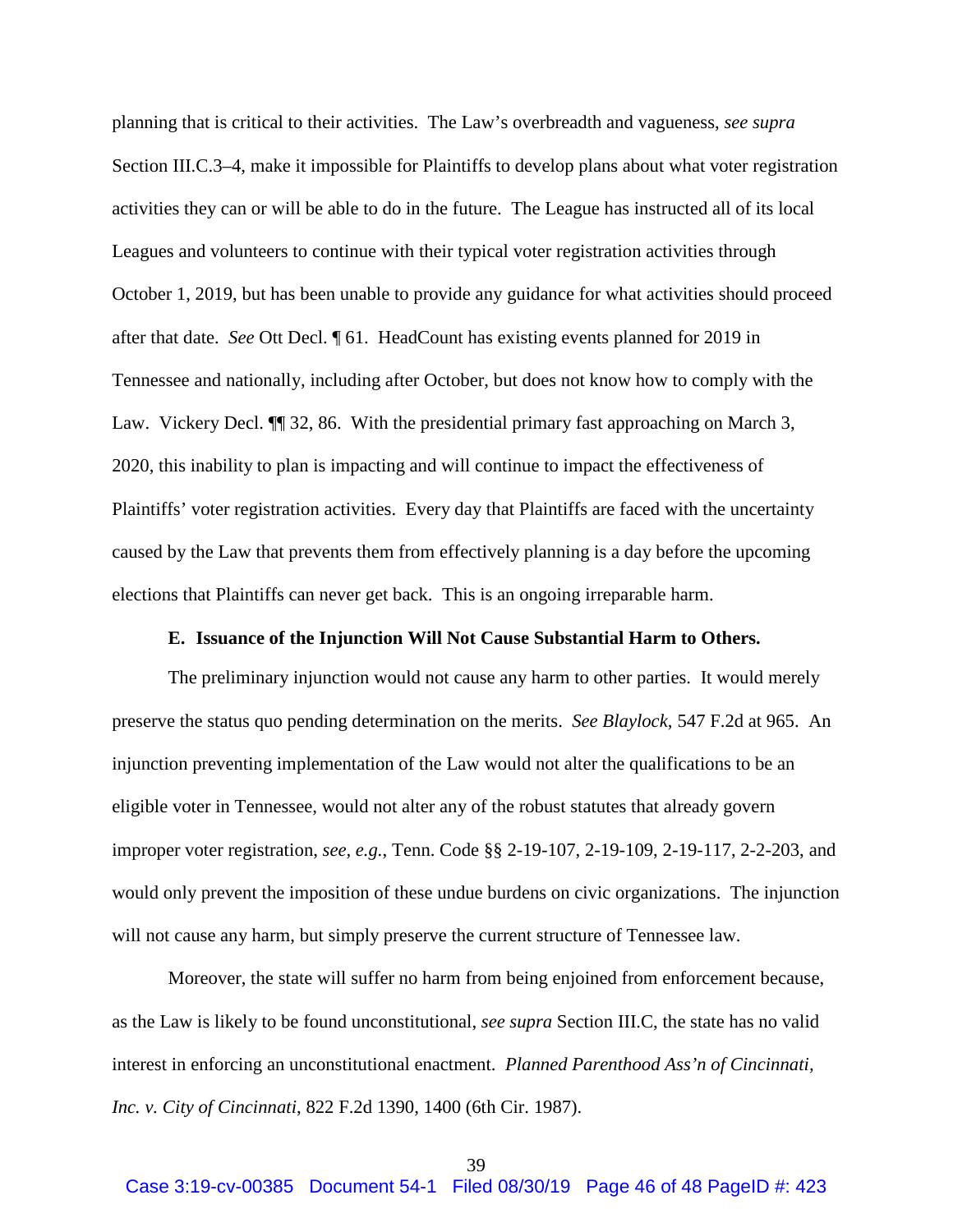#### **F. The Public Interest Is Served by the Issuance of an Injunction.**

<span id="page-46-0"></span>"[I]t is always in the public interest to prevent the violation of a party's constitutional rights." *G & V Lounge, Inc. v. Mich. Liquor Control Comm'n*, 23 F.3d 1071, 1079 (6th Cir. 1994). As Plaintiffs are likely to succeed on their constitutional claims, *see supra* Section III.C, the public interest necessarily weighs in favor of an injunction. And allowing Plaintiffs to continue their civic work unimpeded also advances the interests of all Tennessee citizens who are eligible to vote, as "[t]he public interest . . . favors permitting as many qualified voters to vote as possible." *Obama for Am*., 697 F.3d at 437. An injunction would not alter the existing framework for ensuring that only qualified voters are able to register, and it would leave open a critical path to voter registration. Ensuring this pathway particularly serves the public interest in Tennessee, which ranks 44th in the nation in its rate of voter registration.<sup>[14](#page-47-2)</sup>

#### <span id="page-46-1"></span>**IV. CONCLUSION**

For the forgoing reasons, Plaintiffs respectfully request that this Court preliminarily enjoin each of the provisions challenged by Plaintiffs, and grant all such preliminary relief that this Court deems just and proper.

Dated: August 30, 2019 Respectfully submitted,

*/s/ Theresa J. Lee*

Sophia Lin Lakin\* Theresa J. Lee\* Davin Rosborough\* Dale E. Ho\* American Civil Liberties Union Foundation 125 Broad Street, 18th Floor New York, NY 10004 Tel.: (212) 549-2500 slakin@aclu.org

Thomas H. Castelli, BPR#024849 Legal Director Mandy Floyd, BPR#031123 ACLU Foundation of Tennessee P.O. Box 120160 Nashville, TN 37212 Tel.: 615-320-7142 tcastelli@aclu-tn.org mfloyd@aclu-tn.org

<span id="page-46-2"></span><sup>&</sup>lt;sup>14</sup> U.S. Election Assistance Comm'n, The Election Admin. & Voting Surv.: 2016 Comprehensive Rep. at 64 (NVRA Table 1: Registration History), https://www.eac.gov/assets/ 1/6/2016\_EAVS\_Comprehensive\_Report.pdf.